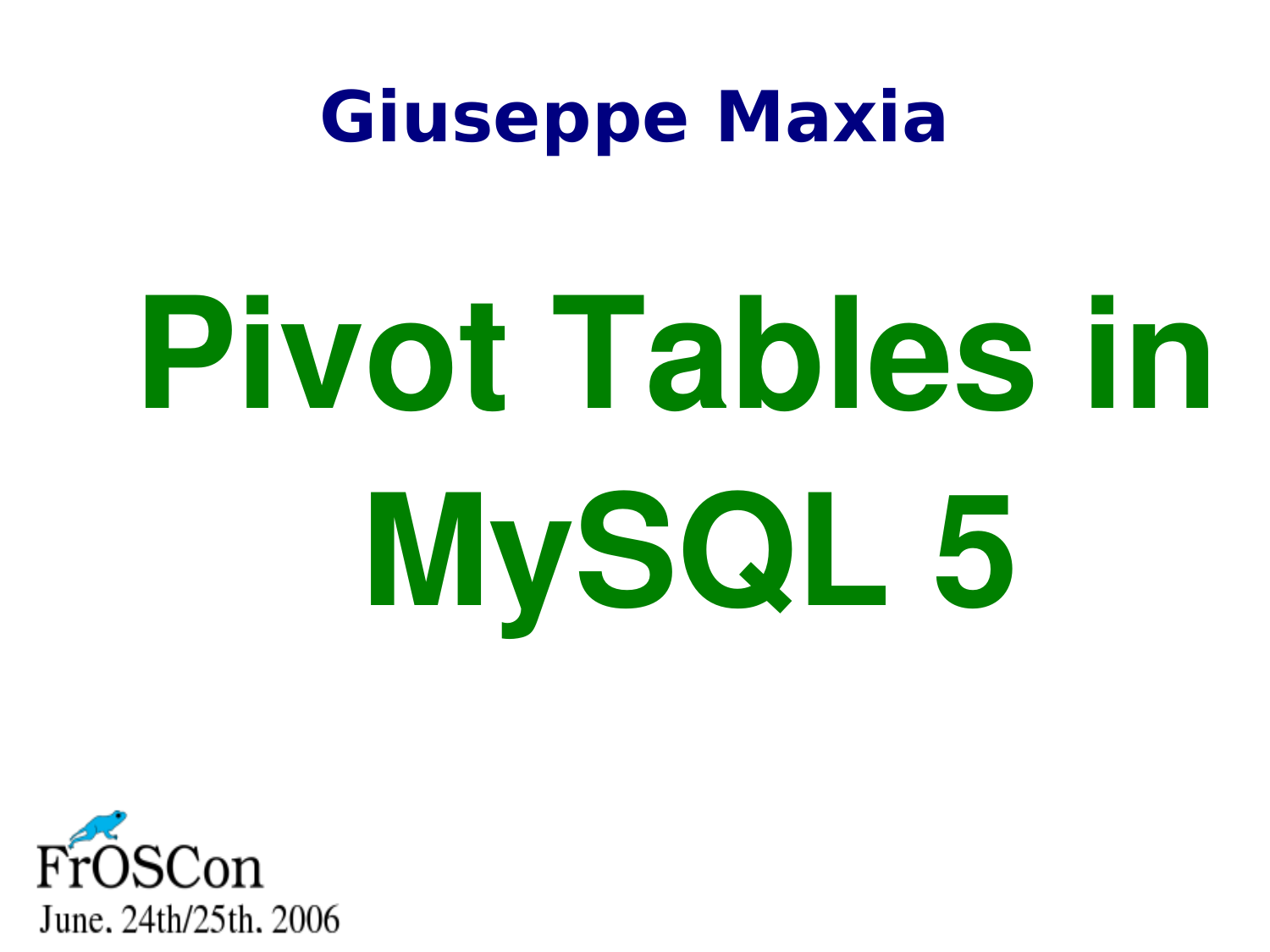



#### **http://datacharmer.org**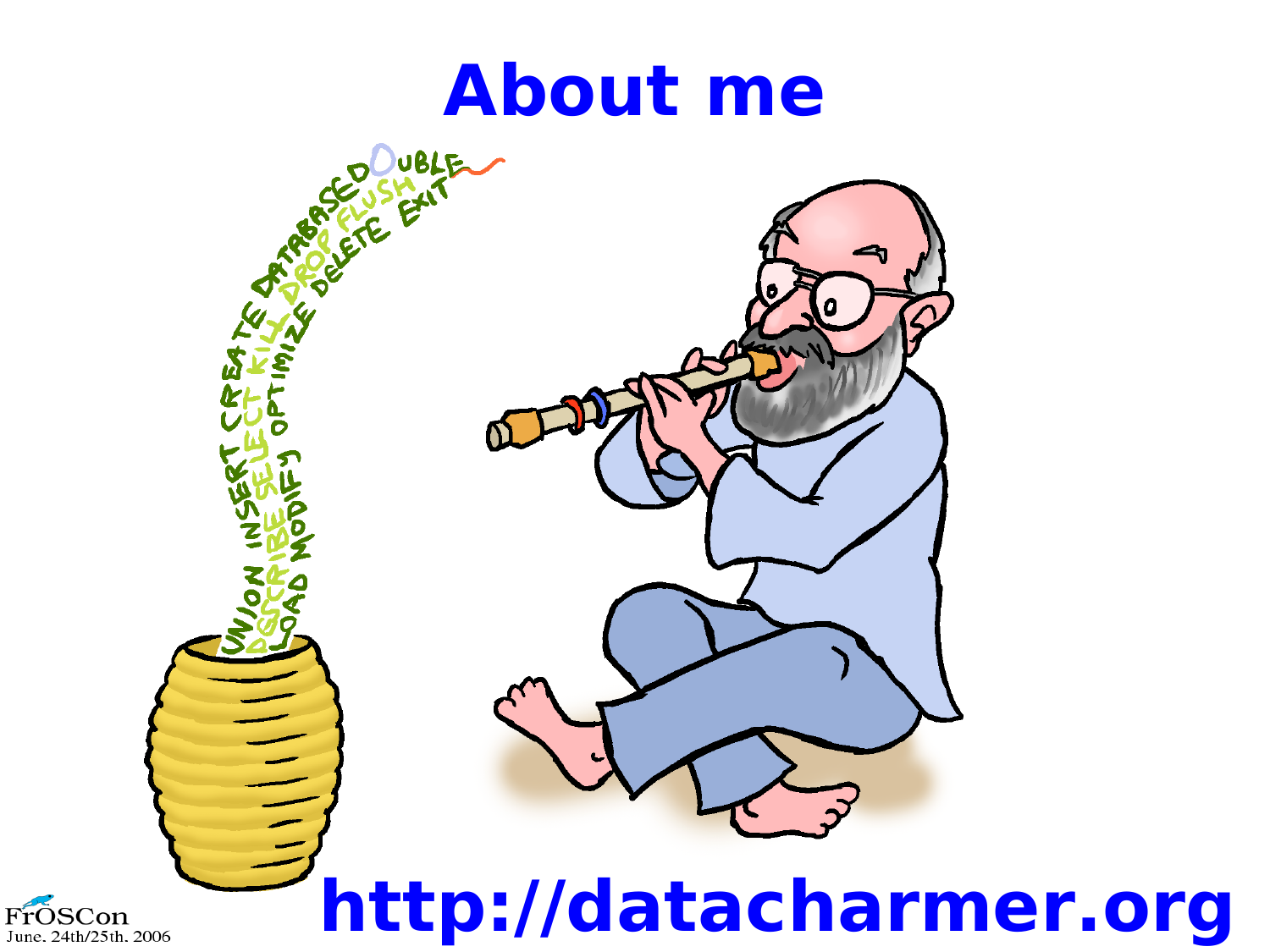#### **Agenda**

- **Introducing pivot tables**
- **Common solutions**
- **The SQL way**
- **Pivot tables with stored procedures**
- **The OO approach**

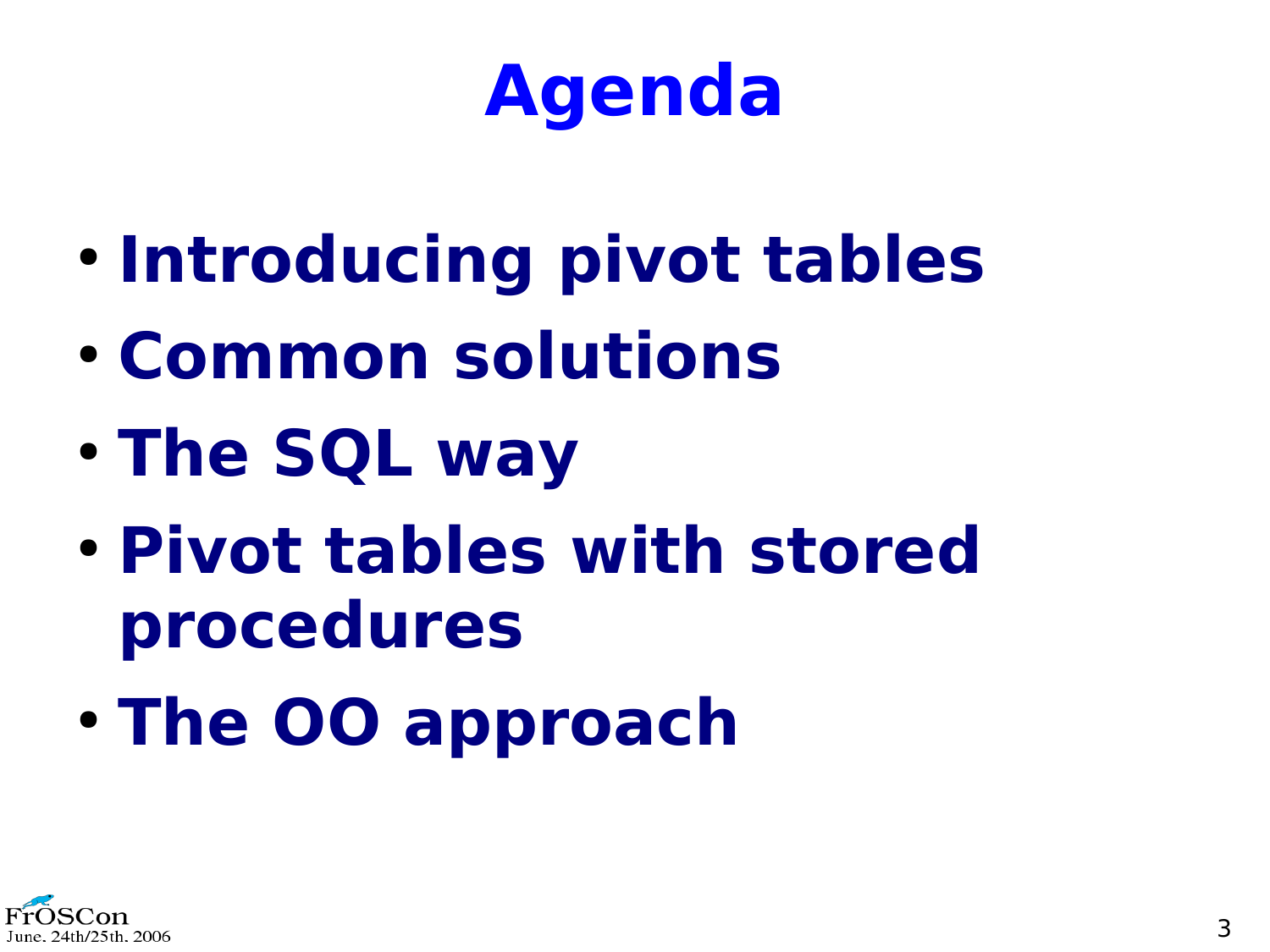### **Introducing pivot tables (1)**

- **Pivot tables, or CROSSTABS**
- **Statistical reports**
- **Spreadsheets tools**
- **Usually on the client side**
- **On servers, dedicated tools**
- **Some vendors have language extensions**

● **Can be done in standard SQL** /25th. 2006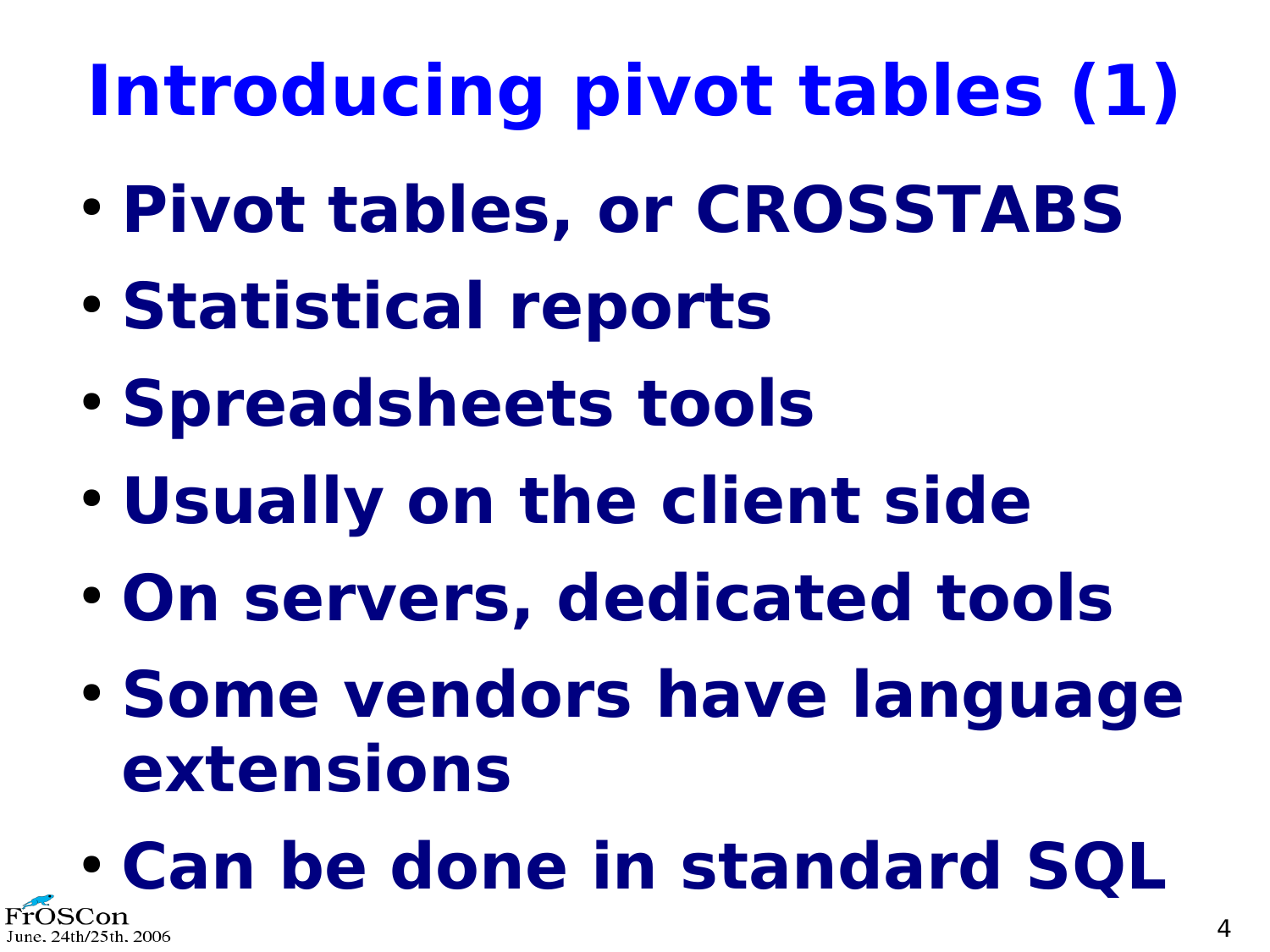#### **Introducing pivot tables (2)**

- **Some online resources**
- **MySQL wizardry (2001)**
- **DBIx::SQLCrosstab (2004)**
- **See the addresses on my site (http://datacharmer.org)**

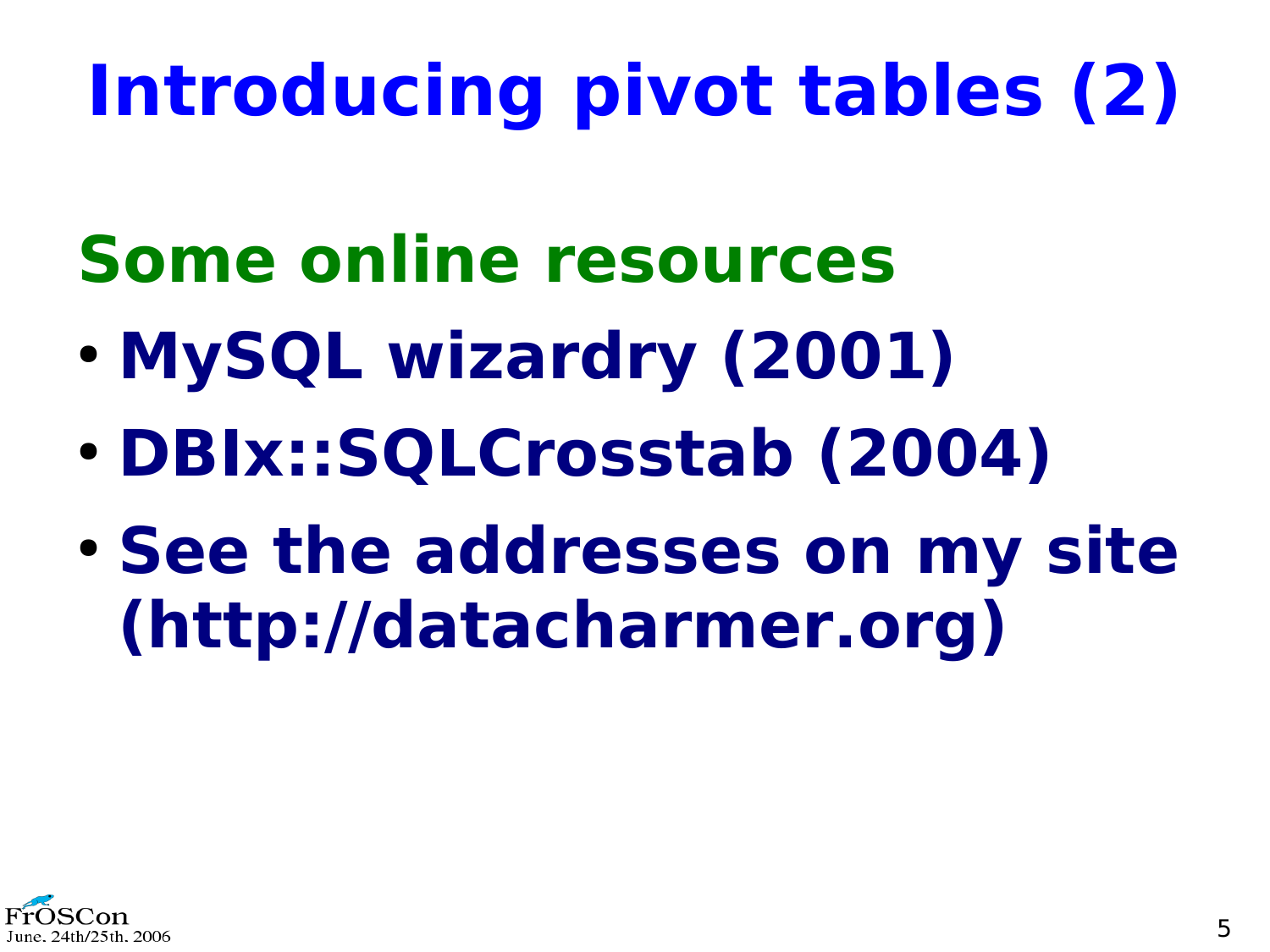#### **Introducing pivot tables (3)**

#### **An example (raw data)**



FrOSCon June. 24th/25th. 2006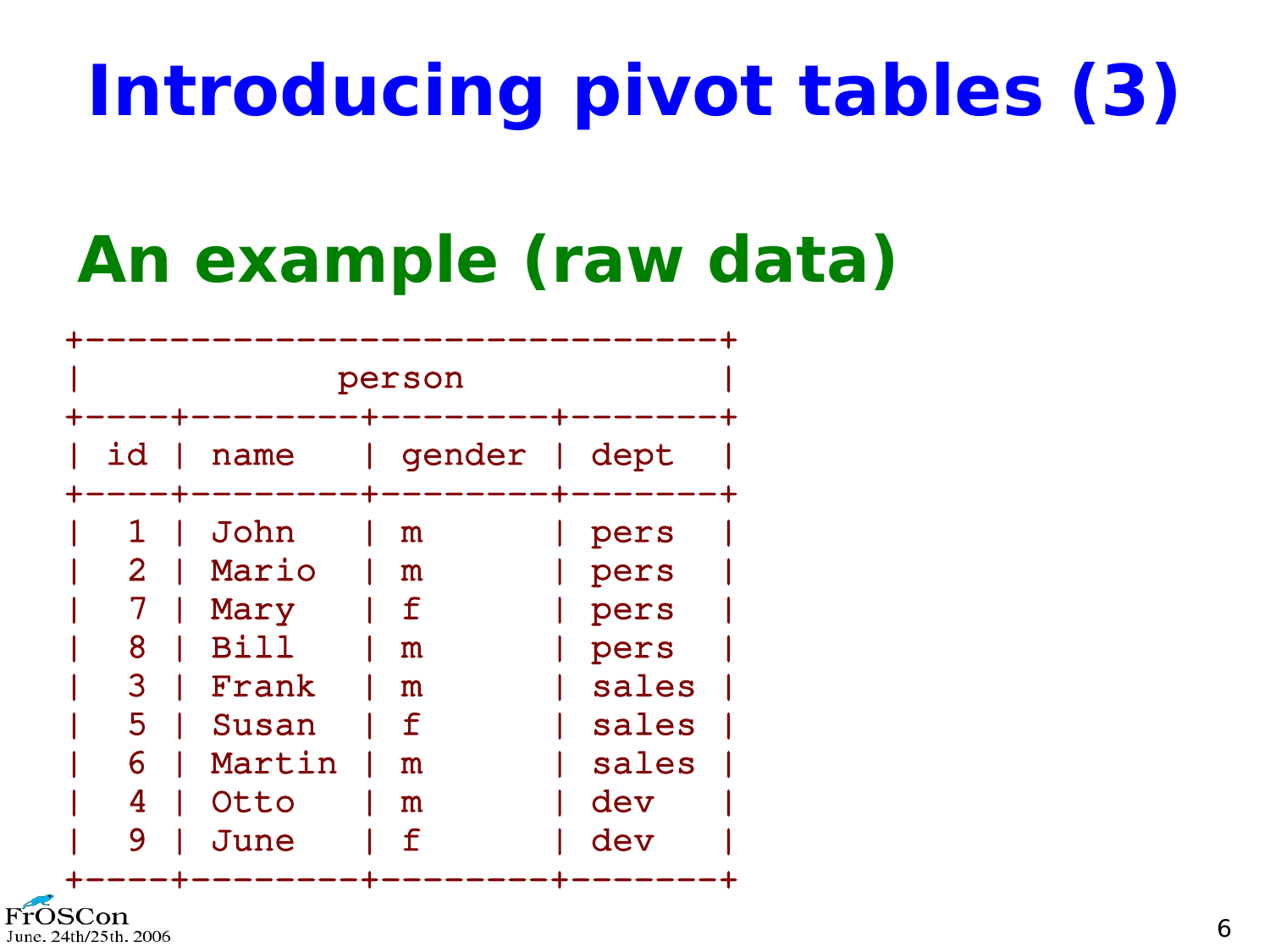#### **Introducing pivot tables (4)**

#### **An example (crosstab)**



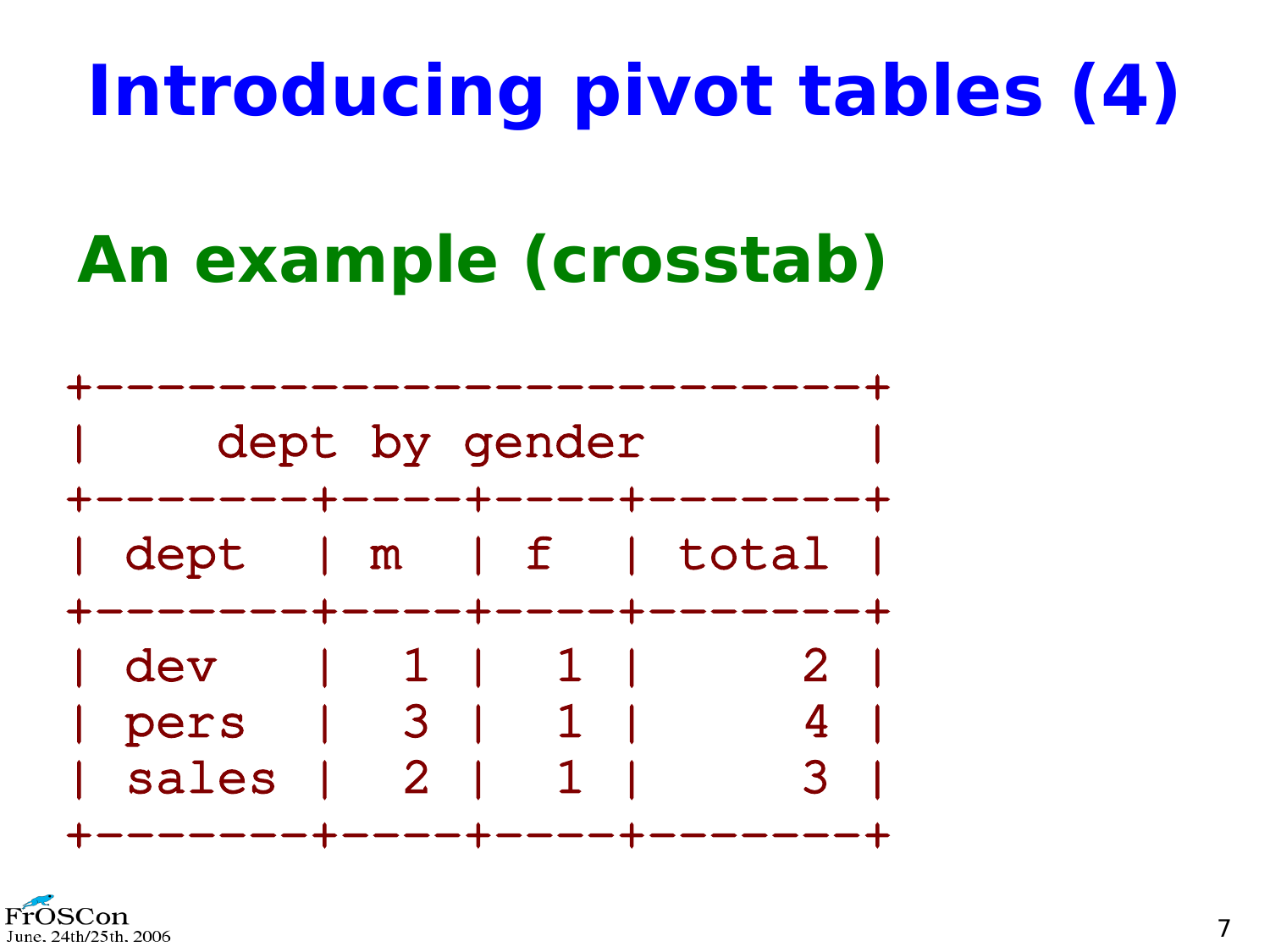#### **Introducing pivot tables (5)**

#### **Definitions**

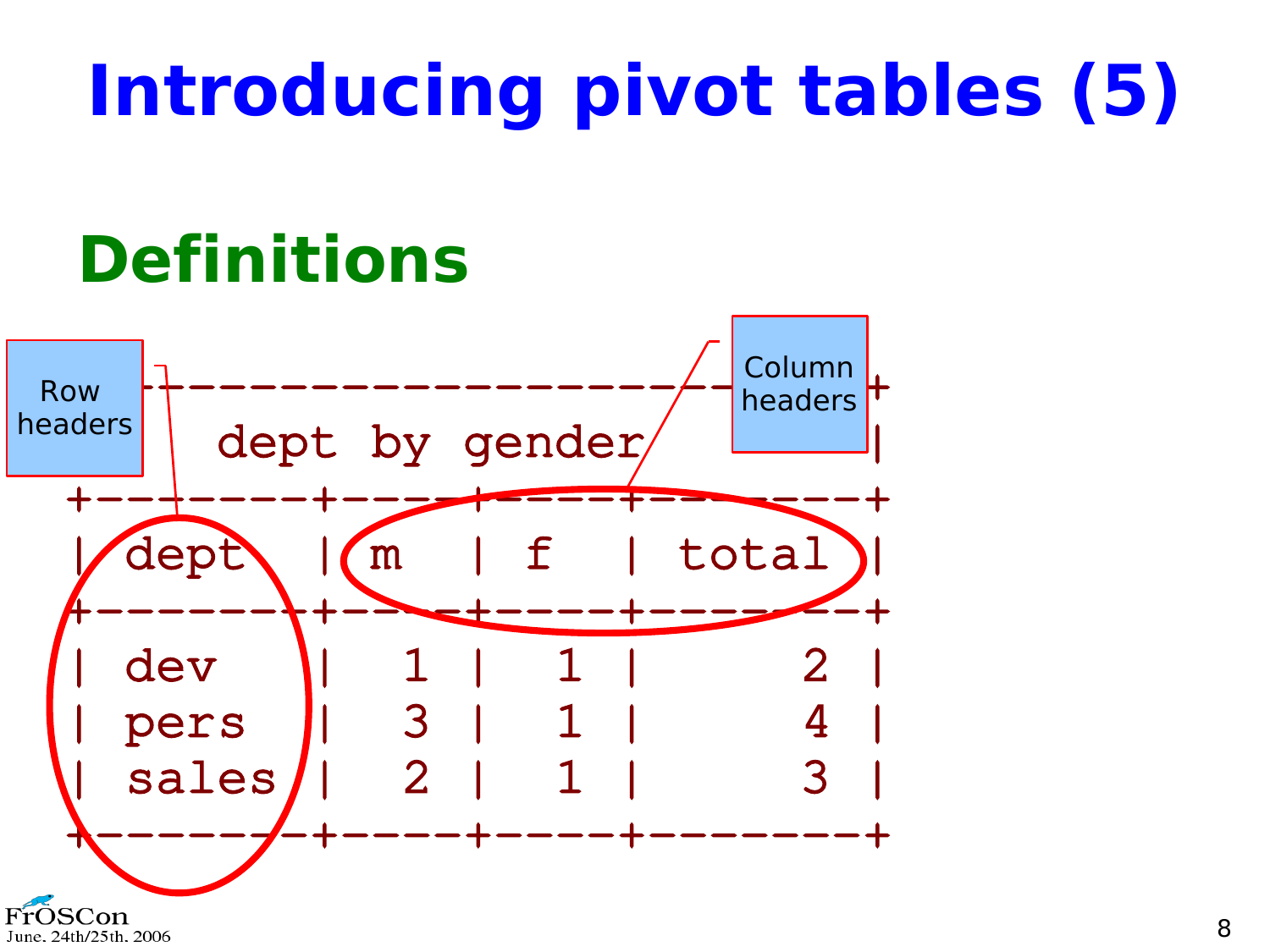#### **Introducing pivot tables (6)**

#### **Definitions**

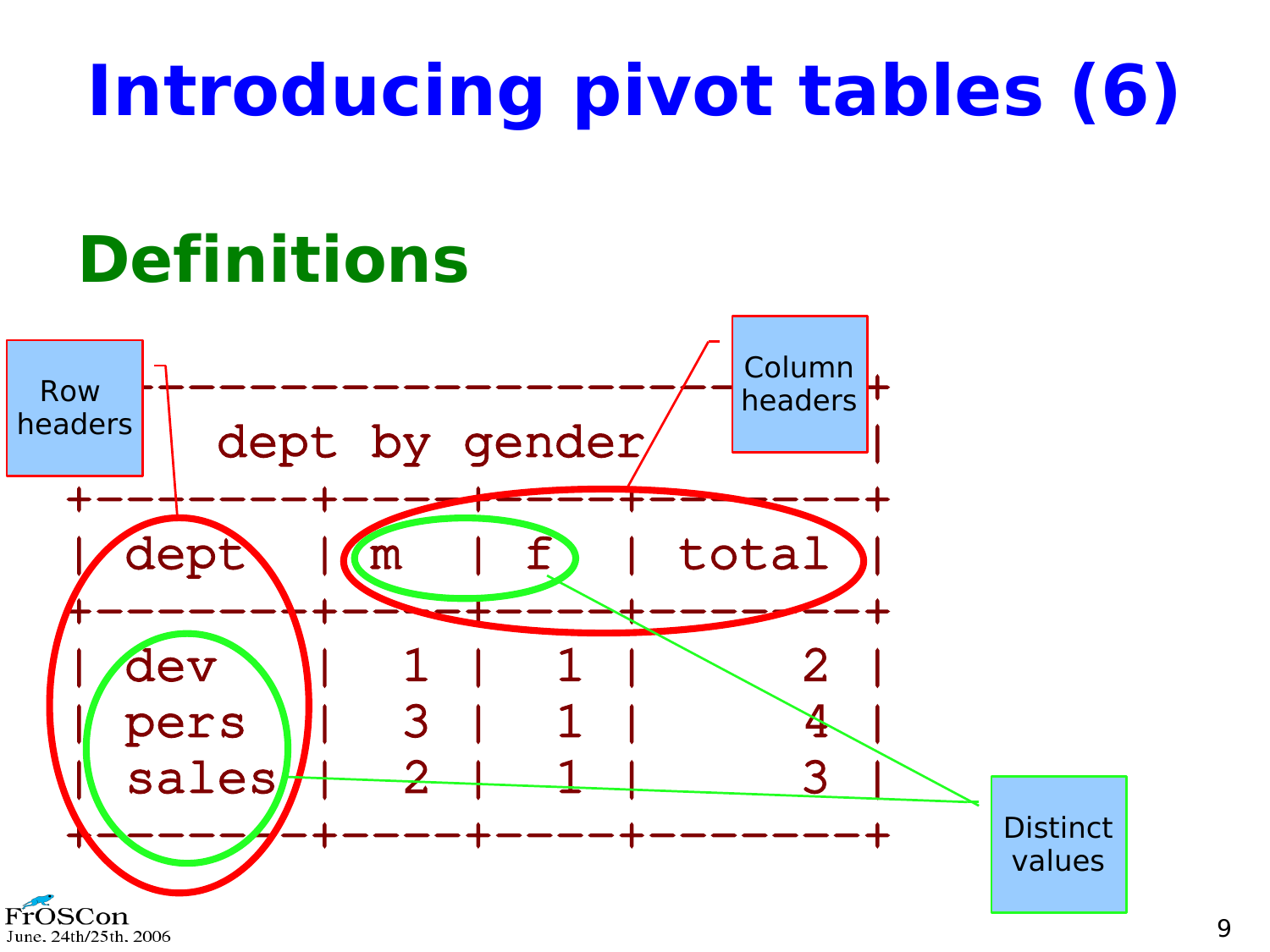#### **Introducing pivot tables (7)**

#### **Definitions**

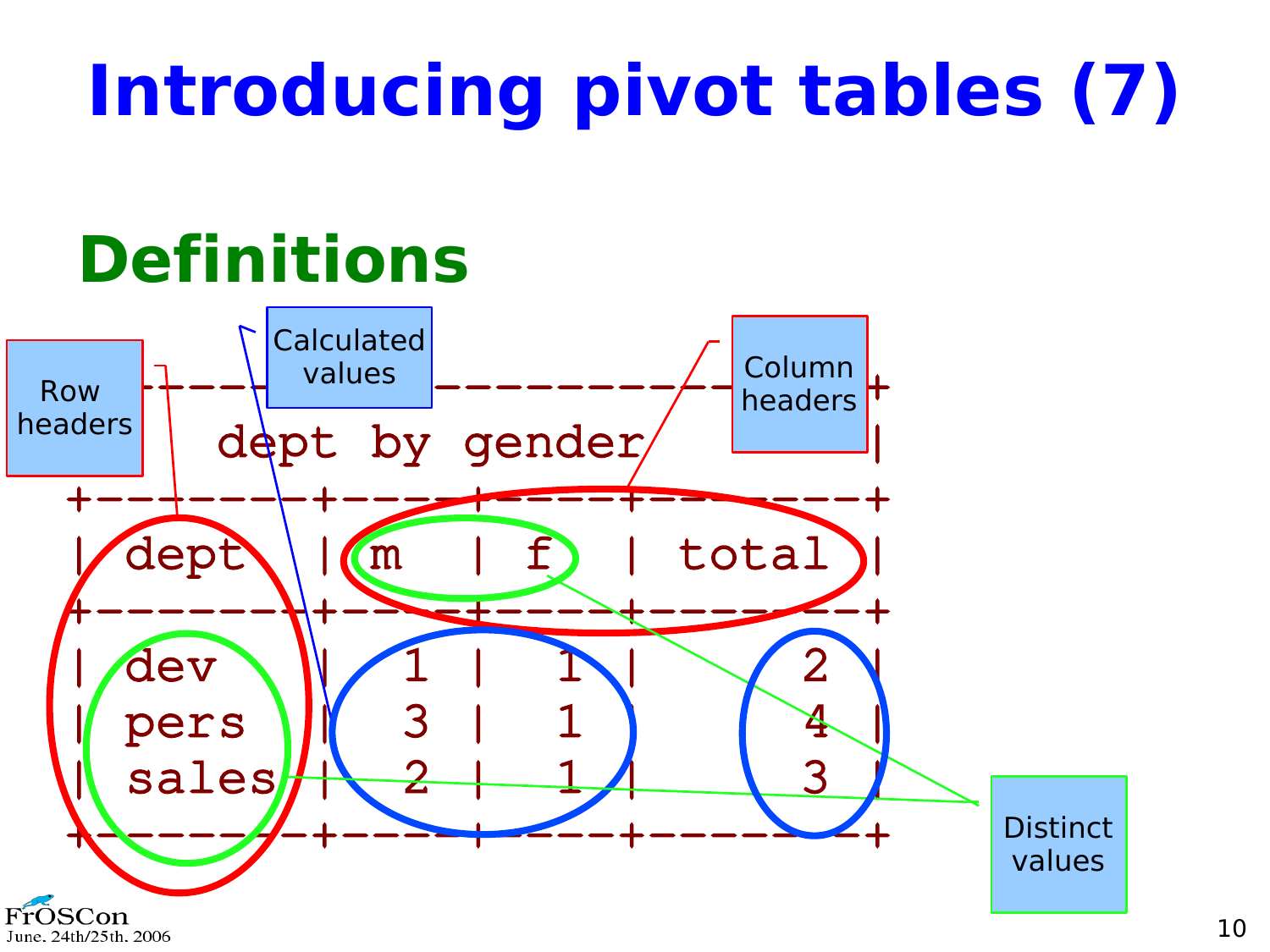#### **Introducing pivot tables (8)**

- **Some important points**
- **Row headers are defined in one go**
- **Column headers are defined in two separate steps.**

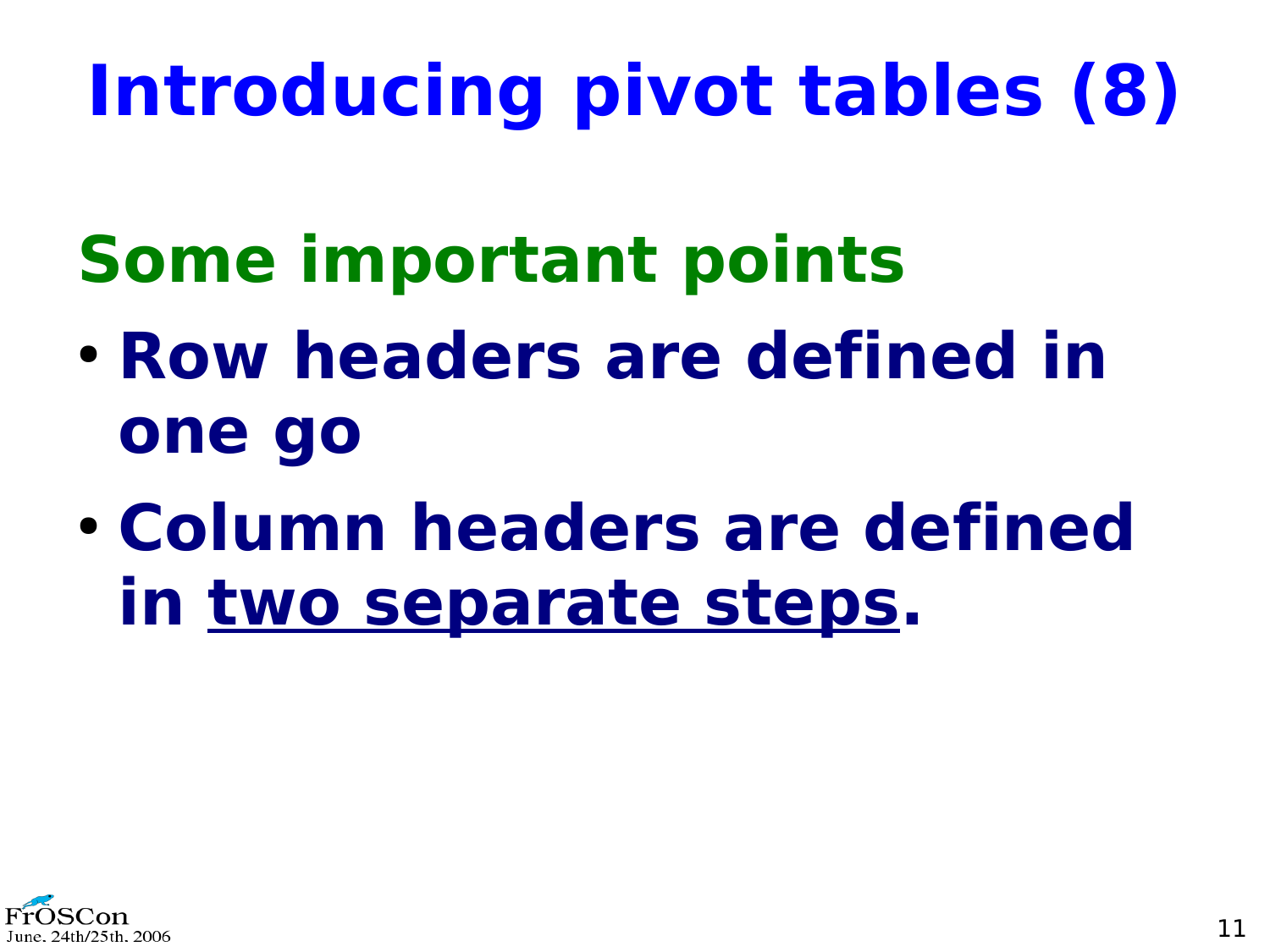#### **Common solutions**

- **The spreadsheets approach**
- **Using dedicated tools**

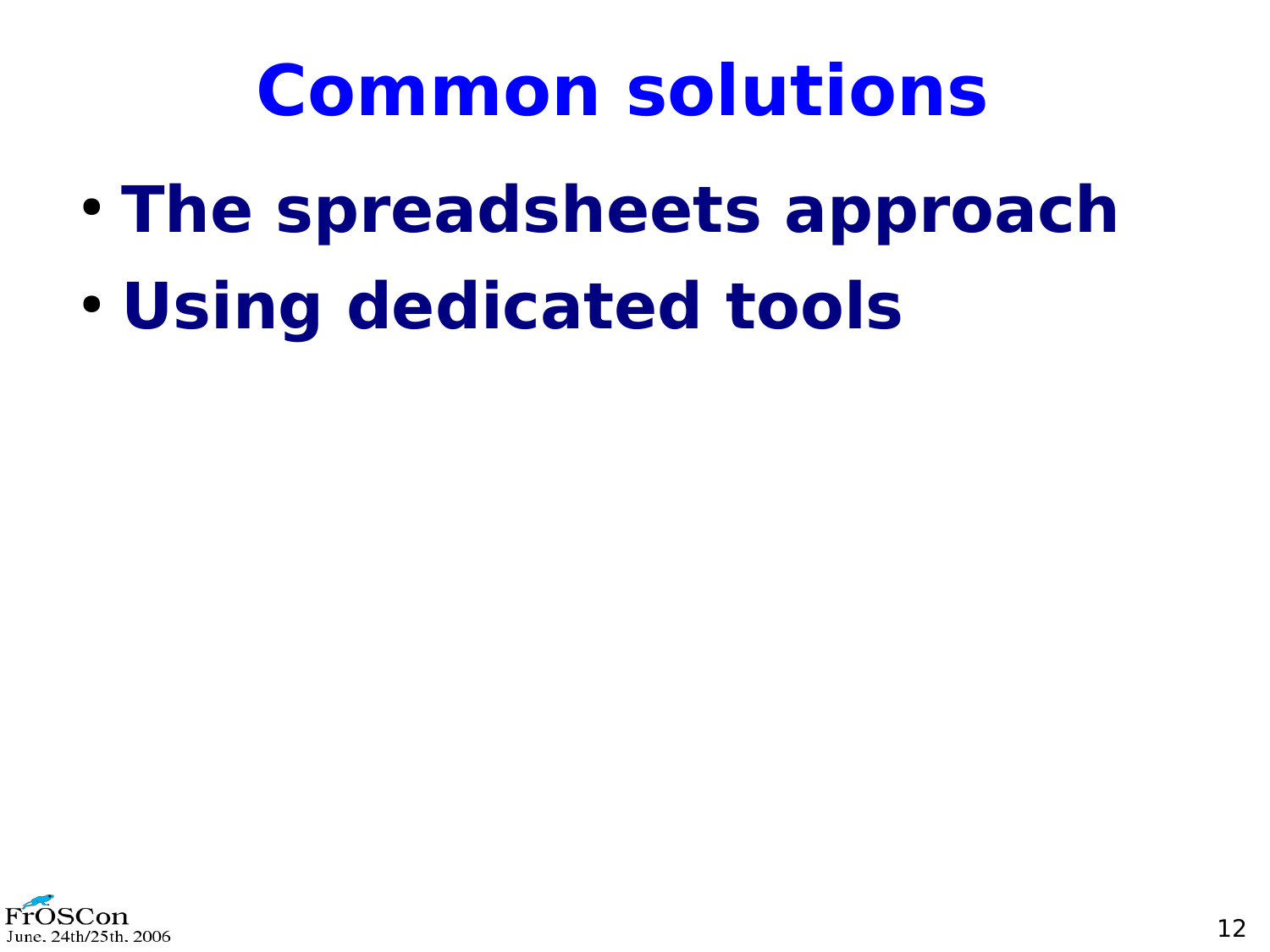#### **The spreadsheet approach (1)**

- **Copy the raw data from the server to a spreadsheet**
- **Use the Pivot Table feature**

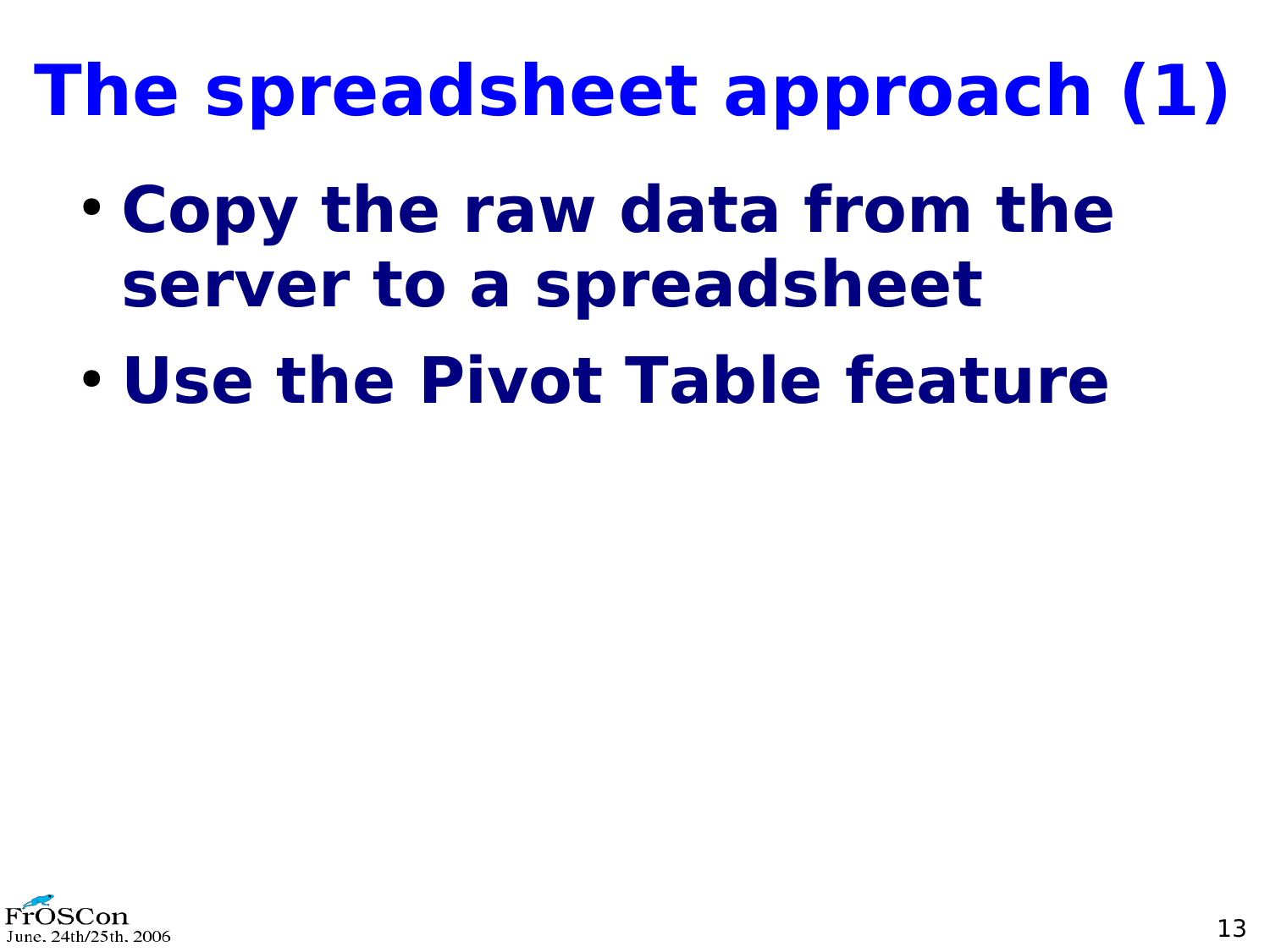#### **The spreadsheet approach (2)**

| 昌<br>person.ods - OpenOffice.org Calc<br><b>Francisco</b> (Francisco                                                                                                                                                                                                                                                                                                                                                                        |                                                            |                                                           |                                   |                     |  |  |
|---------------------------------------------------------------------------------------------------------------------------------------------------------------------------------------------------------------------------------------------------------------------------------------------------------------------------------------------------------------------------------------------------------------------------------------------|------------------------------------------------------------|-----------------------------------------------------------|-----------------------------------|---------------------|--|--|
| Eile                                                                                                                                                                                                                                                                                                                                                                                                                                        | $\alpha$<br>Edit View Insert Format Tools Data Window Help |                                                           |                                   |                     |  |  |
| ABC                                                                                                                                                                                                                                                                                                                                                                                                                                         |                                                            | ※ より動 み の つ 自まる コンスナ                                      | $\blacktriangle$<br>$\frac{8}{1}$ |                     |  |  |
| B<br>Nimbus Sans L<br>$\overline{\phantom{a}}$                                                                                                                                                                                                                                                                                                                                                                                              | $\boxed{U}$<br>图<br>罩<br>潭<br>$\mathcal{U}$                | 图 123 00 0 回<br>目民                                        | 35<br>運<br>÷,                     |                     |  |  |
| $m \Sigma = 1$<br>$\tau$                                                                                                                                                                                                                                                                                                                                                                                                                    |                                                            |                                                           |                                   |                     |  |  |
| $\,$ A<br>Ð<br>$\mathbf{B}$                                                                                                                                                                                                                                                                                                                                                                                                                 | E<br>F                                                     | G<br>H                                                    | z                                 |                     |  |  |
| <b>IC</b><br>gender dept<br>name<br>1                                                                                                                                                                                                                                                                                                                                                                                                       | a                                                          | <b>DataPilot</b>                                          |                                   | $\mathbf{K}$        |  |  |
| 1 John<br>$\overline{2}$<br>m<br>pers                                                                                                                                                                                                                                                                                                                                                                                                       | Layout                                                     |                                                           |                                   | OK                  |  |  |
| $\overline{\mathbf{3}}$<br>2 Mario<br>m<br>pers<br>4<br>7 Mary<br>pers                                                                                                                                                                                                                                                                                                                                                                      |                                                            |                                                           | id                                |                     |  |  |
| 5<br>8 Bill<br>m<br>pers                                                                                                                                                                                                                                                                                                                                                                                                                    |                                                            | Page Fields                                               | name                              | Cancel              |  |  |
| 3 Frank<br>6<br>sales<br>m                                                                                                                                                                                                                                                                                                                                                                                                                  | gender                                                     |                                                           |                                   |                     |  |  |
| 5 Susan<br>sales<br>$\overline{7}$<br>и                                                                                                                                                                                                                                                                                                                                                                                                     |                                                            | Column Fields                                             | gender                            | Help                |  |  |
| 6 Martin m<br>8<br>sales                                                                                                                                                                                                                                                                                                                                                                                                                    |                                                            |                                                           | dept                              |                     |  |  |
| 4 Otto<br>dev<br>9<br>m                                                                                                                                                                                                                                                                                                                                                                                                                     | dept                                                       | Count - id                                                |                                   | Remoye              |  |  |
| 10<br>9 June<br>dev                                                                                                                                                                                                                                                                                                                                                                                                                         |                                                            |                                                           |                                   | Options             |  |  |
| 11                                                                                                                                                                                                                                                                                                                                                                                                                                          |                                                            |                                                           |                                   |                     |  |  |
| 12                                                                                                                                                                                                                                                                                                                                                                                                                                          | Row                                                        | Data Fields                                               |                                   |                     |  |  |
| 13                                                                                                                                                                                                                                                                                                                                                                                                                                          | Fields                                                     |                                                           |                                   |                     |  |  |
| 14                                                                                                                                                                                                                                                                                                                                                                                                                                          |                                                            |                                                           |                                   |                     |  |  |
| 15<br>16                                                                                                                                                                                                                                                                                                                                                                                                                                    |                                                            |                                                           |                                   |                     |  |  |
| 17                                                                                                                                                                                                                                                                                                                                                                                                                                          |                                                            |                                                           |                                   |                     |  |  |
| 18                                                                                                                                                                                                                                                                                                                                                                                                                                          |                                                            |                                                           |                                   |                     |  |  |
| 19                                                                                                                                                                                                                                                                                                                                                                                                                                          |                                                            | Drag the fields from the right into the desired position. |                                   | More $\overline{z}$ |  |  |
| 20                                                                                                                                                                                                                                                                                                                                                                                                                                          | Selection from                                             | $\overline{\phantom{a}}$<br>\$person. \$A\$1:D10          |                                   |                     |  |  |
| 21                                                                                                                                                                                                                                                                                                                                                                                                                                          |                                                            |                                                           |                                   |                     |  |  |
| 22                                                                                                                                                                                                                                                                                                                                                                                                                                          |                                                            |                                                           |                                   |                     |  |  |
| 23                                                                                                                                                                                                                                                                                                                                                                                                                                          |                                                            |                                                           |                                   |                     |  |  |
| 24                                                                                                                                                                                                                                                                                                                                                                                                                                          |                                                            |                                                           | $\blacktriangle$                  |                     |  |  |
| $\begin{array}{ c c c c }\n\hline\n & 25 & \\ \hline\n\end{array} \begin{array}{ c c c }\n\hline\n\end{array} \begin{array}{ c c c }\n\hline\n\end{array} \begin{array}{ c c c }\n\hline\n\end{array} \begin{array}{ c c c }\n\hline\n\end{array} \begin{array}{ c c c }\n\hline\n\end{array} \begin{array}{ c c c }\n\hline\n\end{array} \begin{array}{ c c c }\n\hline\n\end{array} \begin{array}{ c c c }\n\hline\n\end{array} \$<br>∐∢∣ |                                                            |                                                           | ٠<br>$\left  \cdot \right $       |                     |  |  |

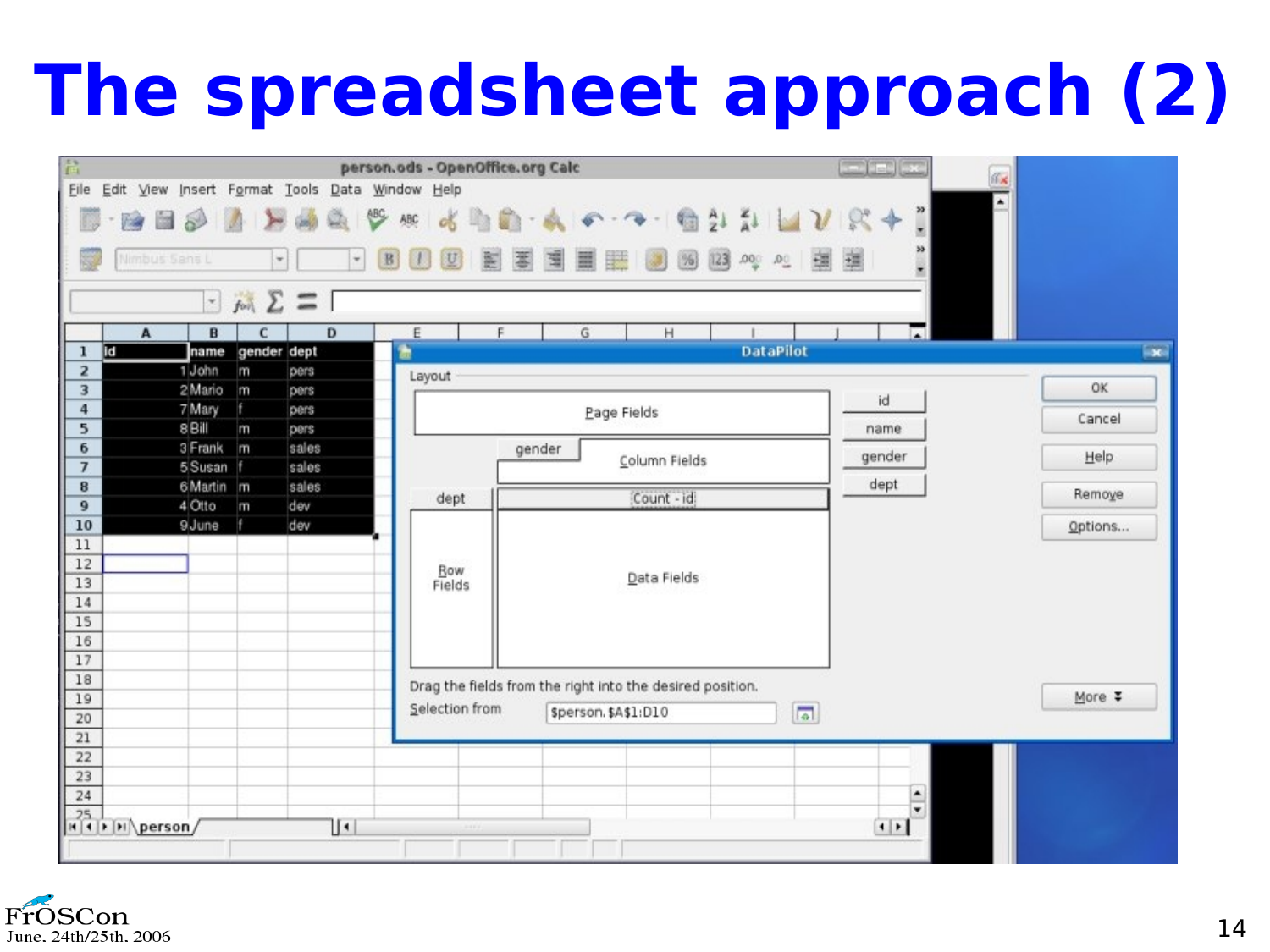#### **The spreadsheet approach (3)**

|                |                                                                                                    |          |                     |                                                         |            | person.ods - OpenOffice.org Calc |        |                                                           |           | $ -$                   |
|----------------|----------------------------------------------------------------------------------------------------|----------|---------------------|---------------------------------------------------------|------------|----------------------------------|--------|-----------------------------------------------------------|-----------|------------------------|
| Eile           |                                                                                                    |          |                     | Edit View Insert Format Tools Data Window Help          |            |                                  |        |                                                           |           |                        |
|                | $\blacksquare \cdot \blacksquare \blacksquare \blacksquare \blacksquare \blacksquare \blacksquare$ |          |                     | $\Rightarrow$                                           | ABC<br>ABC |                                  |        |                                                           |           | $\frac{1}{2}$          |
|                | Nimbus Sans L                                                                                      |          | $\vert \cdot \vert$ | 10<br>$\blacktriangledown$                              |            |                                  |        |                                                           |           | œ                      |
|                |                                                                                                    |          |                     |                                                         |            |                                  |        |                                                           |           |                        |
| A14            |                                                                                                    |          |                     | $\sum$ $f_{\text{col}}$ $\sum$ $\sum$ $\sum$ Count - id |            |                                  |        |                                                           |           |                        |
|                | $\mathbf{A}$                                                                                       | B        | C                   | D                                                       | E          | F                                | G      | $\mathsf{H}% _{\mathsf{H}}^{\mathsf{H}}(\mathcal{M}_{0})$ | T.        |                        |
| ı              | lid                                                                                                | name     | gender dept         |                                                         |            |                                  |        |                                                           |           |                        |
| $\overline{2}$ |                                                                                                    | 1 John   | m                   | pers                                                    |            |                                  |        |                                                           |           |                        |
| 3              |                                                                                                    | 2 Mario  | m                   | pers                                                    |            |                                  |        |                                                           |           |                        |
| $\overline{a}$ |                                                                                                    | 7 Mary   | f                   | pers                                                    |            |                                  |        |                                                           |           |                        |
| 5              |                                                                                                    | 8 Bill   | m                   | pers                                                    |            |                                  |        |                                                           |           |                        |
| 6              |                                                                                                    | 3 Frank  | m                   | sales                                                   |            |                                  |        |                                                           |           |                        |
| $\overline{7}$ |                                                                                                    | 5 Susan  | <b>If</b>           | sales                                                   |            |                                  |        |                                                           |           |                        |
| 8              |                                                                                                    | 6 Martin | m                   | sales                                                   |            |                                  |        |                                                           |           |                        |
| $\mathsf{G}$   |                                                                                                    | 4 Otto   | m                   | dev                                                     |            |                                  |        |                                                           |           |                        |
| 10             |                                                                                                    | 9 June   | f                   | dev                                                     |            |                                  |        |                                                           |           |                        |
| 11             |                                                                                                    |          |                     |                                                         |            |                                  |        |                                                           |           |                        |
| 12             | Filter                                                                                             |          |                     |                                                         |            |                                  |        |                                                           |           |                        |
| 13             |                                                                                                    |          |                     |                                                         |            |                                  |        |                                                           |           |                        |
| 14             | Count - id                                                                                         | gender   |                     |                                                         |            |                                  |        |                                                           |           |                        |
| 15             | dept                                                                                               |          | m                   | <b>Total Result</b>                                     |            |                                  |        |                                                           |           |                        |
| 16             | dev                                                                                                | 1        |                     | 2                                                       |            |                                  |        |                                                           |           |                        |
| 17             | pers                                                                                               | 1        | 3                   | 4                                                       |            |                                  |        |                                                           |           |                        |
| 18             | sales                                                                                              | 1        | 2                   | 3                                                       |            |                                  |        |                                                           |           |                        |
| 19             | <b>Total Result</b>                                                                                |          | 6<br>3              | 9                                                       |            |                                  |        |                                                           |           |                        |
| 20             |                                                                                                    |          |                     |                                                         |            |                                  |        |                                                           |           |                        |
| 21             |                                                                                                    |          |                     |                                                         |            |                                  |        |                                                           |           |                        |
| 22             |                                                                                                    |          |                     |                                                         |            |                                  |        |                                                           |           |                        |
| 23             |                                                                                                    |          |                     |                                                         |            |                                  |        |                                                           |           |                        |
| 24             |                                                                                                    |          |                     |                                                         |            |                                  |        |                                                           |           | ۰<br>⊋                 |
| 25             | H + + H person/                                                                                    |          |                     | $\mathbf{F}$                                            |            | 7777                             |        |                                                           |           | $\left  \cdot \right $ |
|                | Sheet $1/1$                                                                                        |          | Default             |                                                         | 100%       | <b>STD</b>                       | $\ast$ |                                                           | $Sum = 0$ |                        |
|                |                                                                                                    |          |                     |                                                         |            |                                  |        |                                                           |           |                        |

20<sub>n</sub> June. 24th/25th. 2006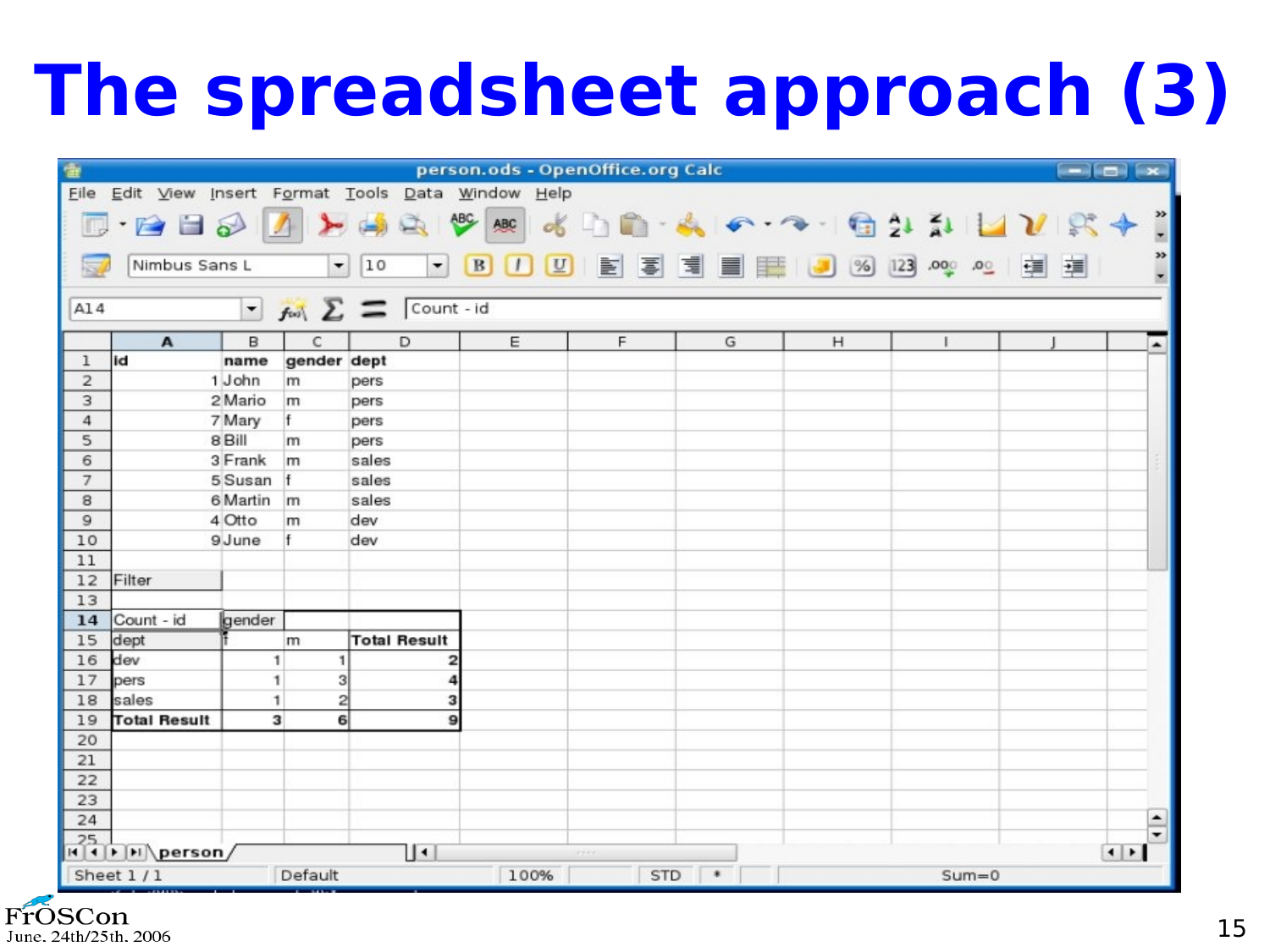#### **The spreadsheet problems (4)**

- **Copying the raw data could be a long operation**
- **The spreadsheet can handle a limited number of records**
- **The results could be different in different clients**
- **It is not easy to scale**

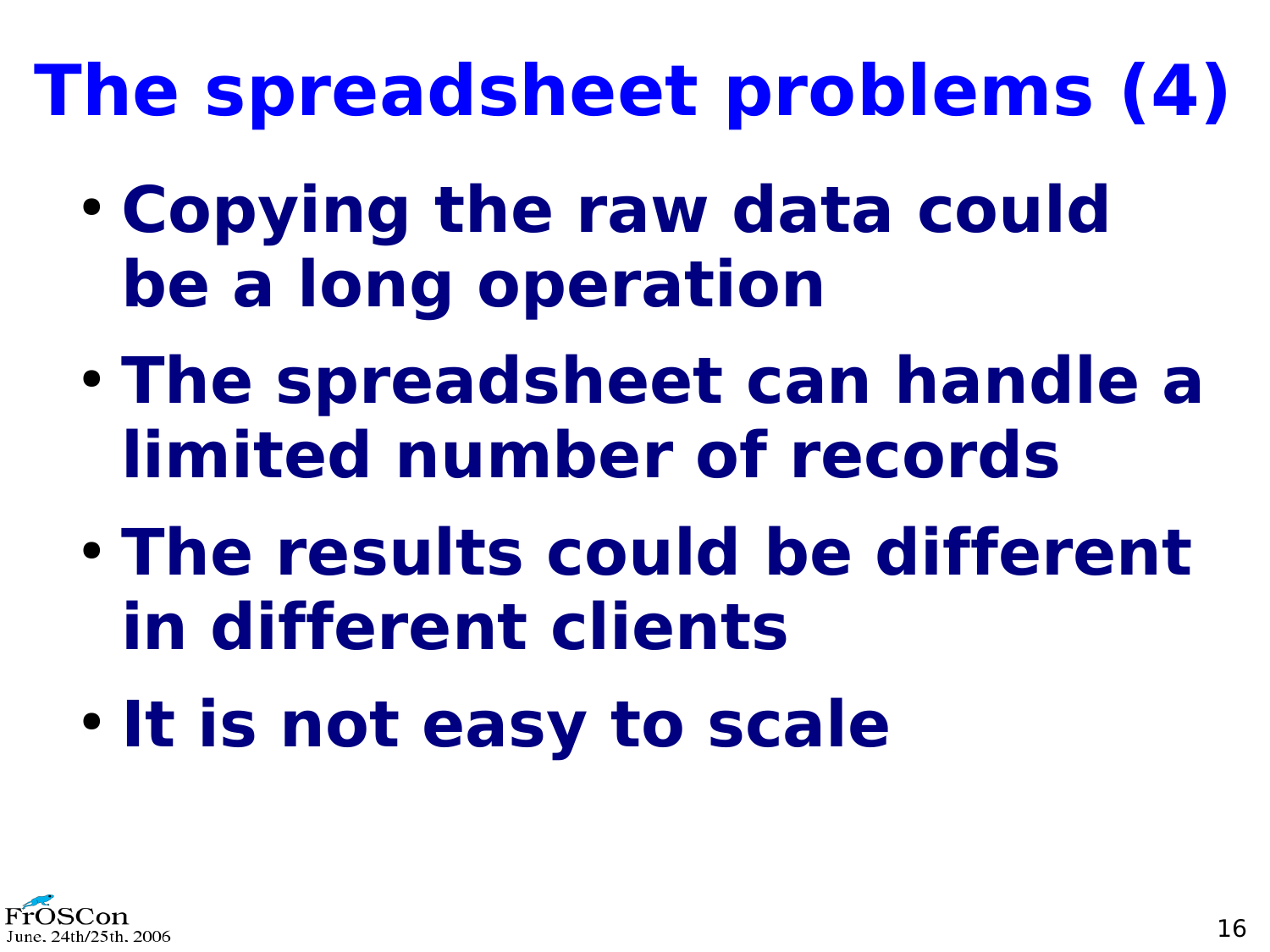#### **Dedicated tools**



- **Easy to use**
- **Rich in features**
- **Well integrated to BI packages**

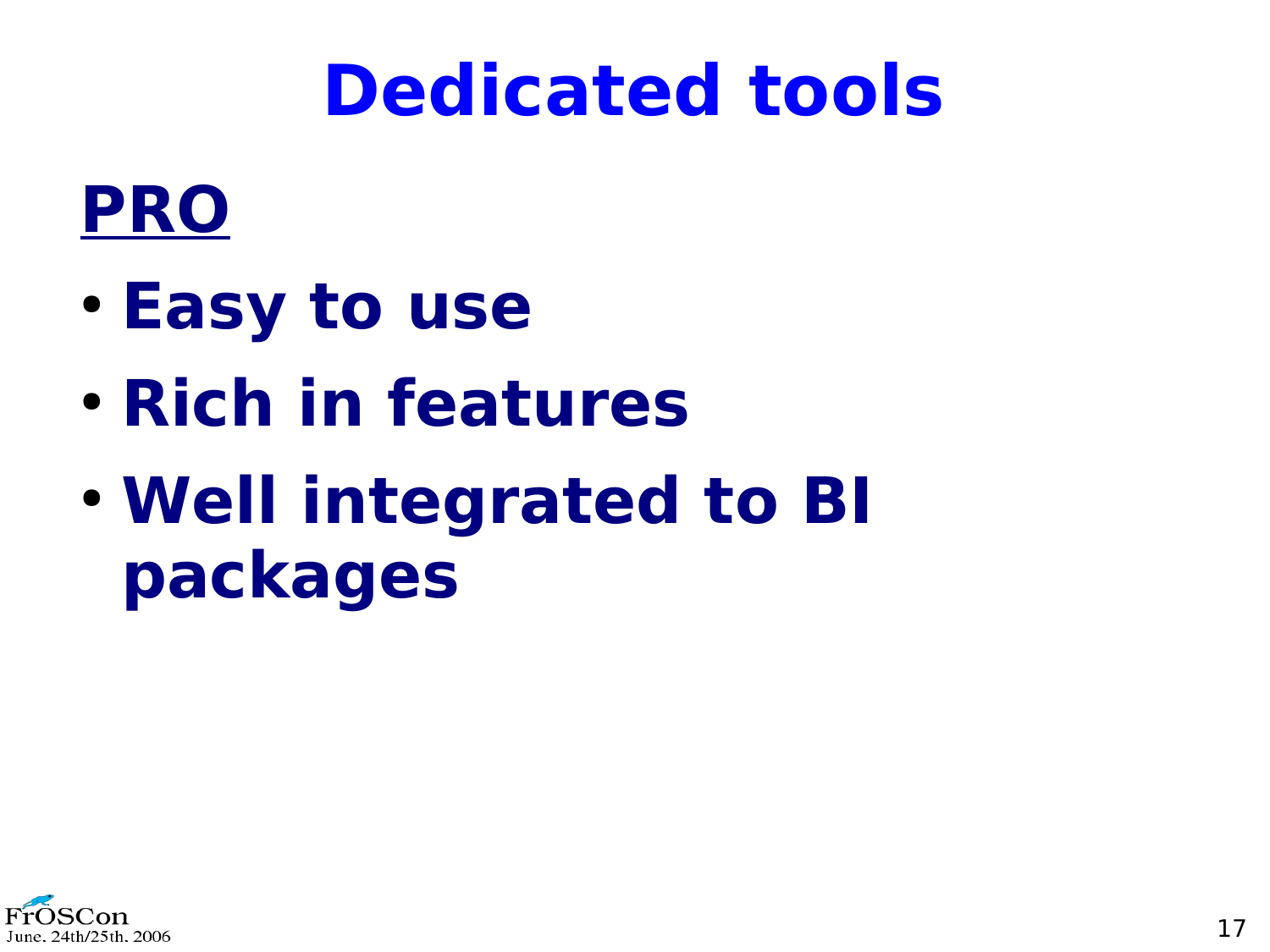#### **Dedicated tools**

#### **CON**

- **Client side tools are resource hogs**
- **Server side tools are either complicated to install and maintain or expensive (or both)**

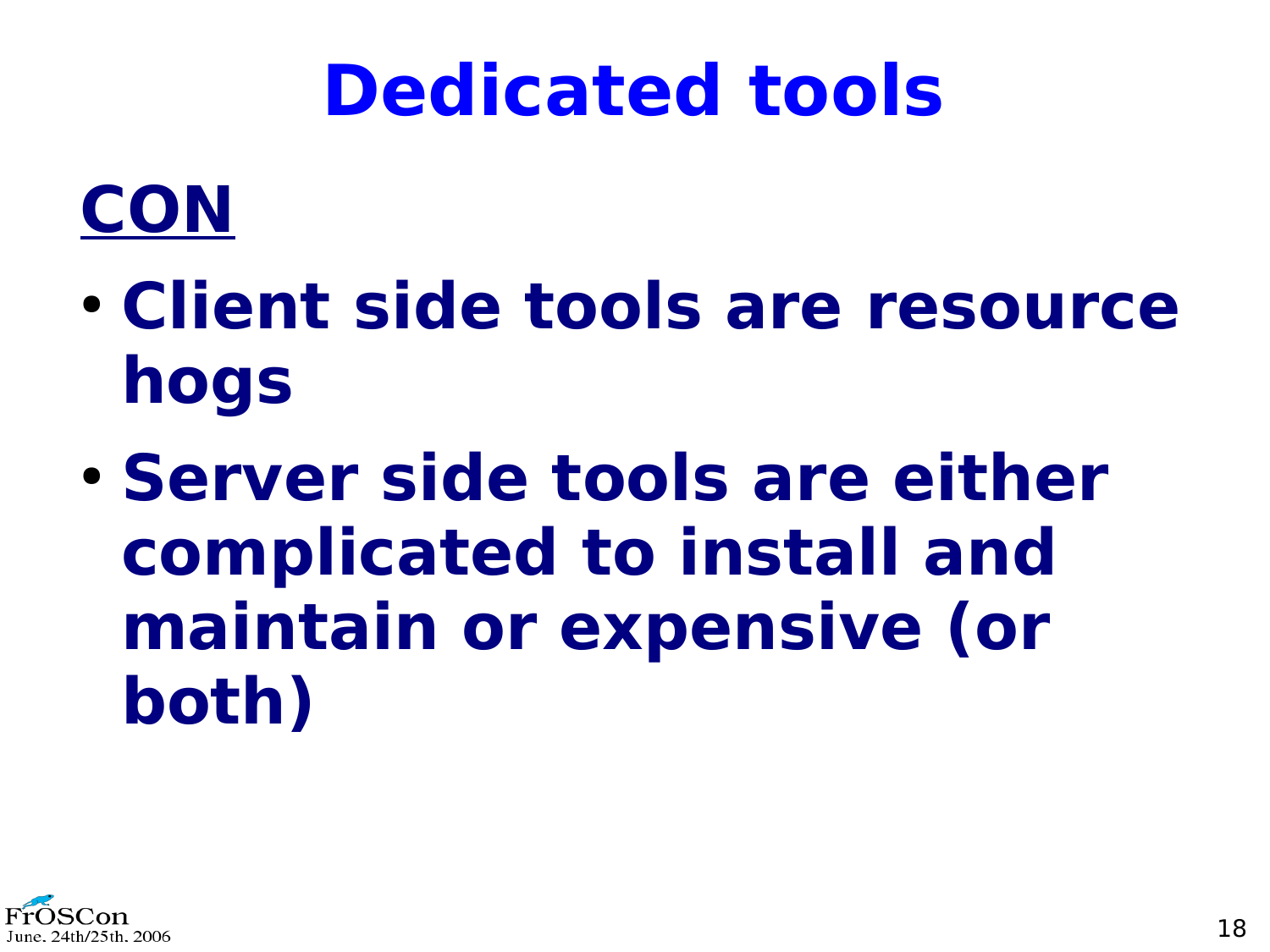#### **The SQL way (1)**

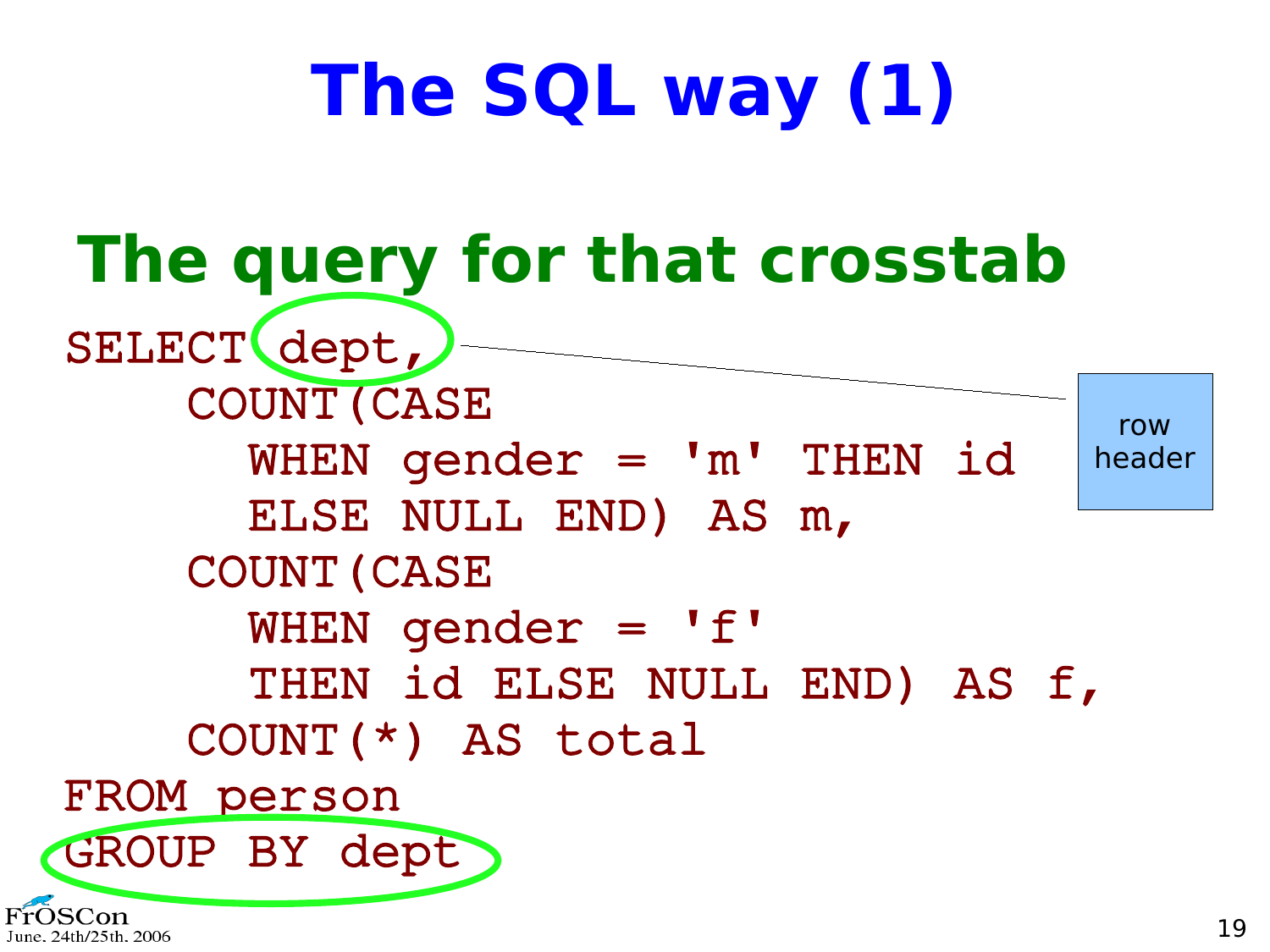#### **The SQL way (2)**

#### **The query for that crosstab**



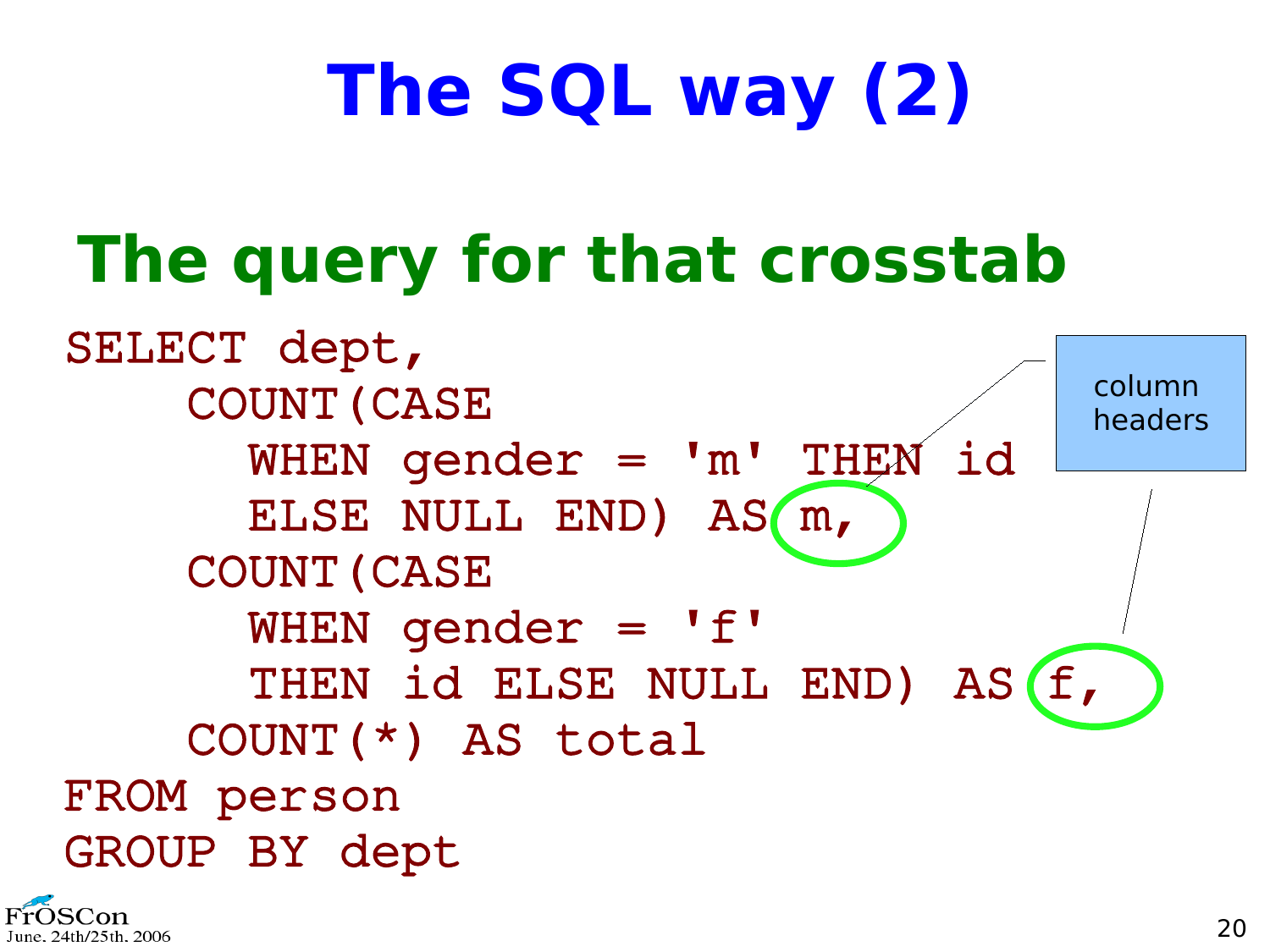#### **The SQL way (3)**



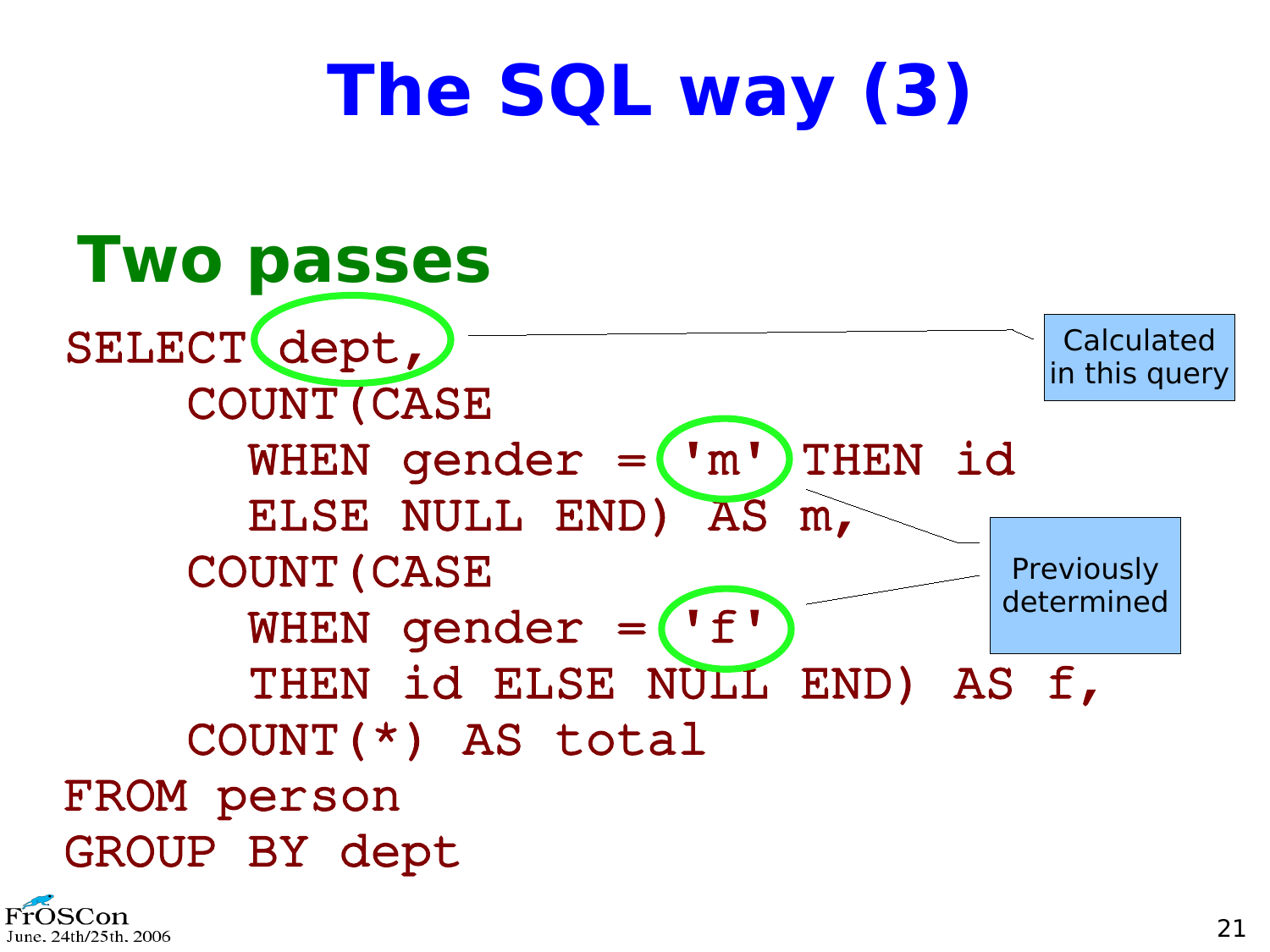#### **The SQL way (4) Two passes**

# 1 SELECT DISTINCT gender FROM person; +--------+ | gender | ---------+ | m |  $\mathbf{f}$ +--------+ # build the second query # 2 CROSSTAB QUERY

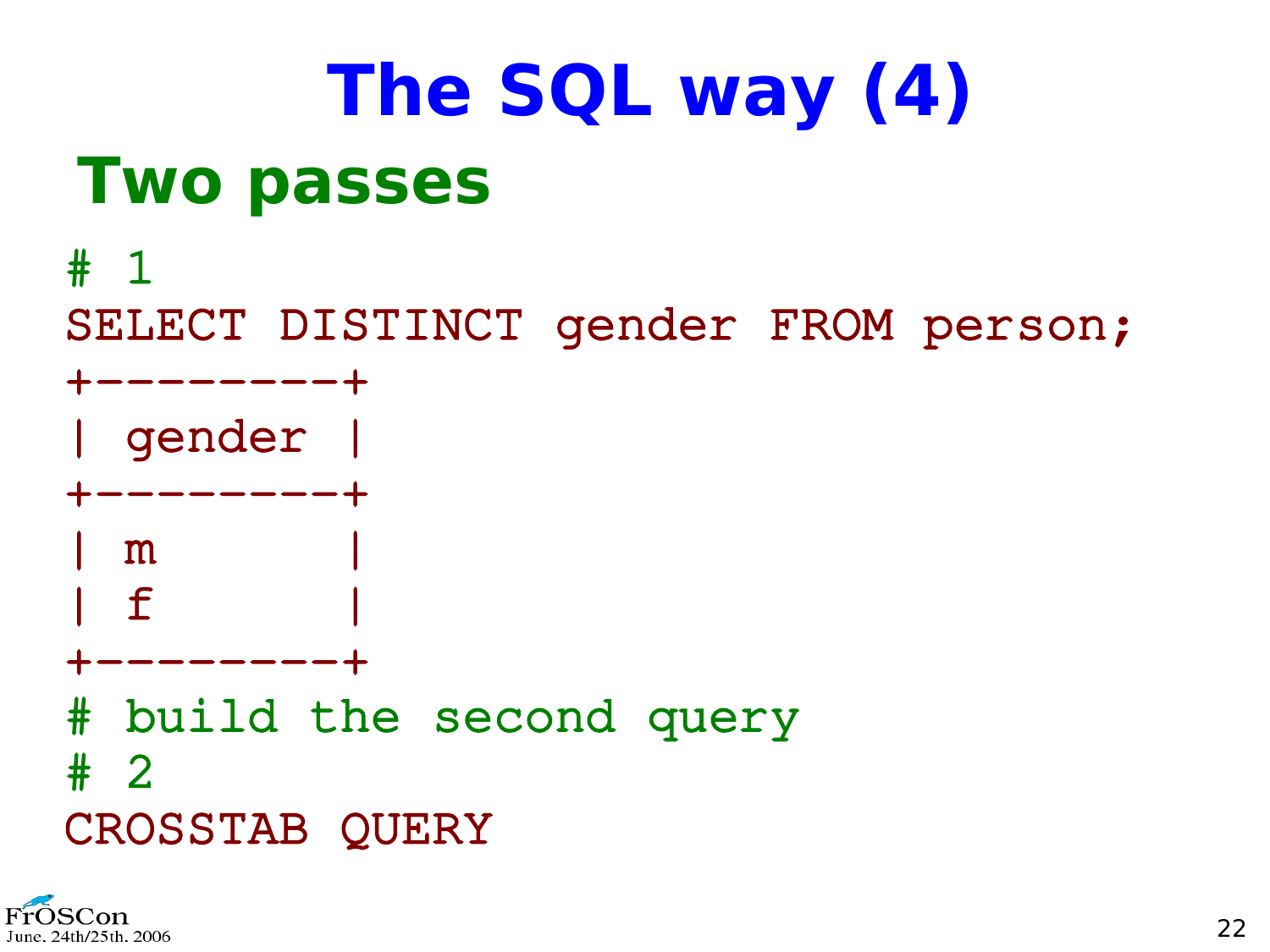### **The SQL way (5)**

#### **PROBLEMS**

- **The two passes are not coordinated**
- **External languages needed (Perl, PHP, Java, etc.)**
- **For each language, you need appropriate routines**

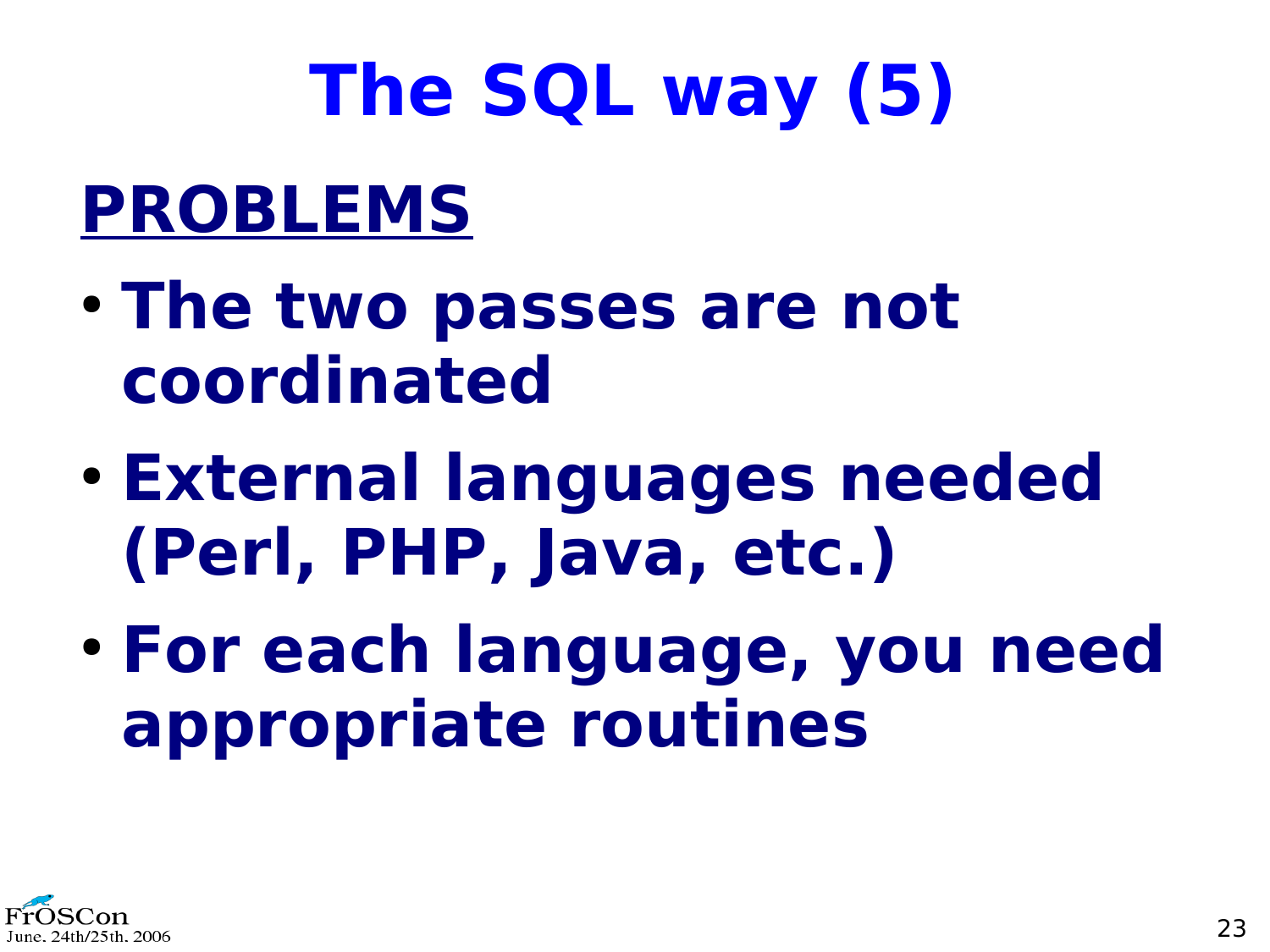#### **Pivot tables and stored routines (1)**

#### **PRO**

- **Bundling the two steps for crosstab creation**
- **Adding features easily**
- **Same interface from different host languages**

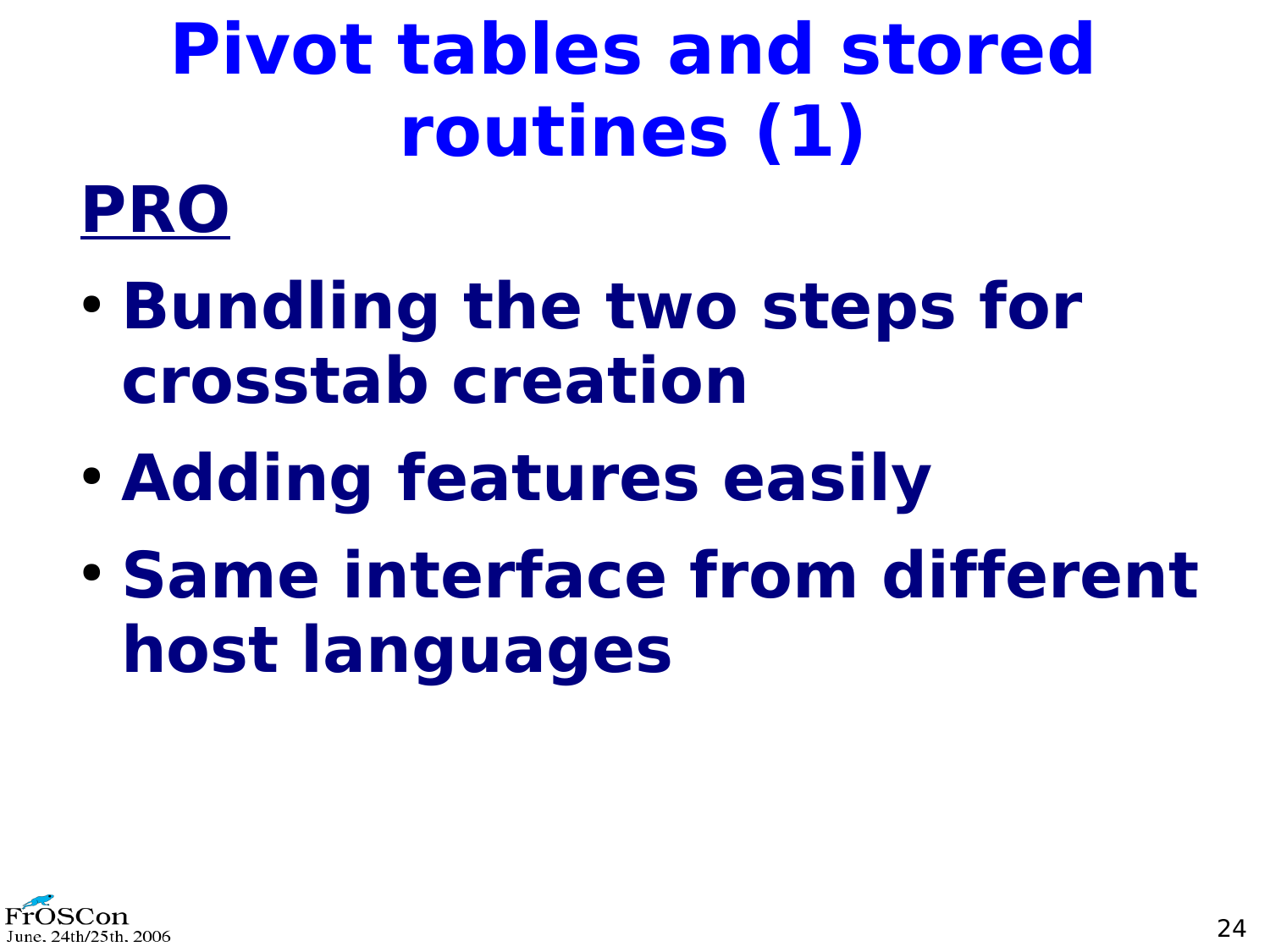#### **Pivot tables and stored routines (2)**

#### **CON**

- **Less expressive than most languages**
- **More burden for the server**

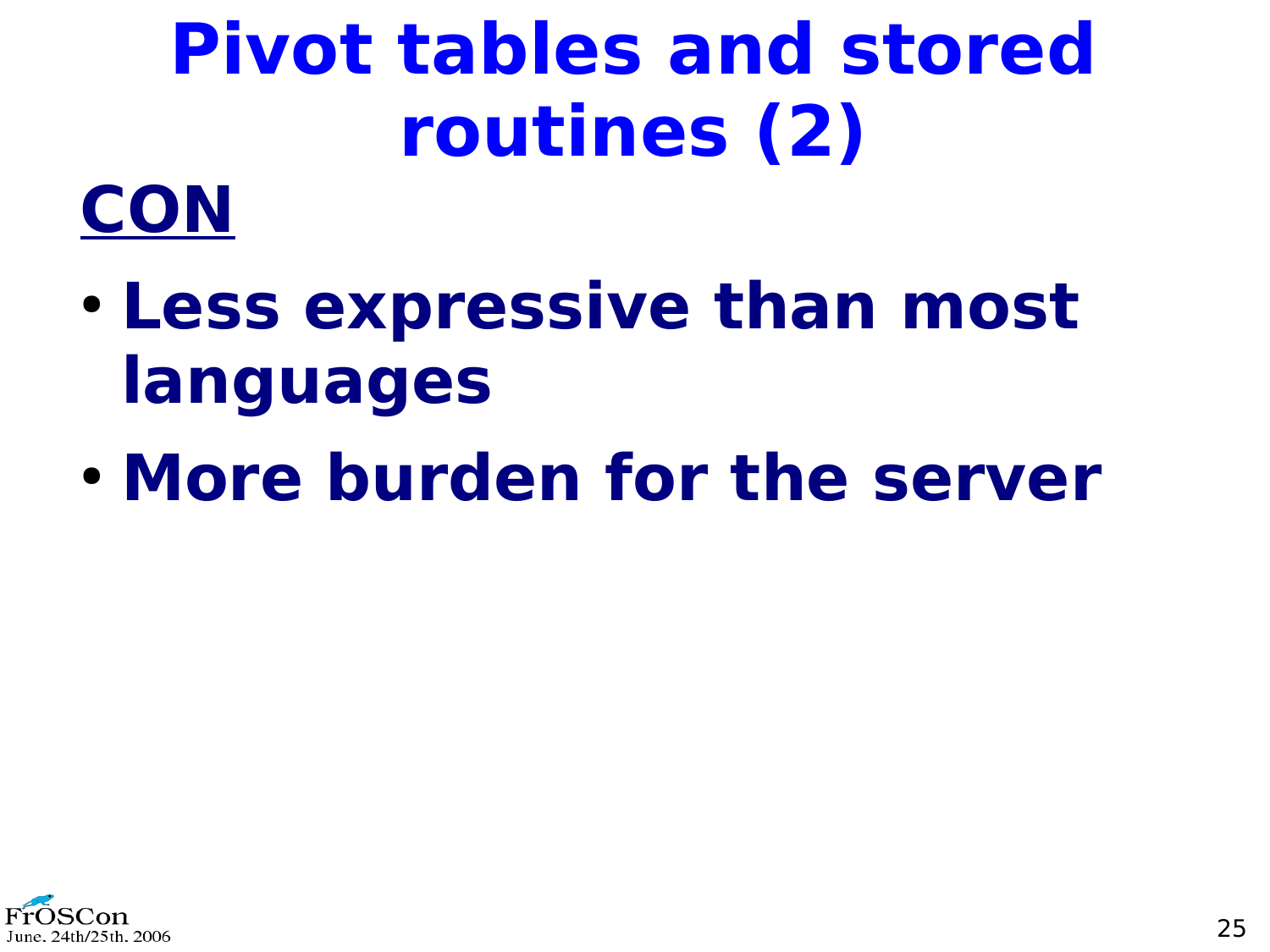### **Methods to gather column headers (1)**

- **GROUP CONCAT**
- **Cursor + temporary table**
- **Cursor + dedicated routines**

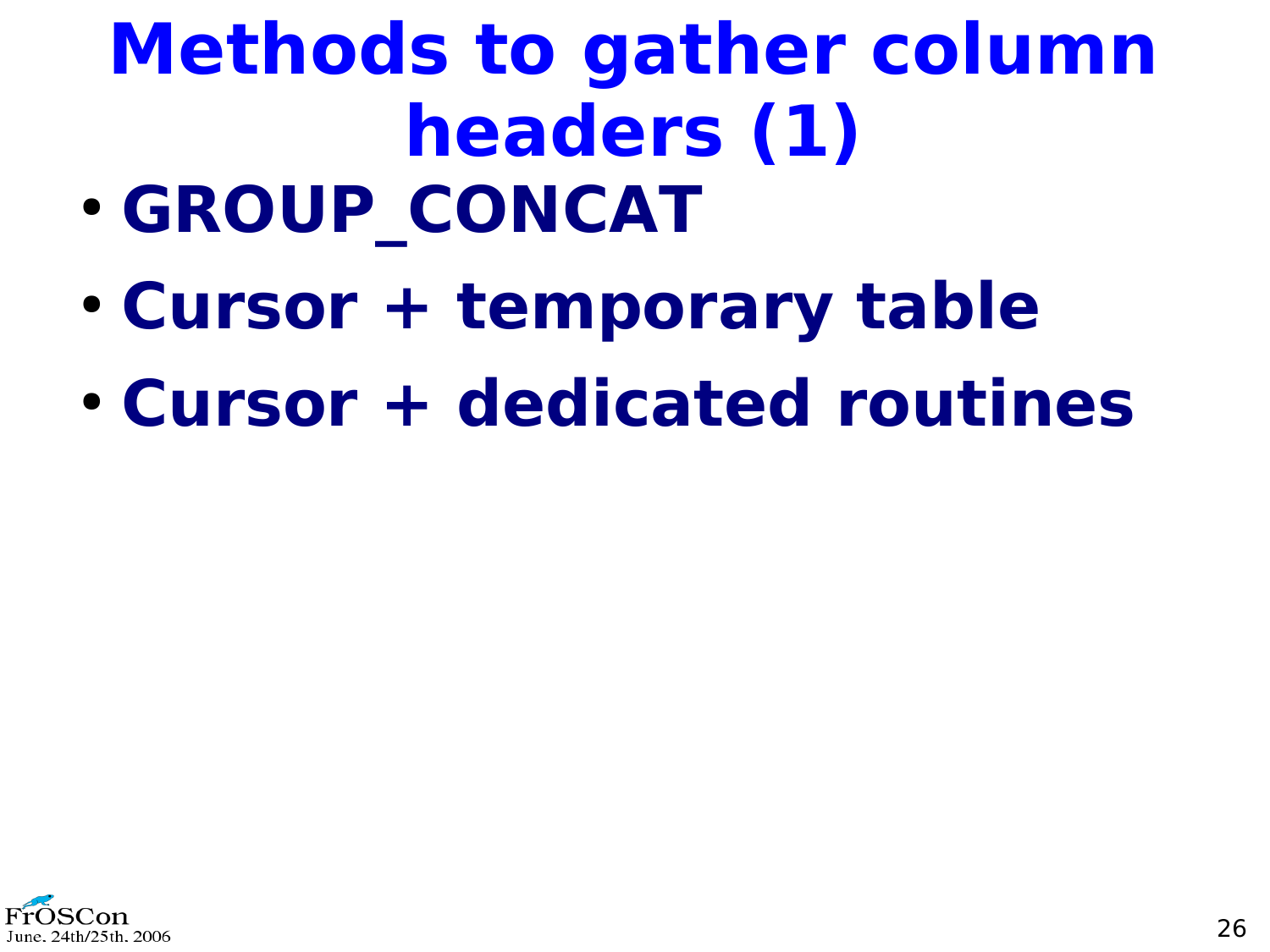#### **GROUP\_CONCAT (1)** SELECT GROUP\_CONCAT(DISTINCT gender)

AS column\_list FROM person;



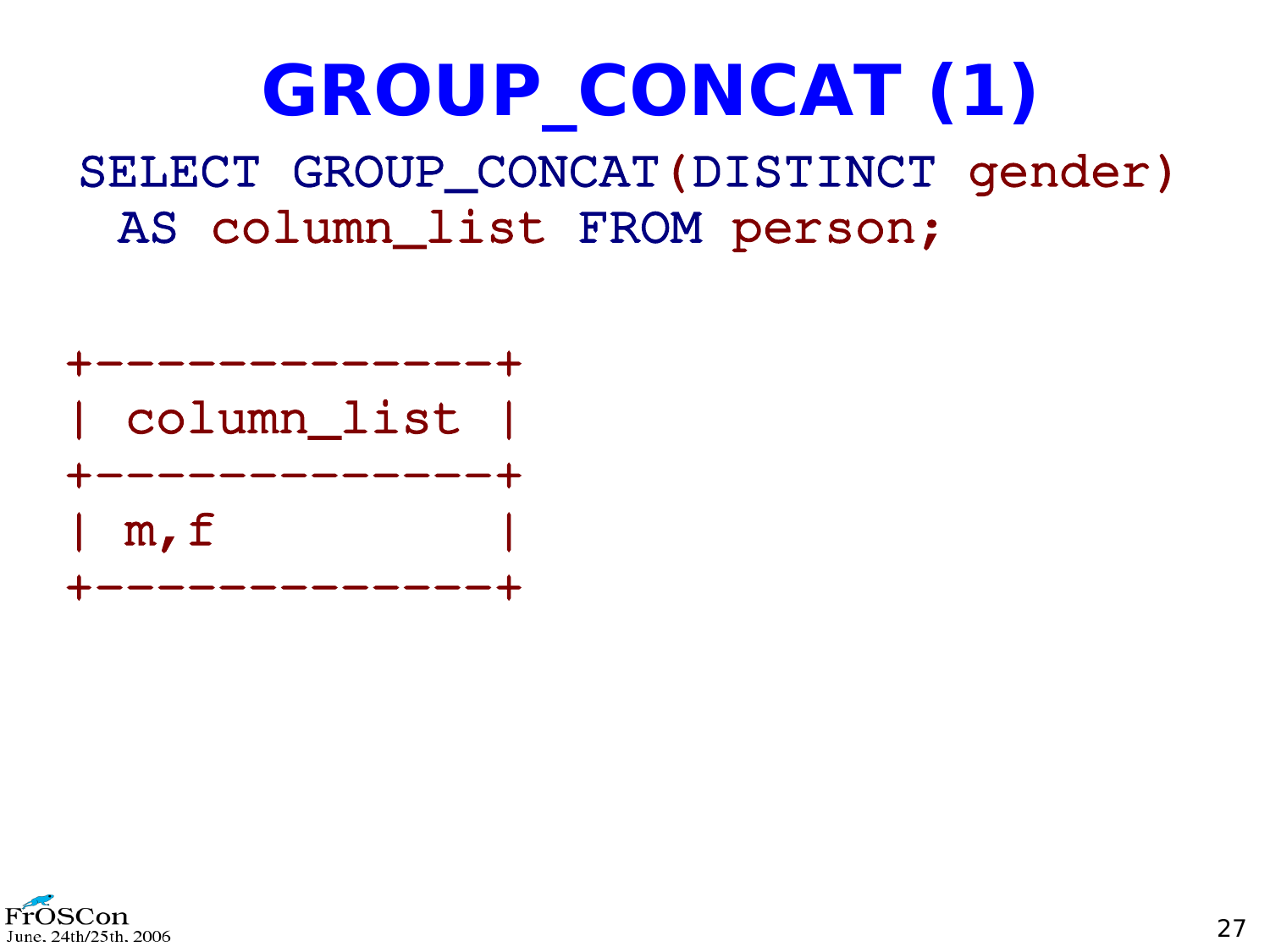#### **GROUP\_CONCAT (2)**

SELECT GROUP CONCAT (DISTINCT CONCAT('\nCOUNT(CASE WHEN gender= "' , gender, '" THEN id ELSE NULL END) AS ' , gender)) AS column\_list FROM person\G

column\_list: COUNT(CASE WHEN gender= "m" THEN id ELSE NULL END) AS m, COUNT(CASE WHEN gender= "f" THEN id ELSE NULL END) AS f

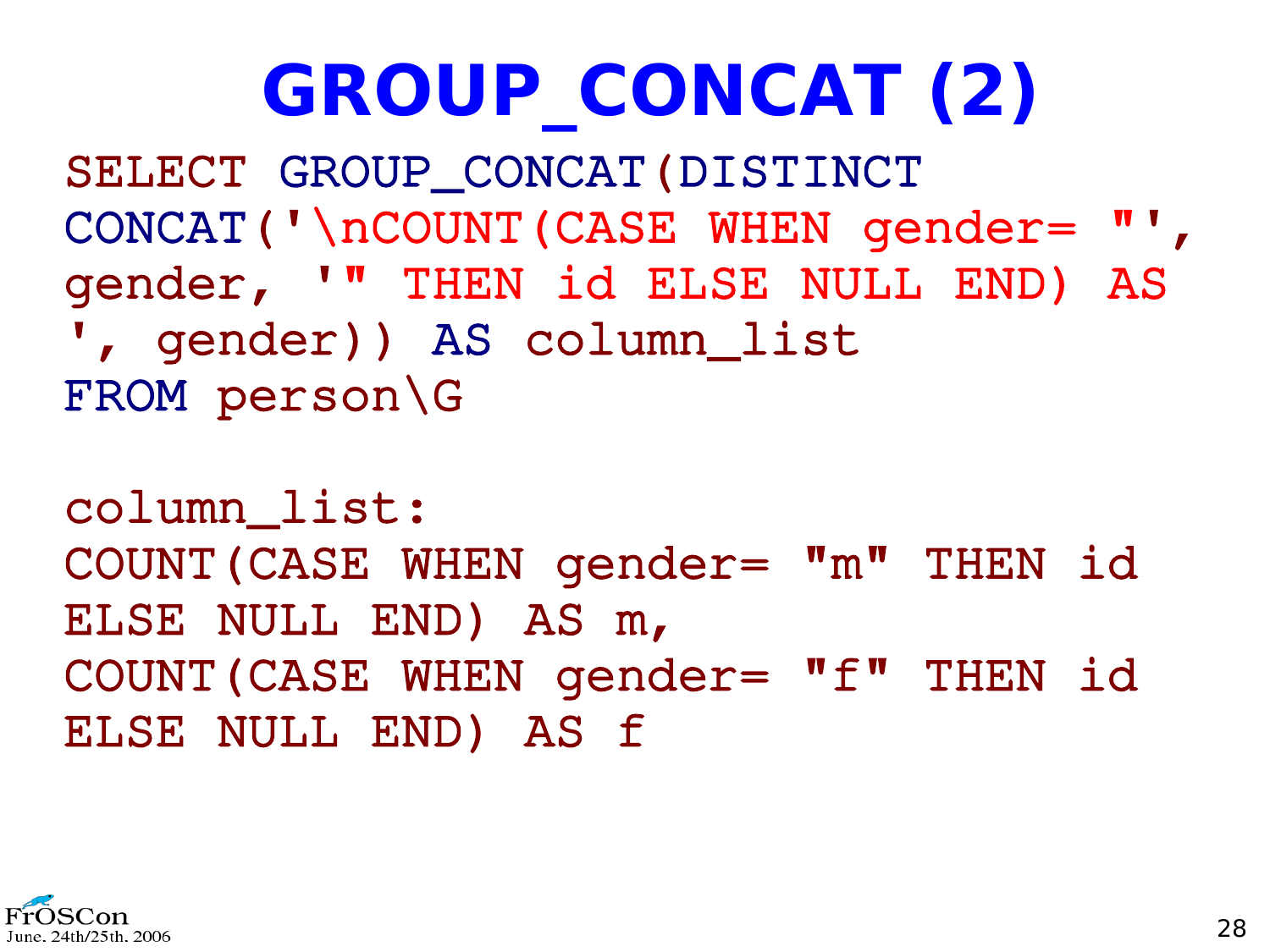#### **GROUP\_CONCAT (3)**

#### **PRO**

- **Easy to use**
- **Dynamic**
- **Fast (built-in)**

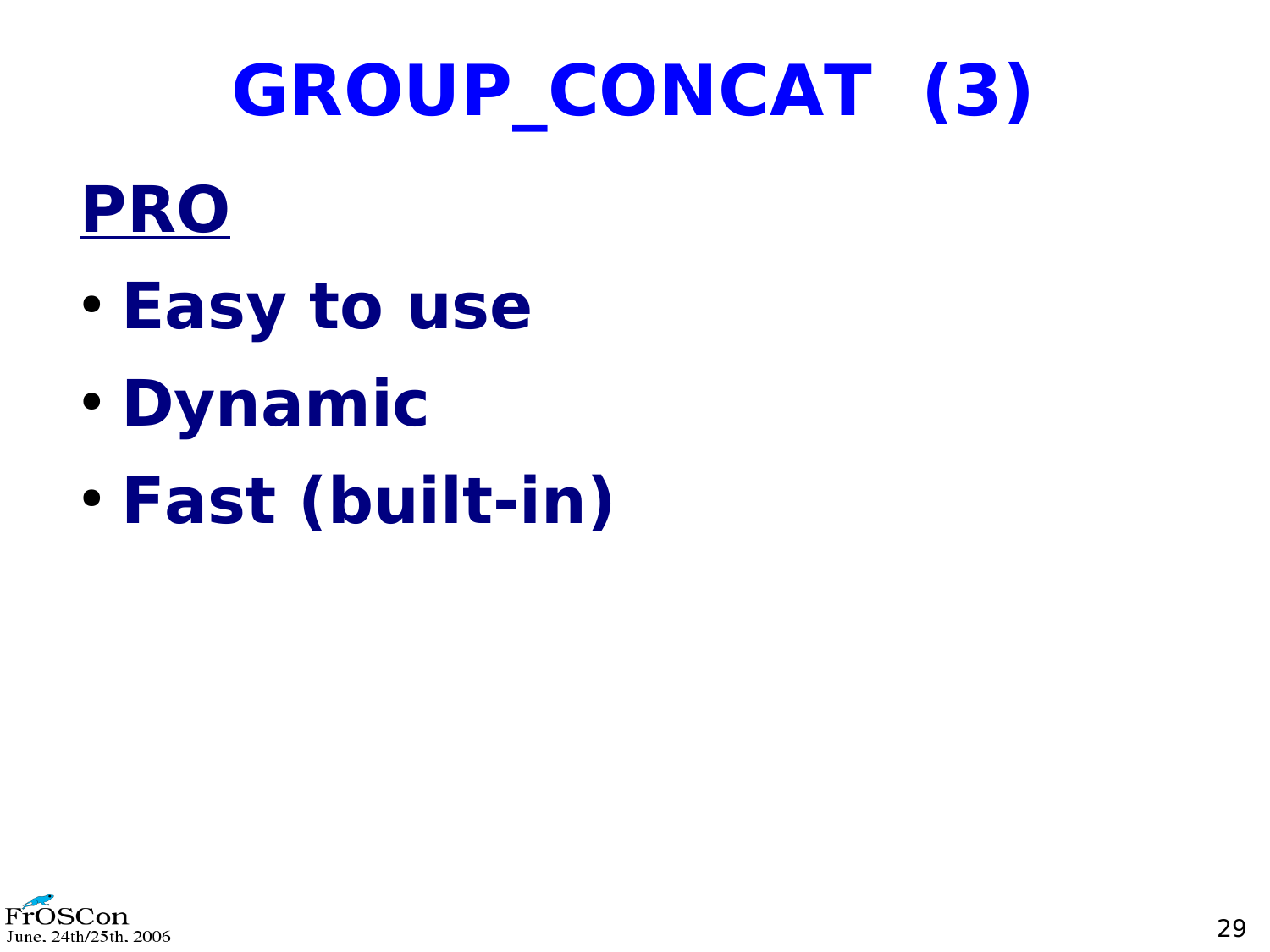#### **GROUP\_CONCAT (4)**

#### **CON**

- **Memory limit (1024 bytes)**
- **Can be increased by setting group\_concat\_max\_len**
- **But you can't know the length in advance**

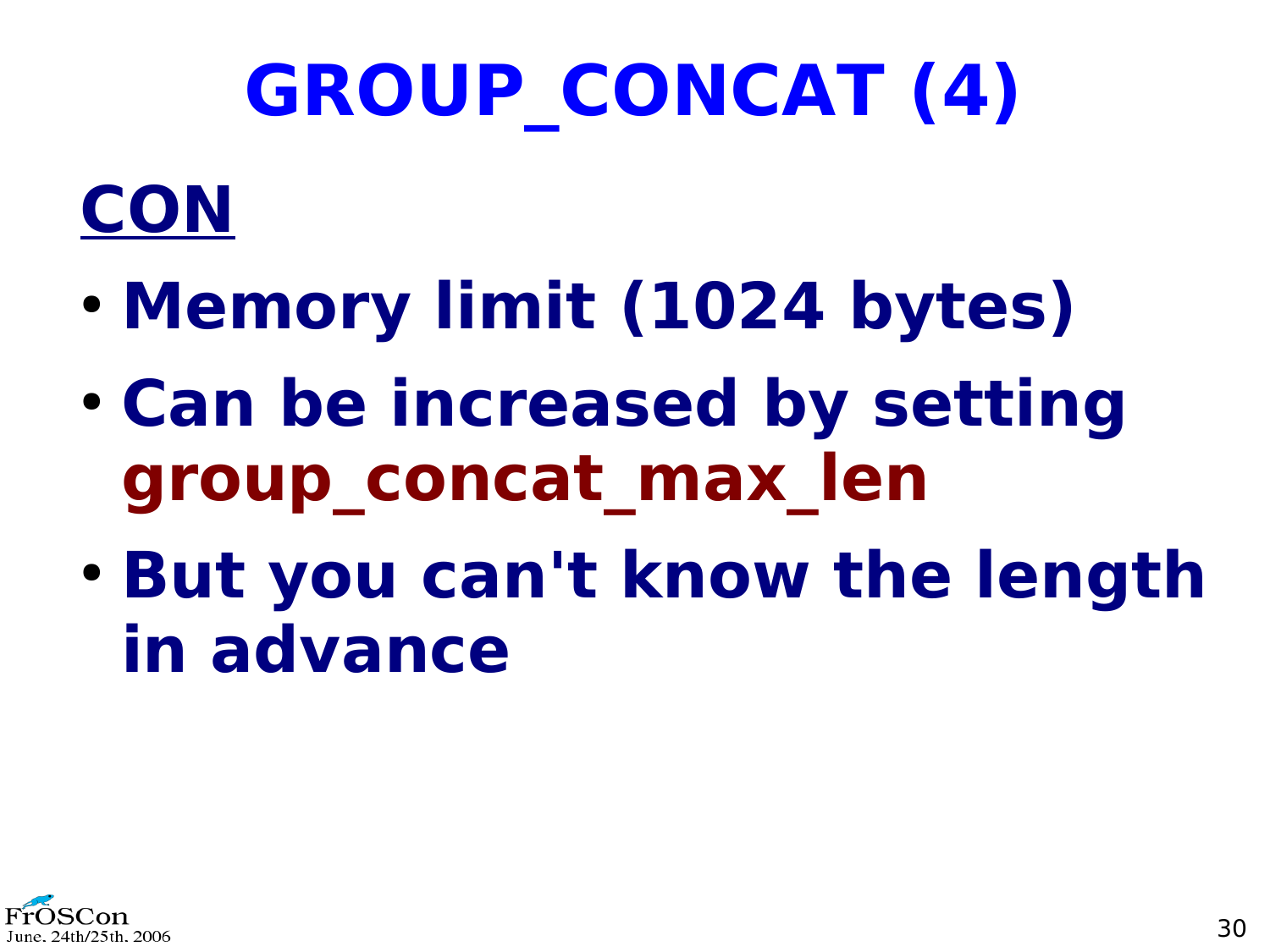#### **Cursor (1)**

# outline only DECLARE dp char(10); DECLARE column list TEXT default ''; DECLARE CURSOR get\_cols FOR SELECT DISTINCT dept FROM person; OPEN get\_cols; LOOP FETCH get\_cols INTO dp; SET column list=CONCAT(column list, ' , ' , dp); END LOOP;

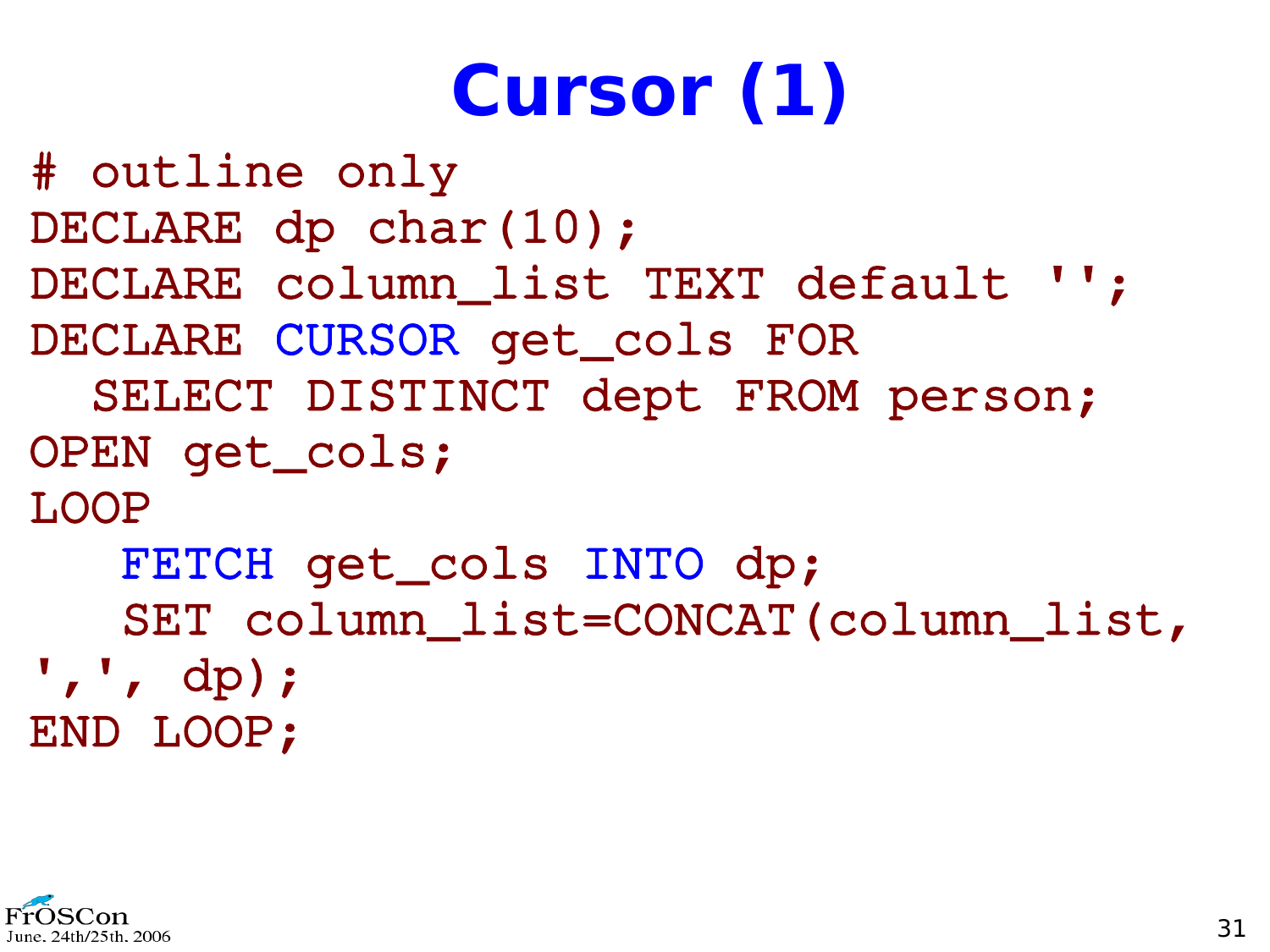#### **Cursor (2)**



- **No memory limits**
- **Fast**

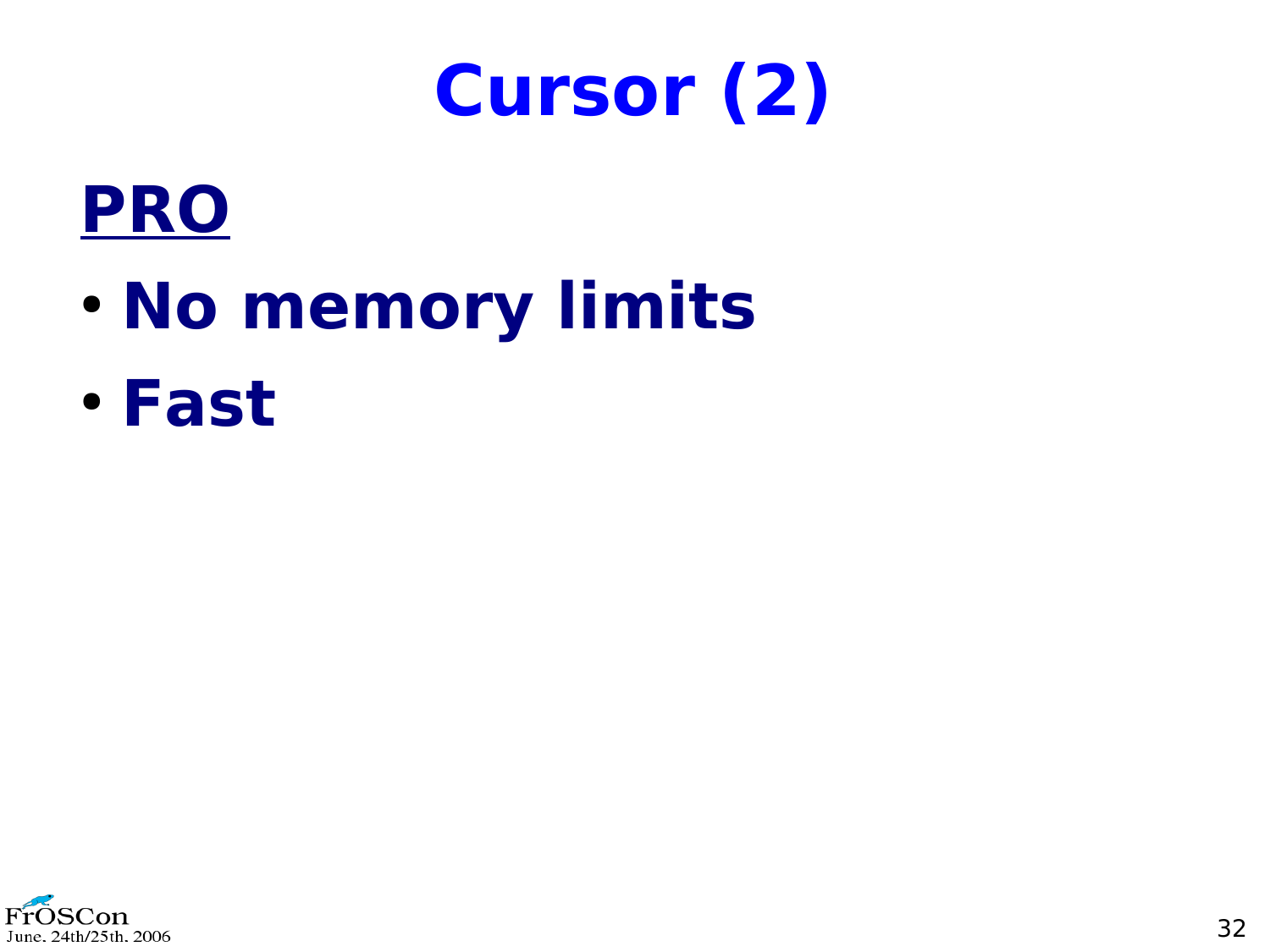#### **Cursor (3)**



- **Not dynamic**
- **Verbose**

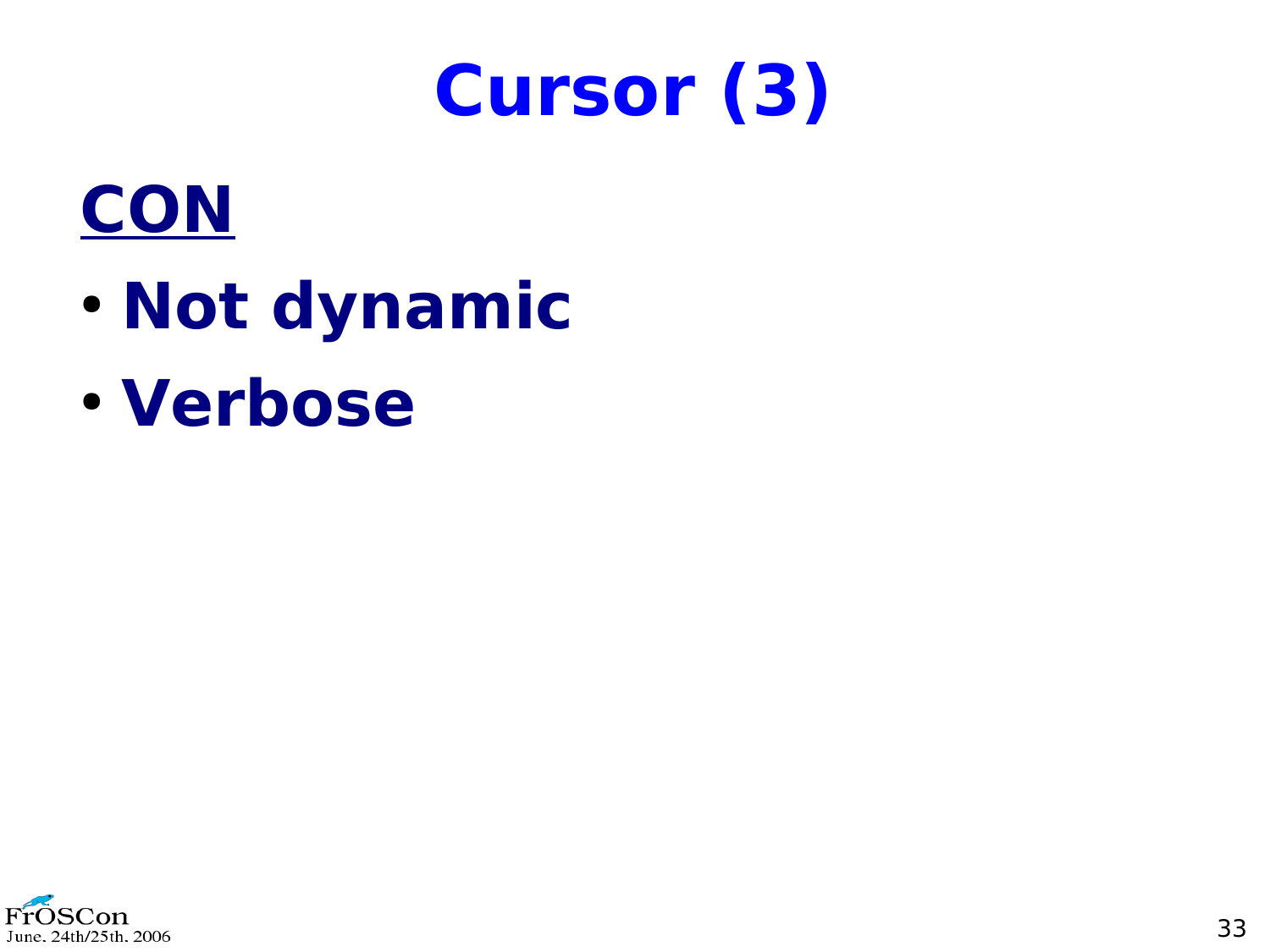#### **Cursor + temp table (1)**

```
# dynamic query
SET @q = CONCAT('CREATE TABLE temp 
SELECT DISTINCT '
, col_name, ' AS mycol 
FROM ', table_name) ;
PREPARE d FROM @q
EXECUTE d;
```
# routine with cursor DECLARE dp char(10); DECLARE column\_list TEXT default ''; DECLARE CURSOR get\_cols FOR SELECT mycol FROM temp;

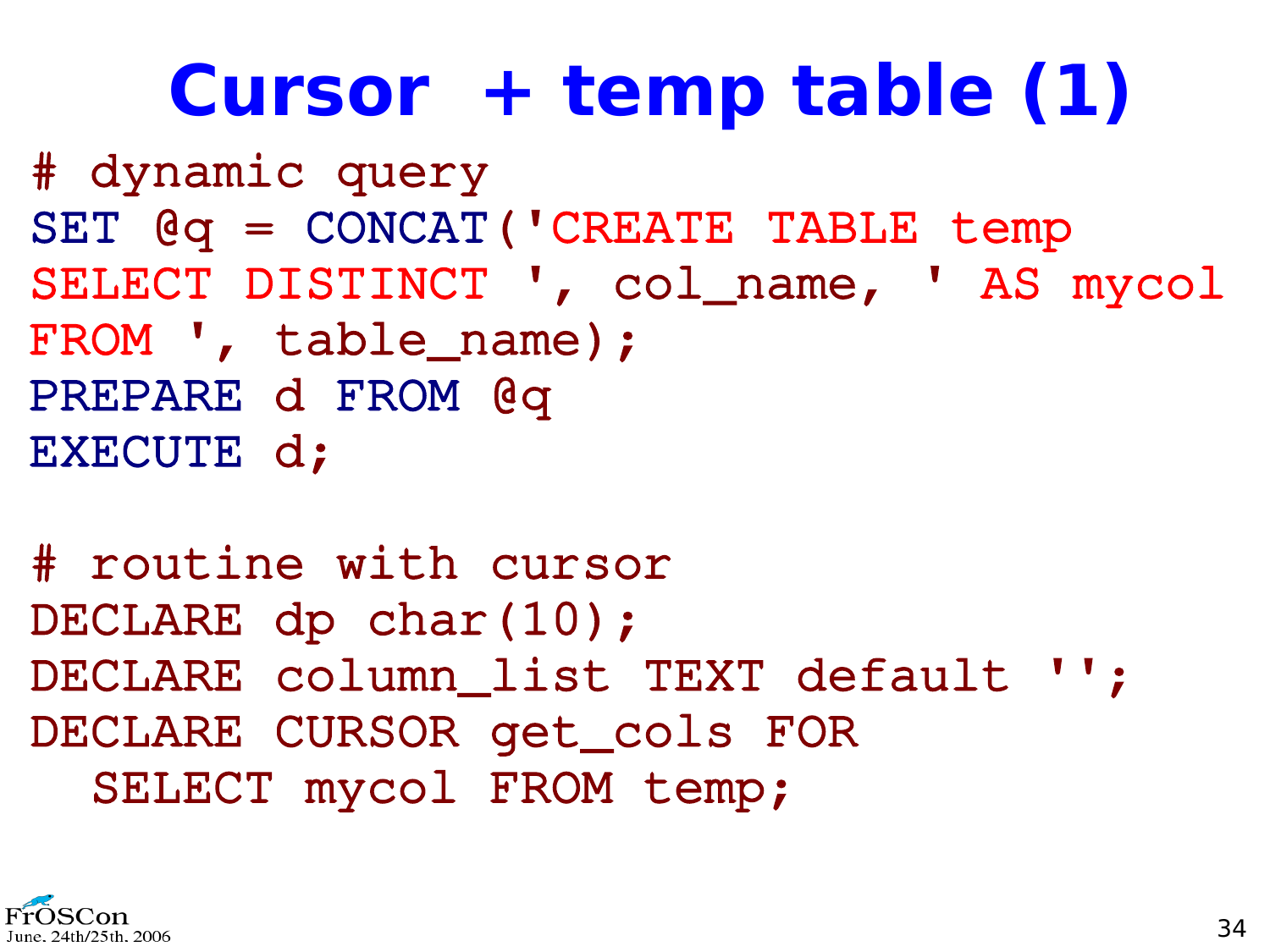#### **Cursor + temp table (2)**

#### **PRO**

- **No memory limits**
- **dynamic**

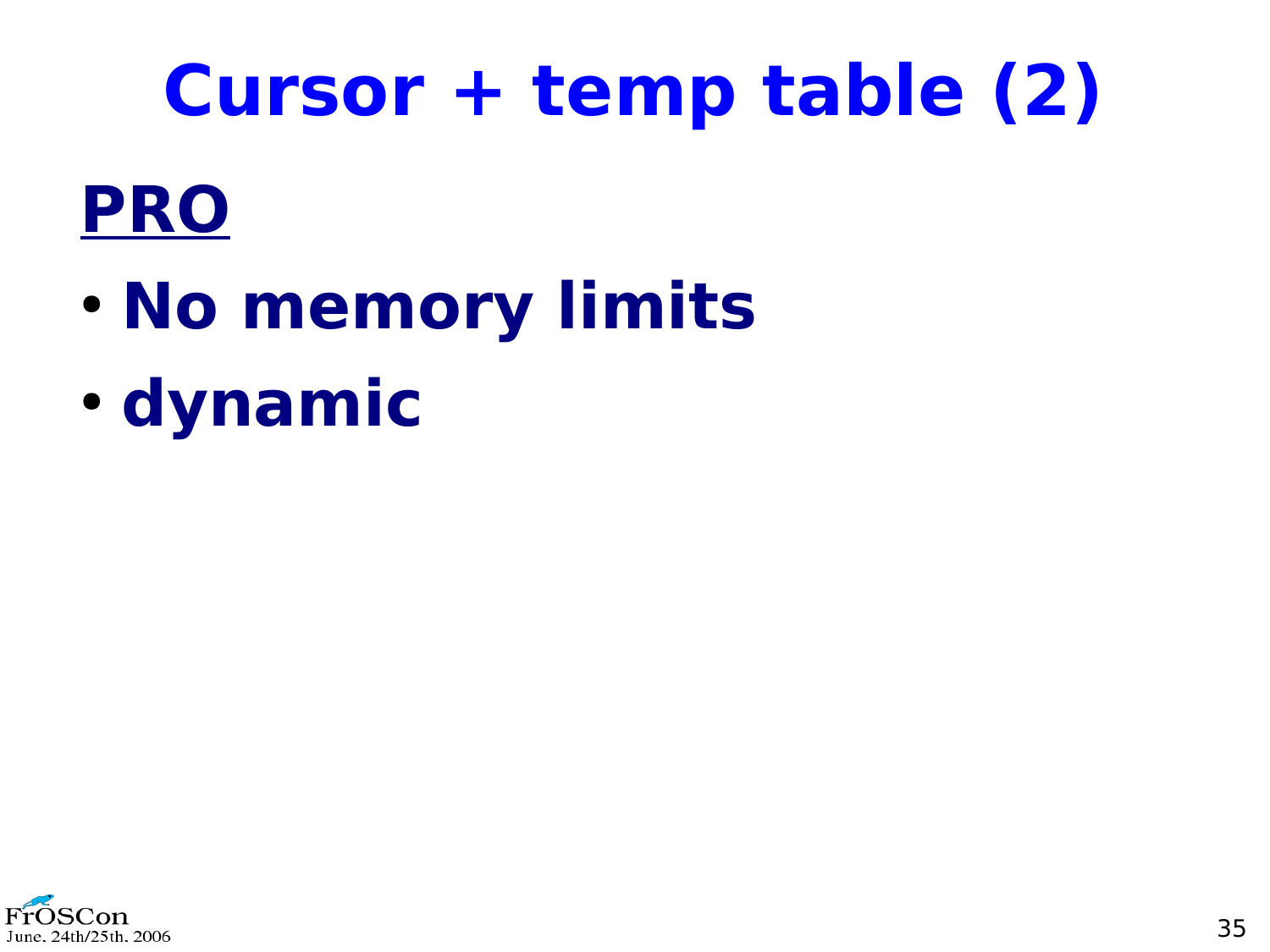#### **Cursor + temp table (2)**

#### **CON**

- **Requires a new table for each crosstab**
- **Data needs to be read twice**

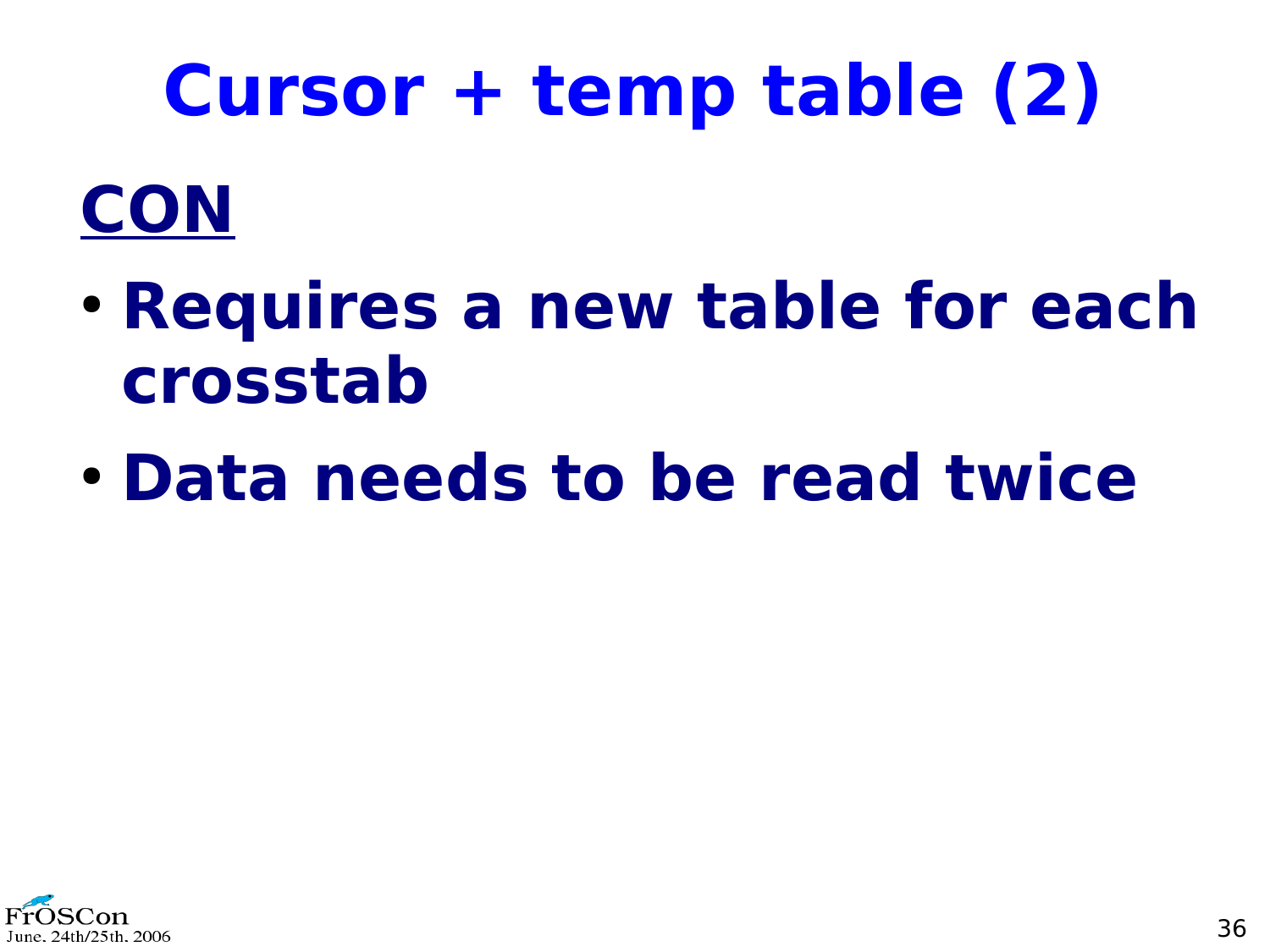#### **Cursor + dedicated routine (1)**

# Create a routine from a template

# use routine with cursor DECLARE dp char(10); DECLARE column list TEXT default ''; DECLARE CURSOR get\_cols FOR SELECT gender FROM person;

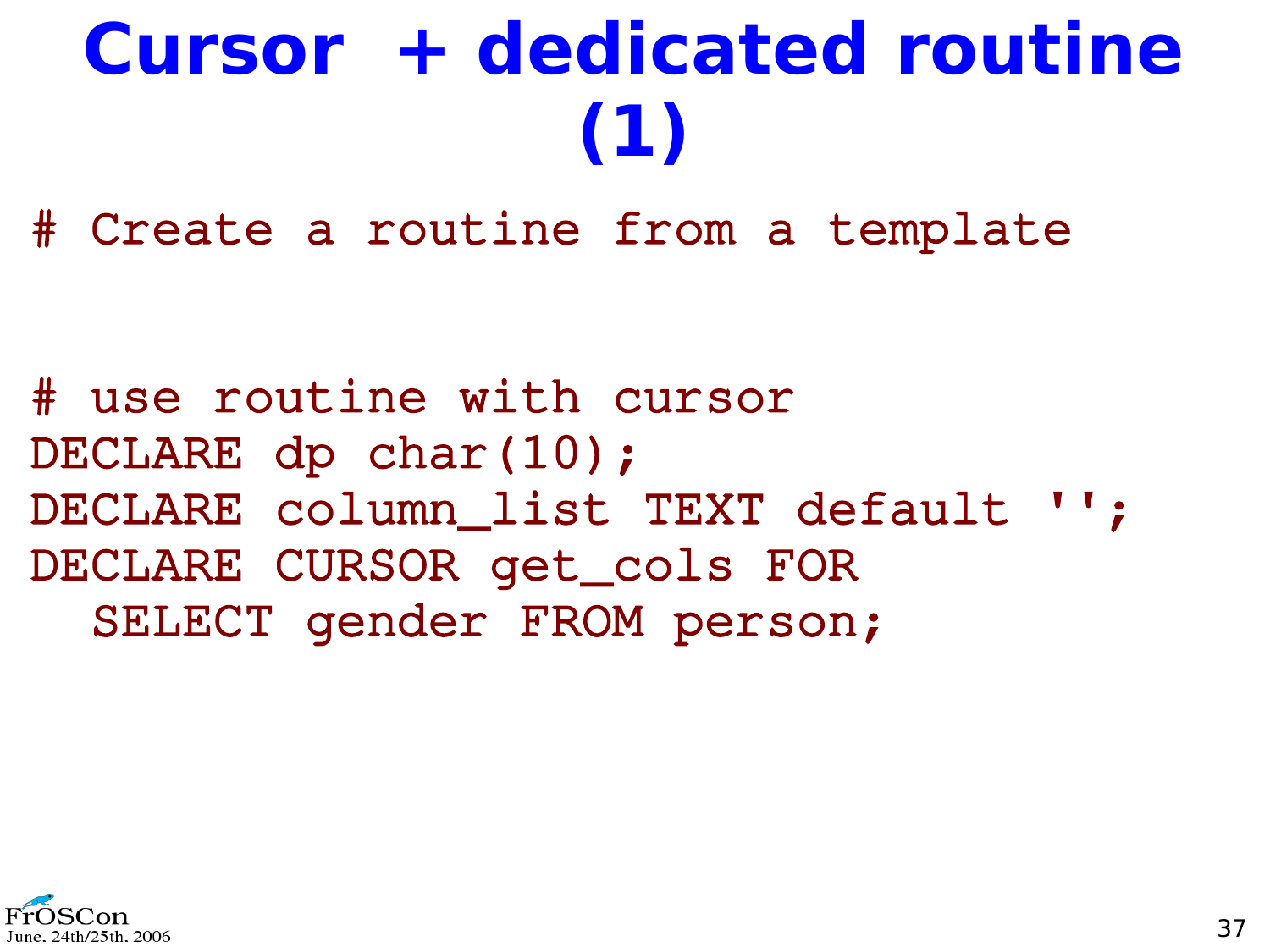#### **Cursor + dedicated routine (2)**

#### **PRO**

- **No memory limits**
- **data is read only once**
- **no temporary tables**

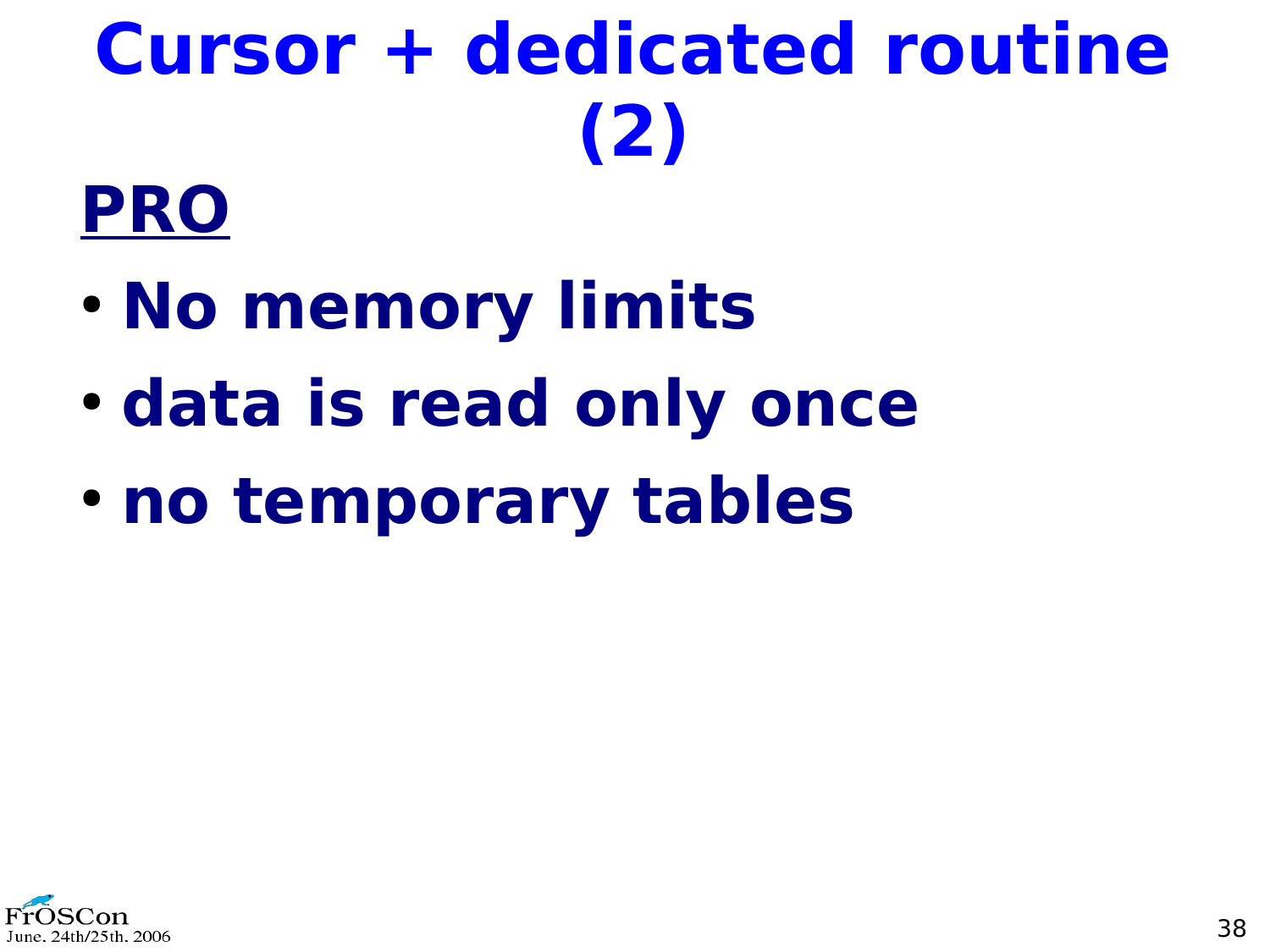### **Cursor + dedicated routine (3)**

#### **CON**

- **Not dynamic**
- **Dedicated routines need to be created by external language**

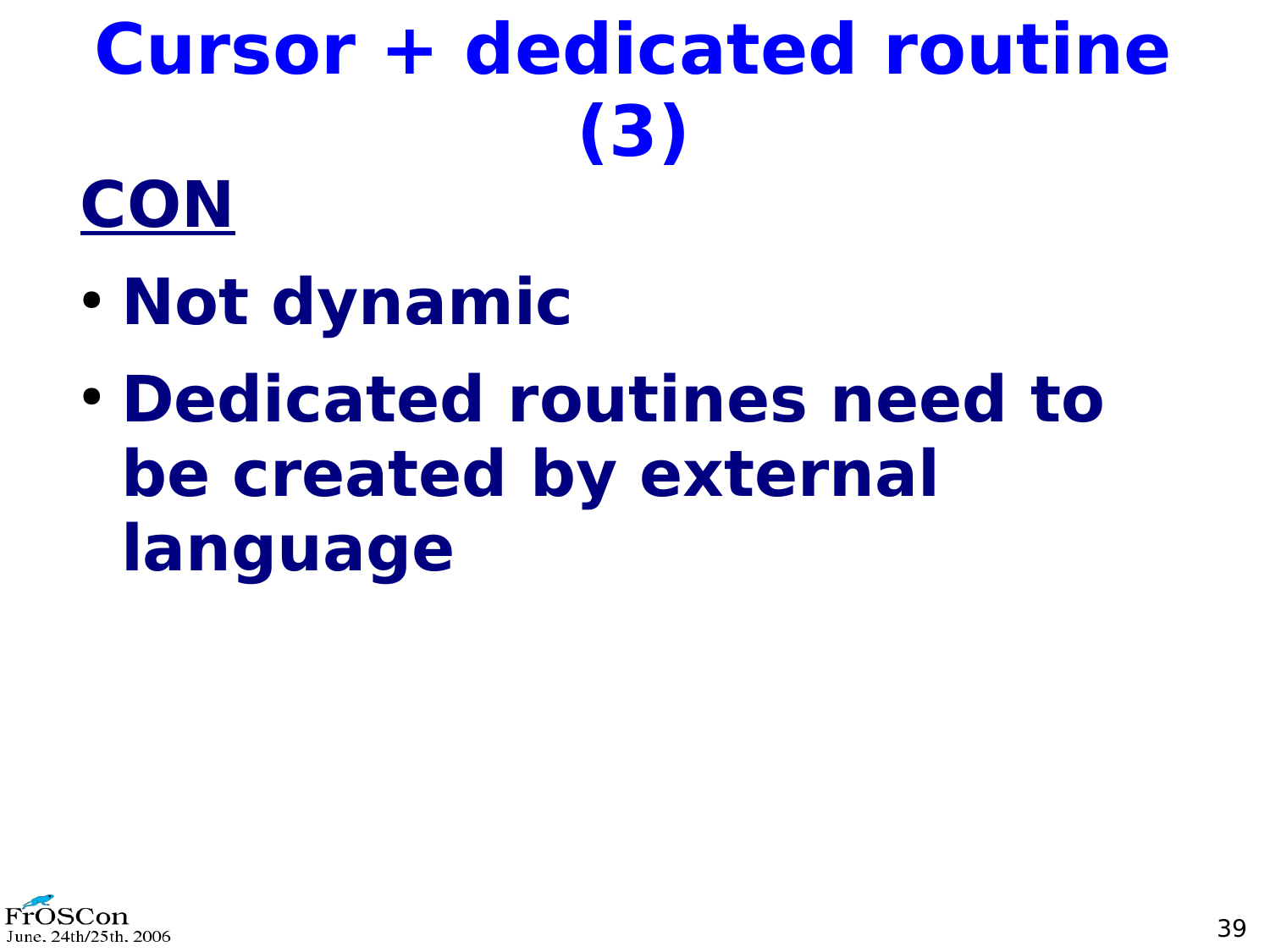#### **Cursor + Higher Order Routines (1)**

- **Higher Order Routines are routines that create other routines**
- **It IS NOT STANDARD**
- **It is, actually, a hack**

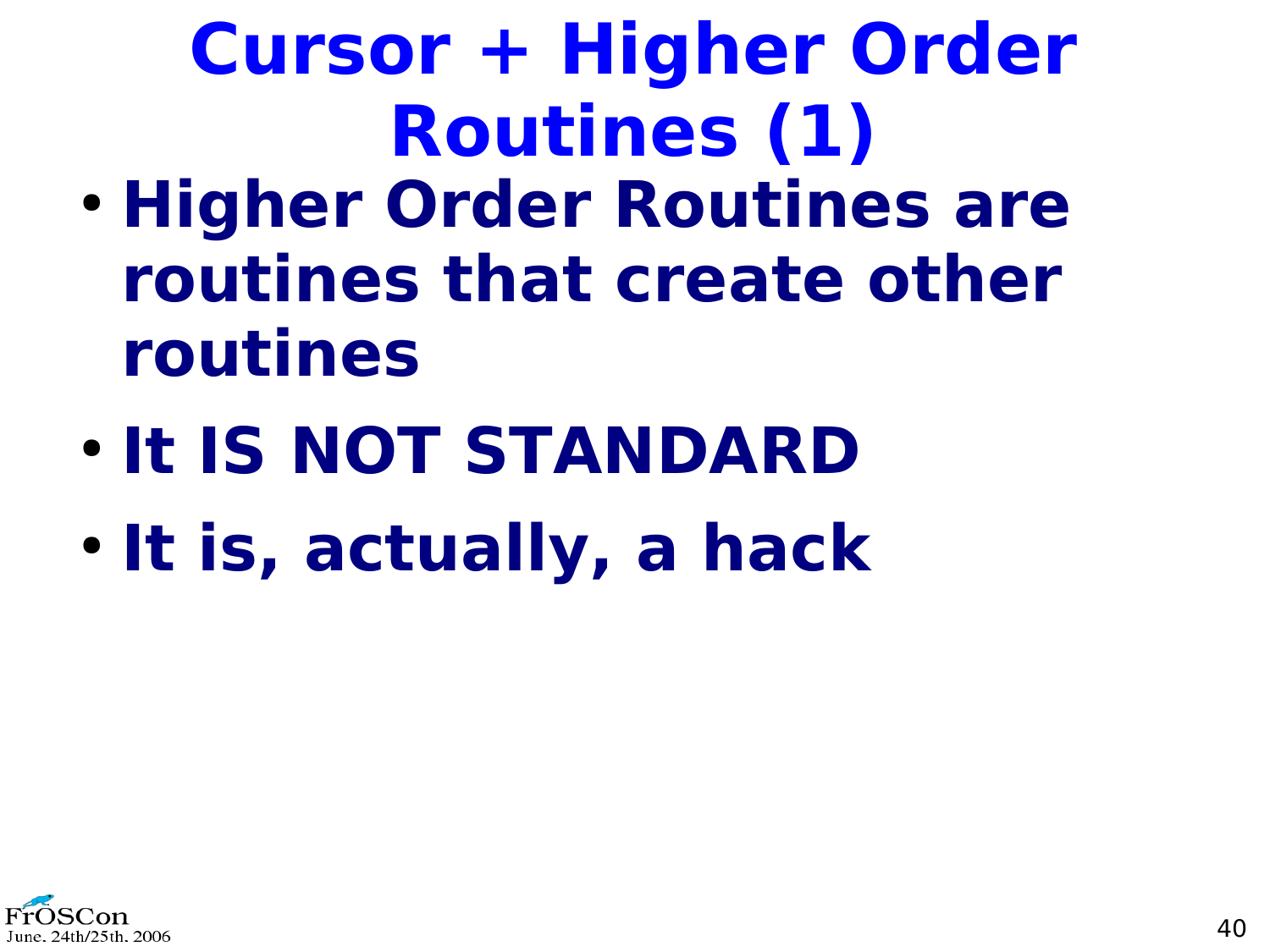### **Cursor + Higher Order Routines (2)**

- **Very UNOFFICIALLY**
- **You can create a routine from a MySQL routine**



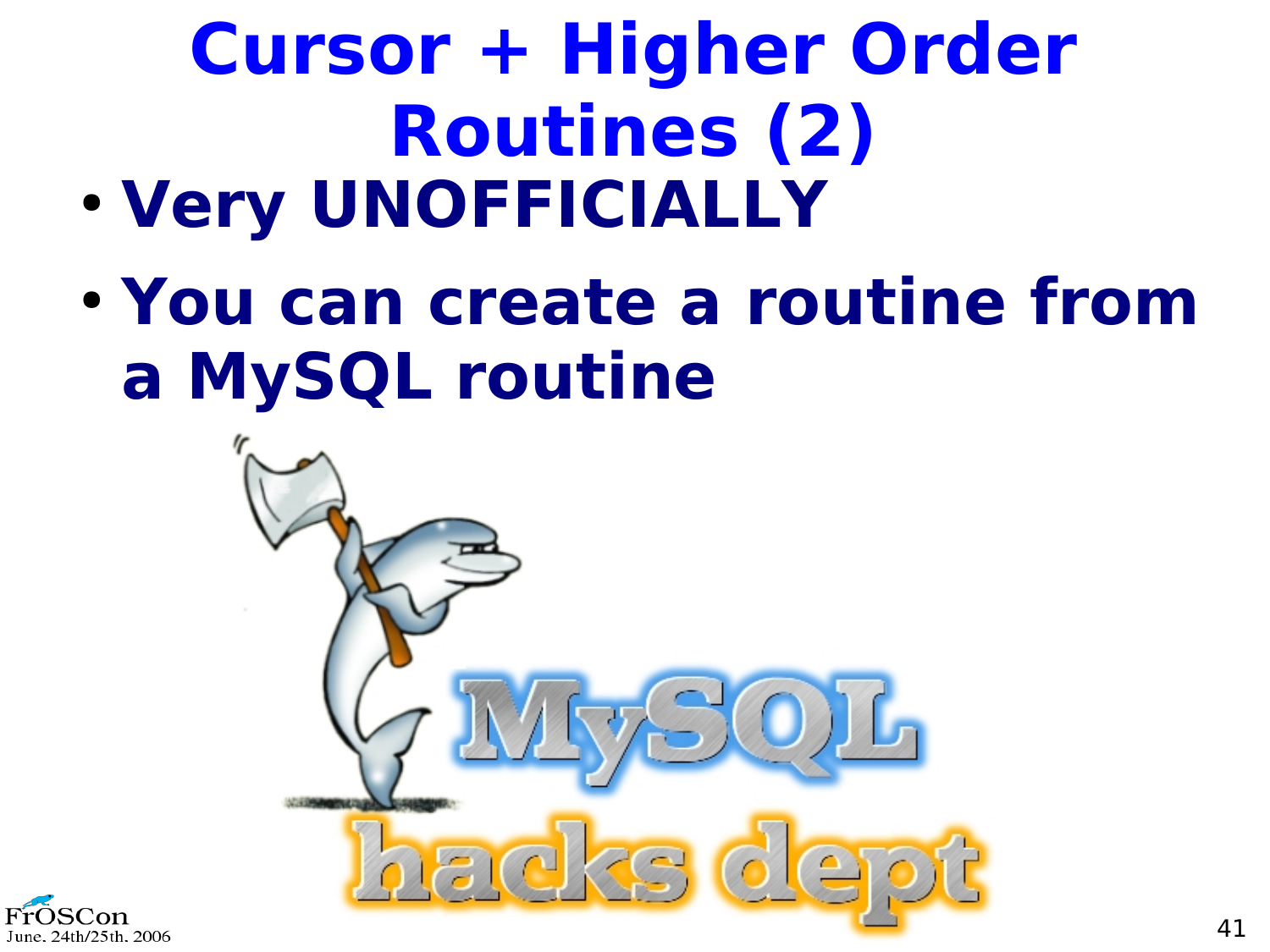#### **Cursor + Higher Order Routines (3)**

#### **PRO**

- **Dynamic**
- **No memory limits**
- **No temporary tables**
- **Data is read only once**
- **Efficient**

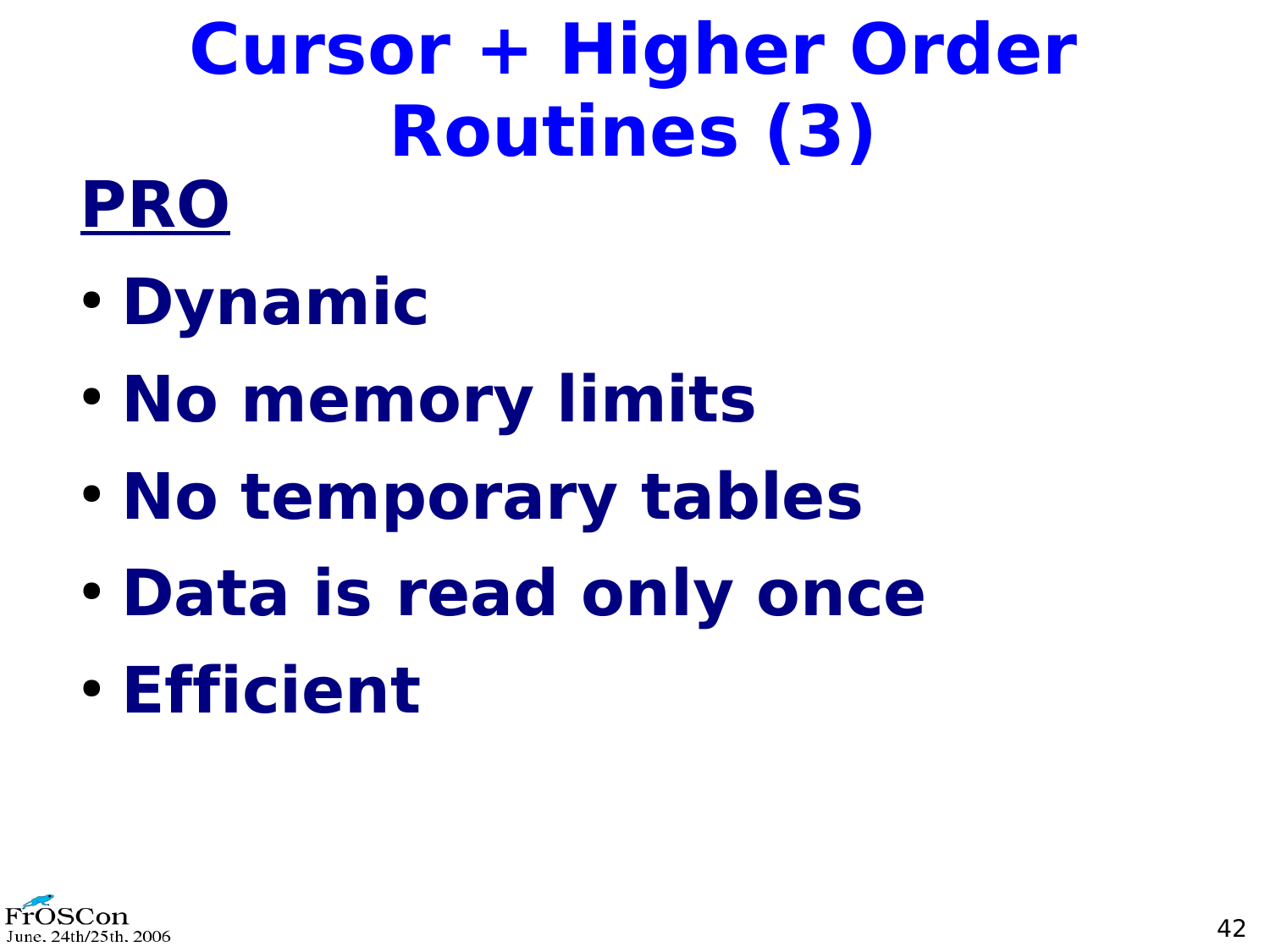#### **Cursor + Higher Order Routines (4) CON**

● **You need just ONE ROUTINE created with SUPER privileges (access to mysql.proc table)**

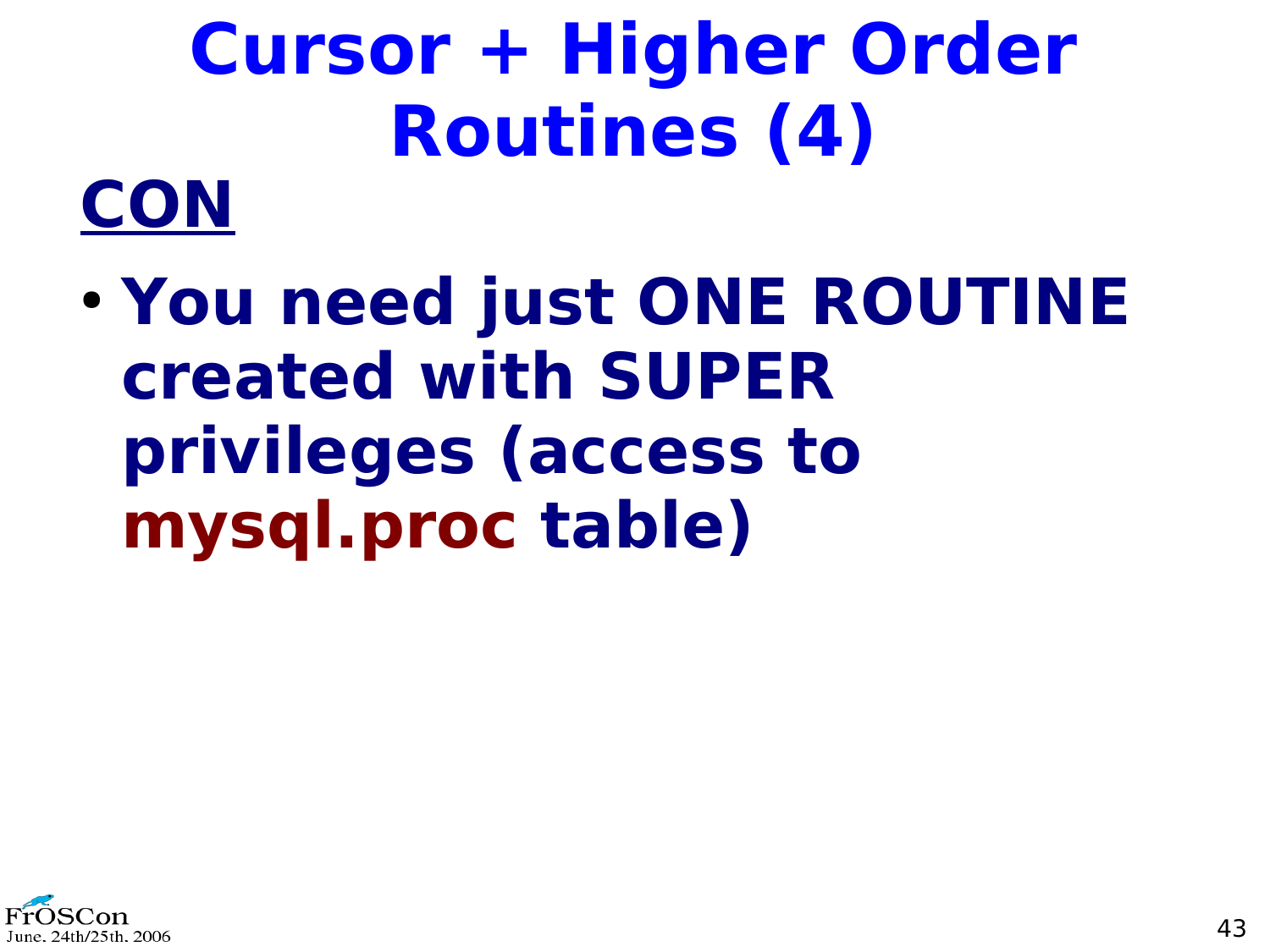## **DISCLAIMER**

- **The Very Unofficial method described in this presentation:**
- ➢ **Is not recommended by MySQL AB**
- ➢ **Is not guaranteed to work in future releases of MySQL**
- ➢**May result in any number of damages to your data, from bird flu to accidental explosions.** ➢ **You use it at your own risk**



**HACK!**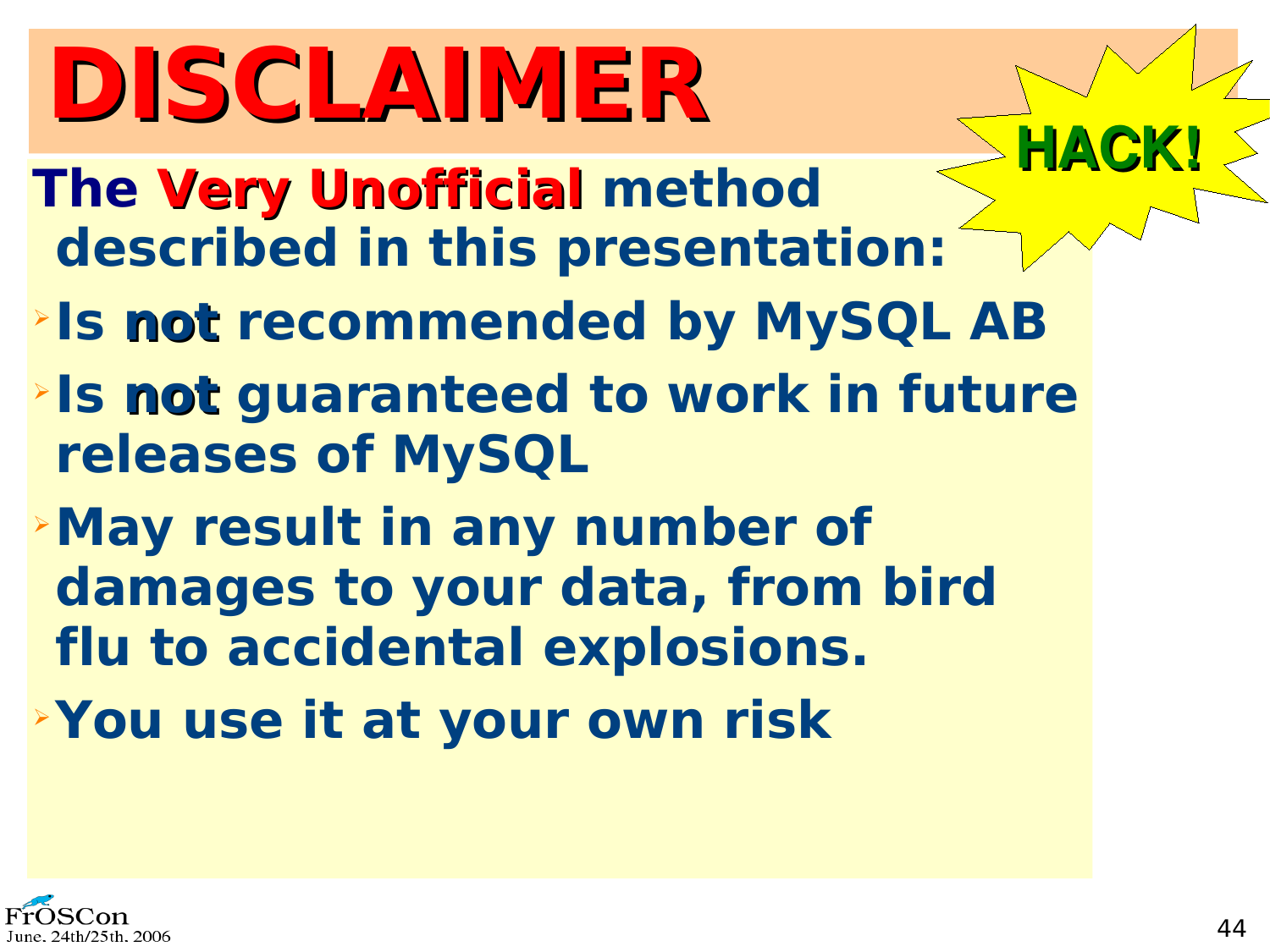### **Cursor + Higher Order Routines (5)**

#### **HOW**

- **Download the code (all SQL)**
- **(http://datacharmer.org)**
- **Unpack and run**

mysql -t < crosstab\_install.mysql

● **then use it**

mysql> CALL crosstab\_help()

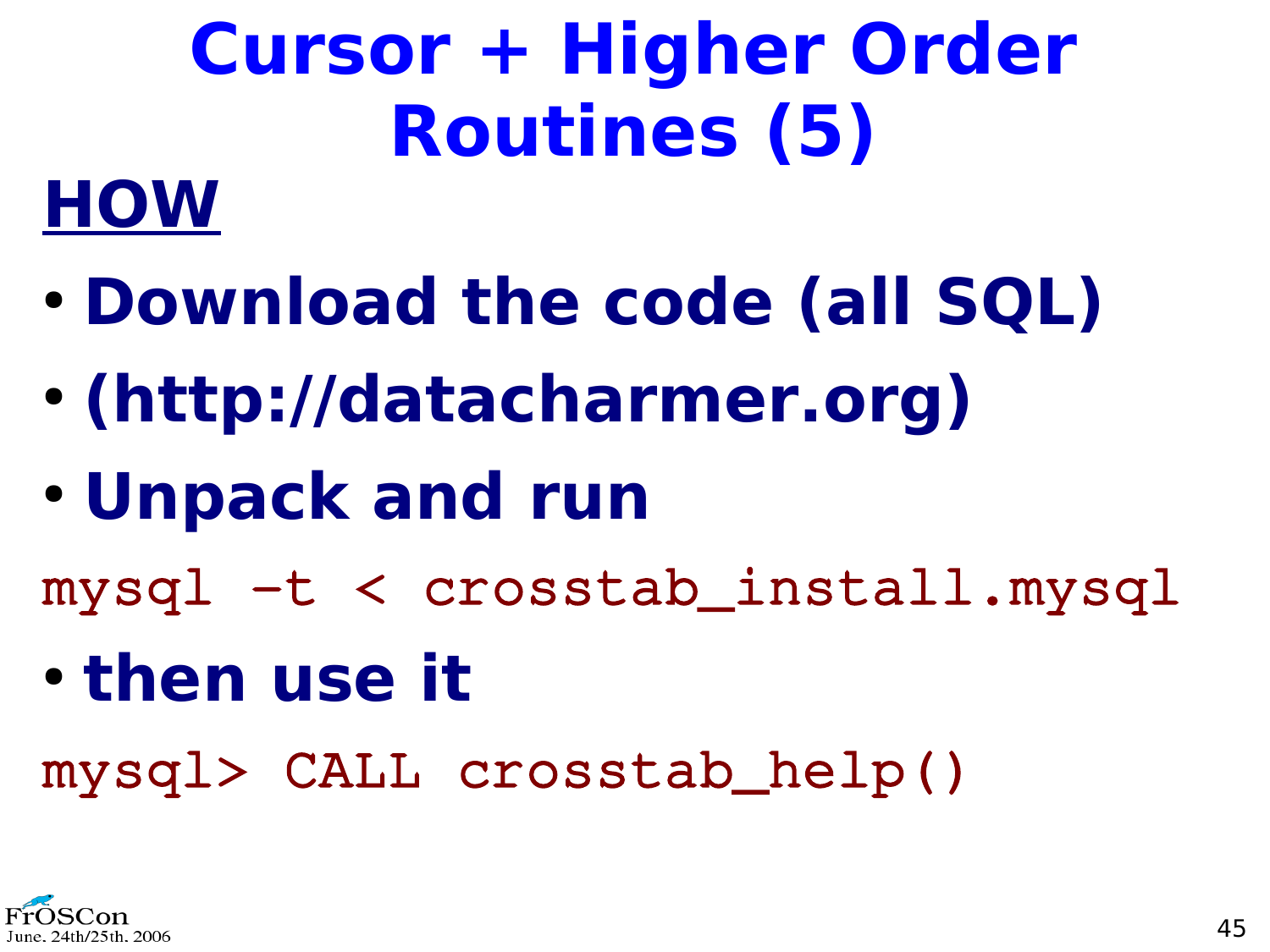#### **Crosstab package (1)**

CALL crosstab\_help()

type "SELECT crosstab\_usage()\G for general usage" type "SELECT crosstab\_example()\G" for a few examples type "SELECT crosstab\_env()\G" for modifiers and debugging

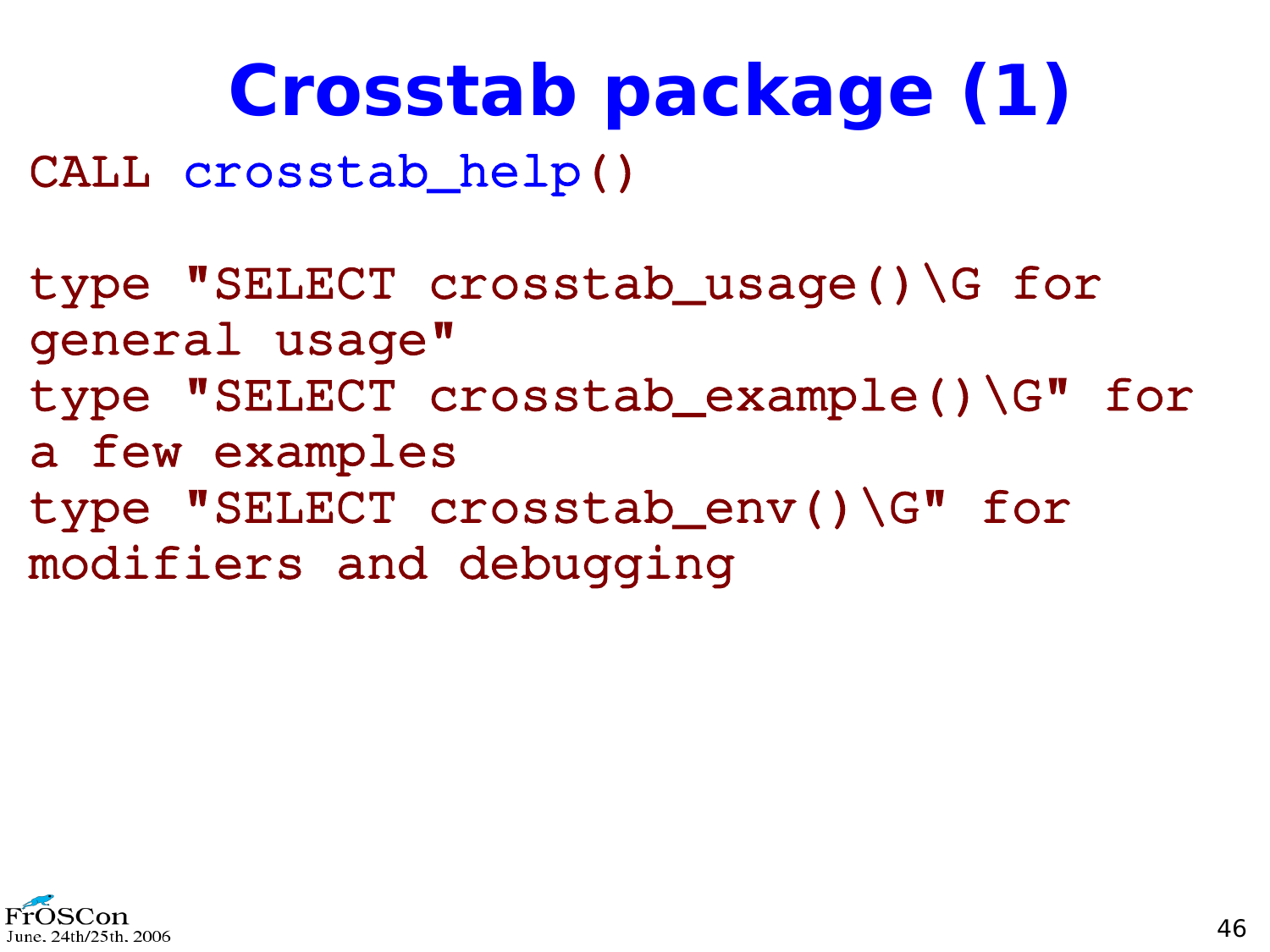#### **Crosstab package (2)**

SELECT crosstab\_usage()\G

== CROSSTAB USAGE ==

====================

 PROCEDURE get\_crosstab\_simple ( row\_name varchar(50), -- the field that identifies each row col\_name varchar(50), -- from which column we spread the values op varchar(10), -- which operation (COUNT, SUM, AVG) op\_col varchar(50), -- to which column we operate from\_clause varchar(1000)  $--$  the data origin  $\overline{\phantom{a}}$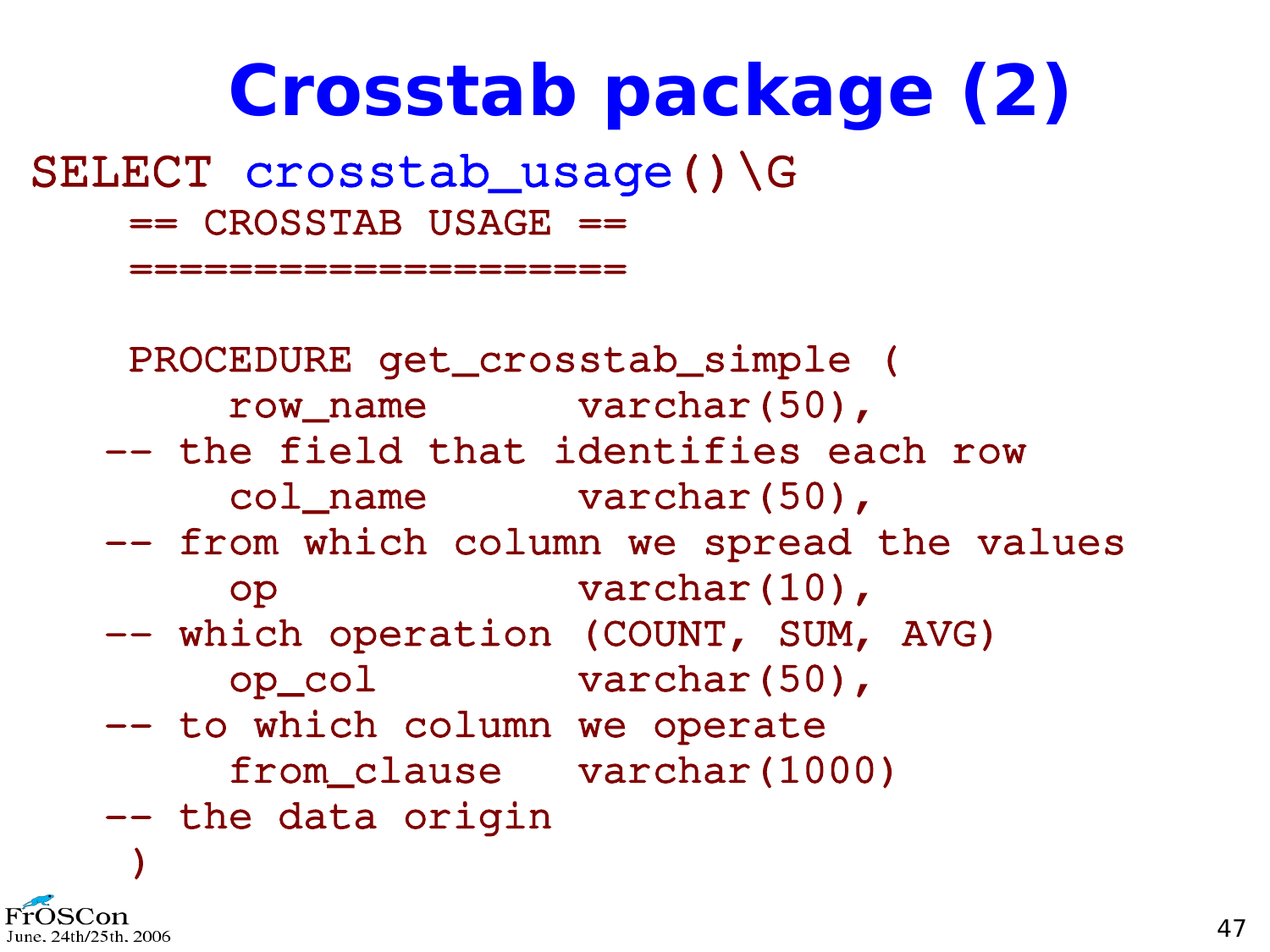#### **Crosstab package (3)**

# A SIMPLE EXAMPLE

set @XTAB FORMAT = "show"; call get\_crosstab\_simple ( "department", -- row\_name "gender", -- col\_name "COUNT", , op "person\_id" , op\_col "person inner join departments using (dept\_id)" -- from\_clause );

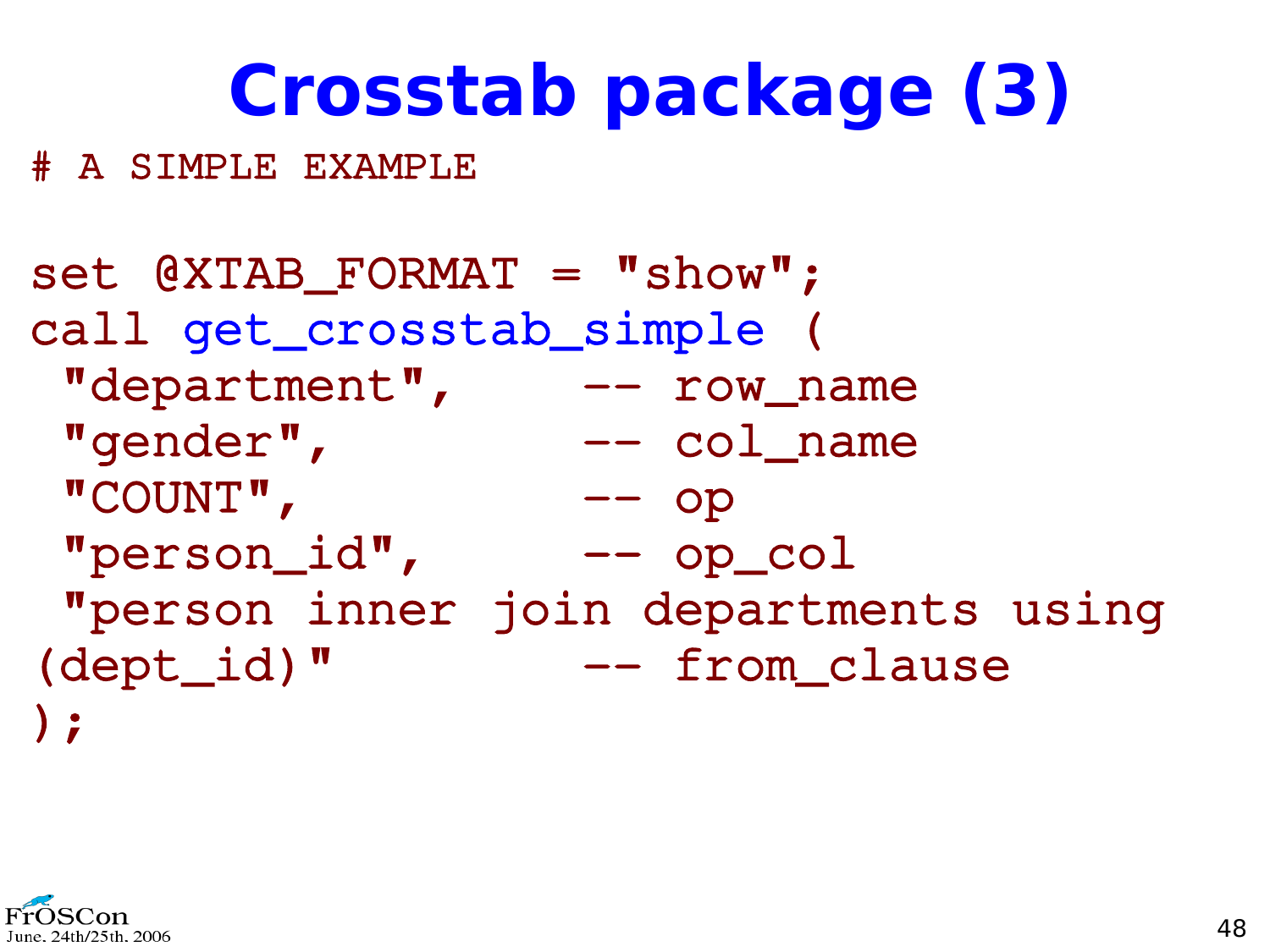#### **Crosstab package (4)**

# A SIMPLE EXAMPLE (2)



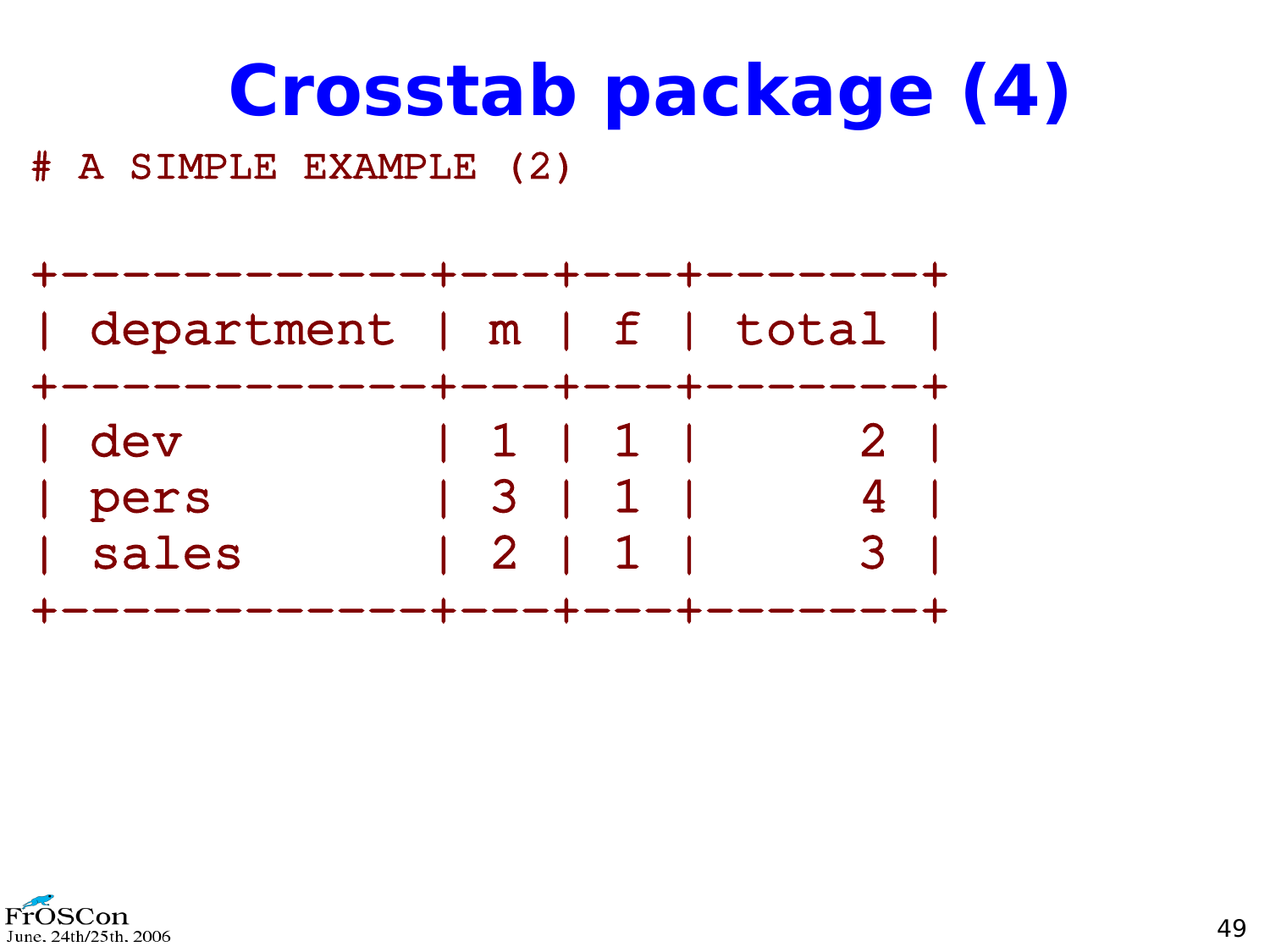#### **Crosstab package (5)**

# Another EXAMPLE

```
set @XTAB FORMAT = "show";
set @WITH_ROLLUP = 1;
call get_crosstab_simple (
 "gender",
                    ,         row_name
 "department",
                   -- col_name
 "COUNT",
                   ,          op
  "person_id"
                ,      op_col
  "person inner join departments using 
(dept_id)" -- from_clause
);
```
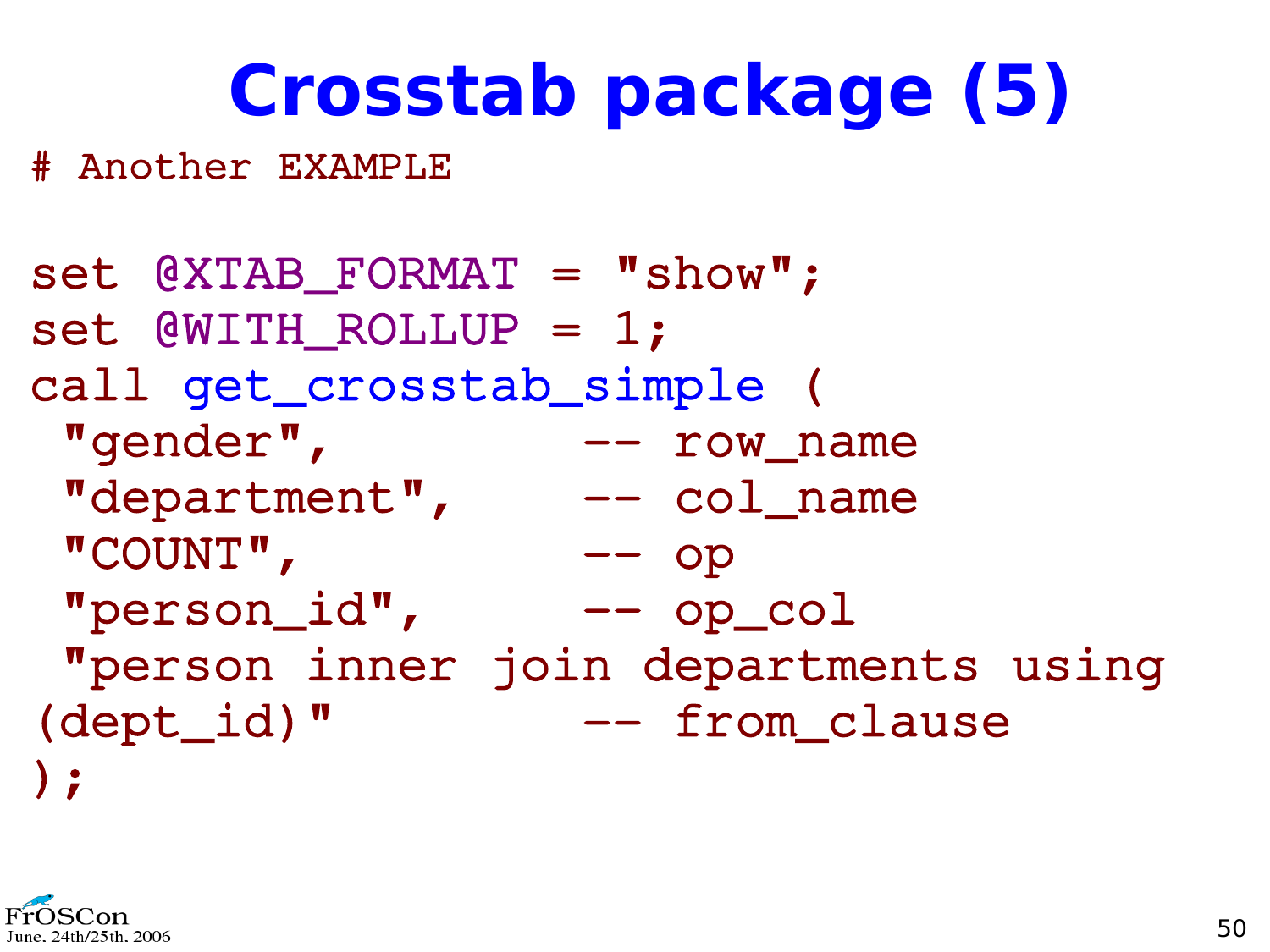#### **Crosstab package (6)**

# Another EXAMPLE (2)



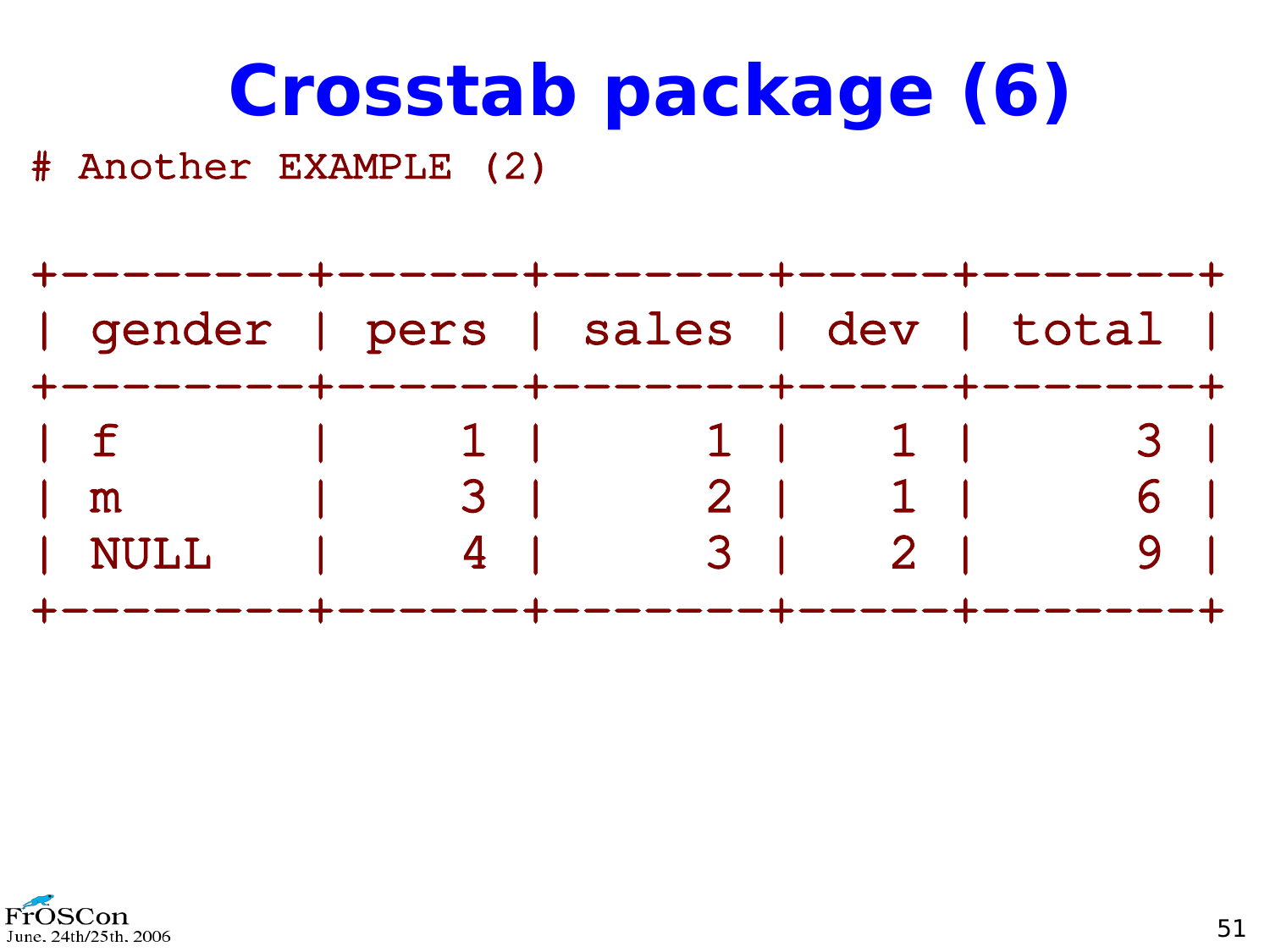**Crosstab package (7)** # Some input modifiers

@XTAB\_FORMAT={show|table|query}

@WITH\_ROLLUP=1

@XTAB\_ENGINE={MyISAM|memory}

@XTAB\_TYPE=temporary

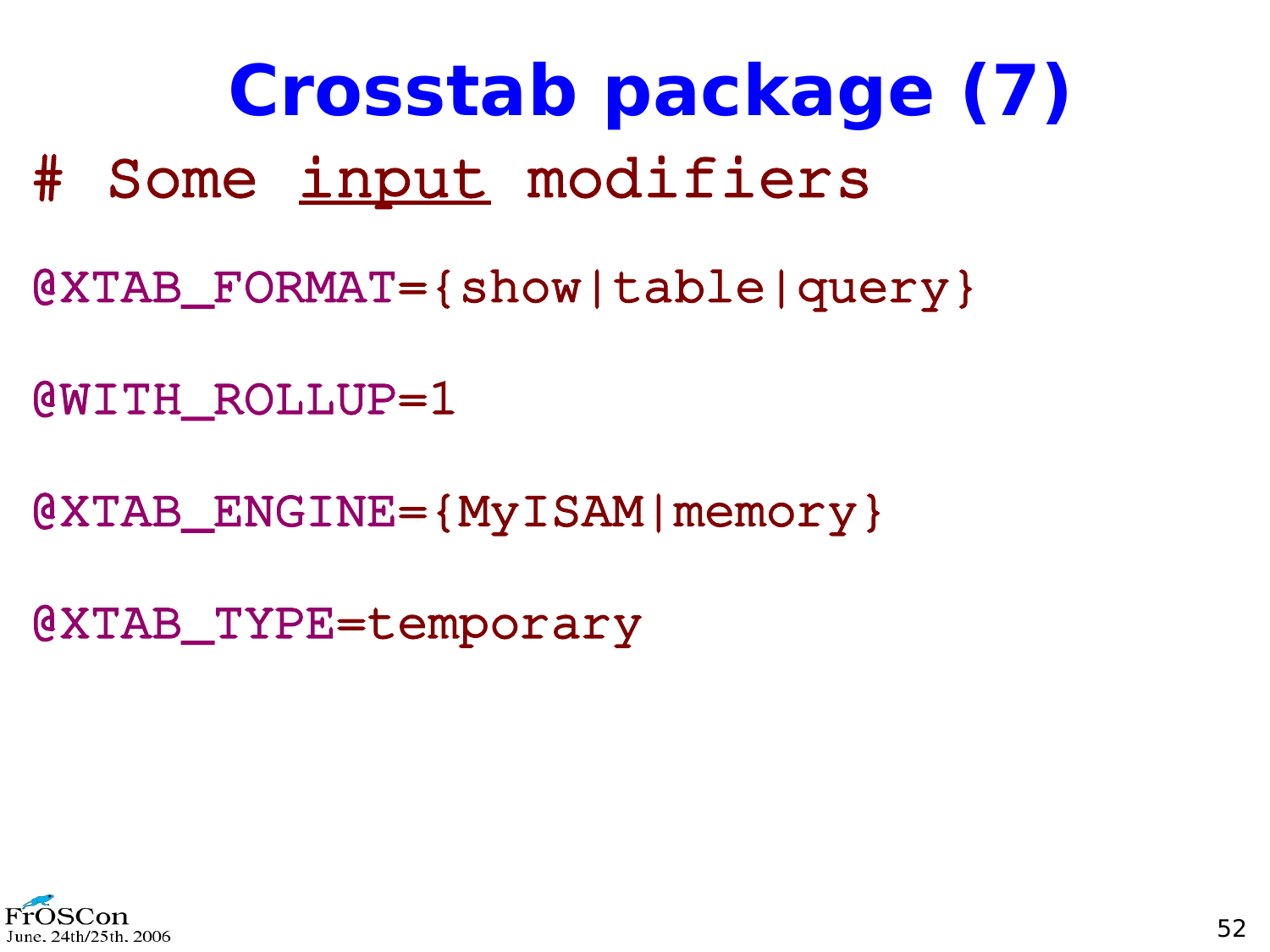**Crosstab package (8)** # Some output variables

@XTAB\_QUERY query to create the requested crosstab

@XTAB\_TABLE the table being created when requested

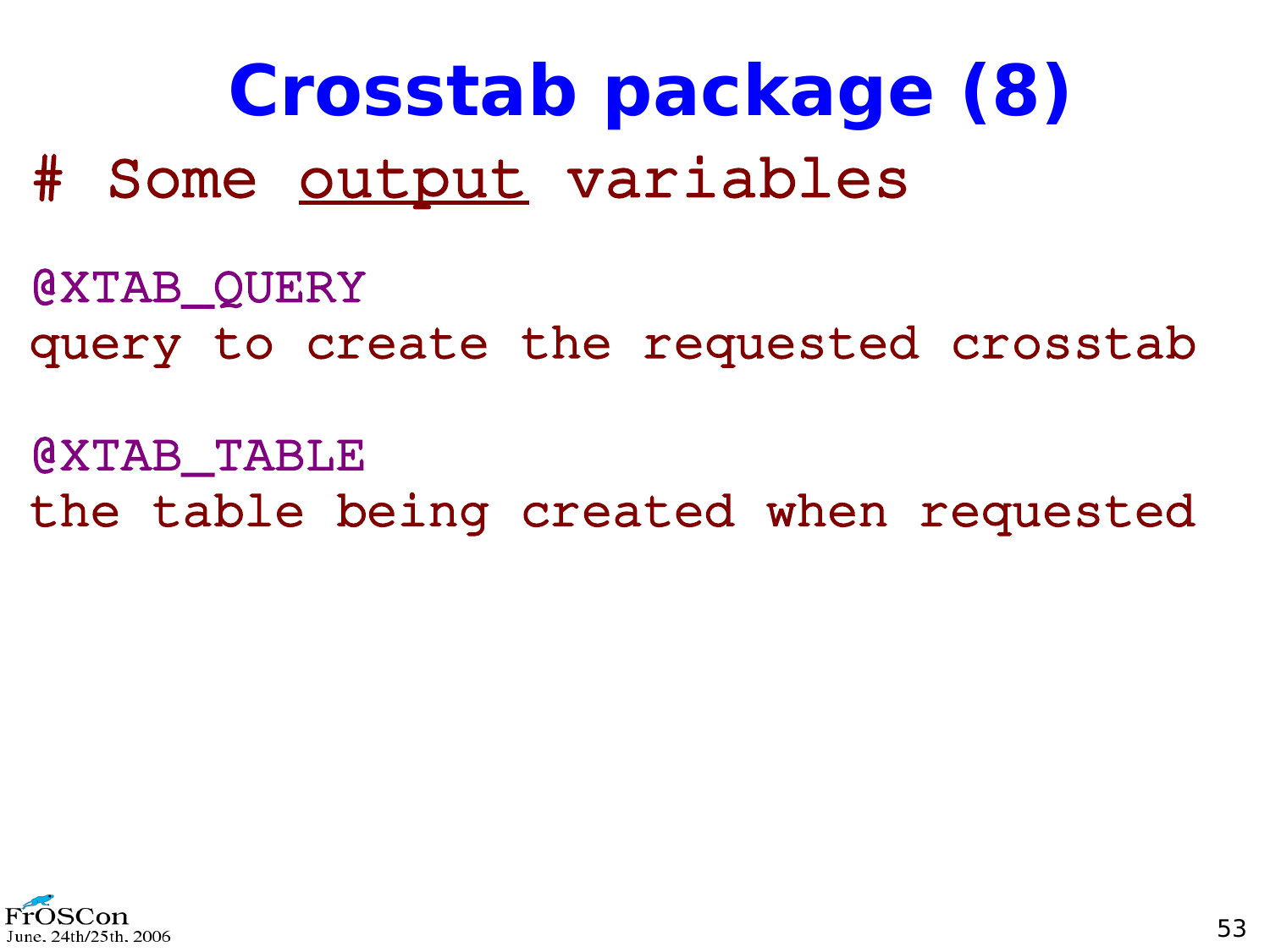**One step further Object Oriented Crosstabs (1)**

- **Based on the Crosstab package**
- **Requires the MySQL Stored Routines Library (mysql-sr-lib) [http://datacharmer.org](http://datacharmer.org/)**
- **It's a O-O like approach**

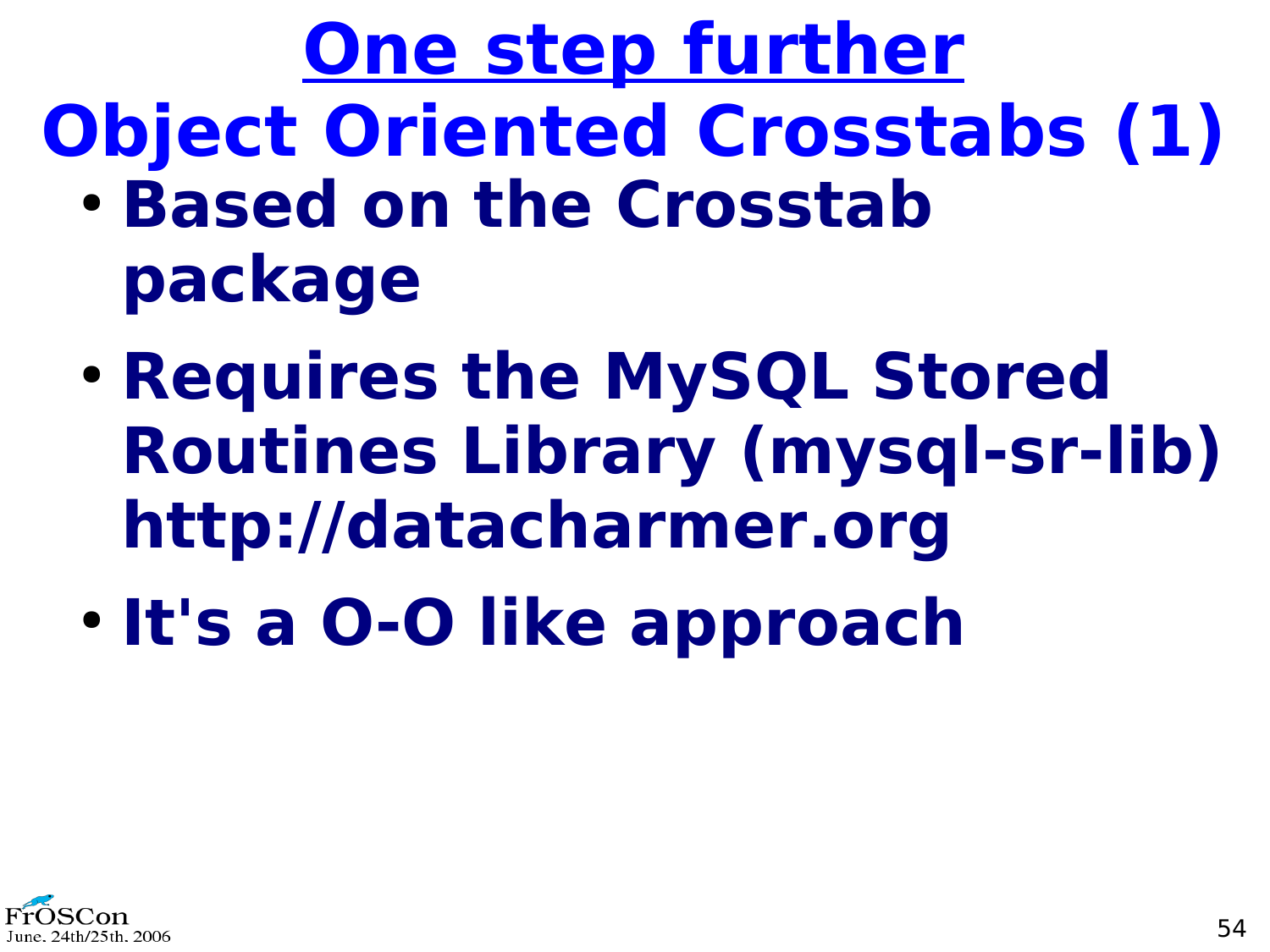**Object Oriented crosstab (2) HOW**

- **Download the code (all SQL)**
- **(http://datacharmer.org)**
- **Unpack and run**

mysql < oo\_crosstab\_install.mysql

● **then use it**

mysql> CALL oo\_crosstab\_help()

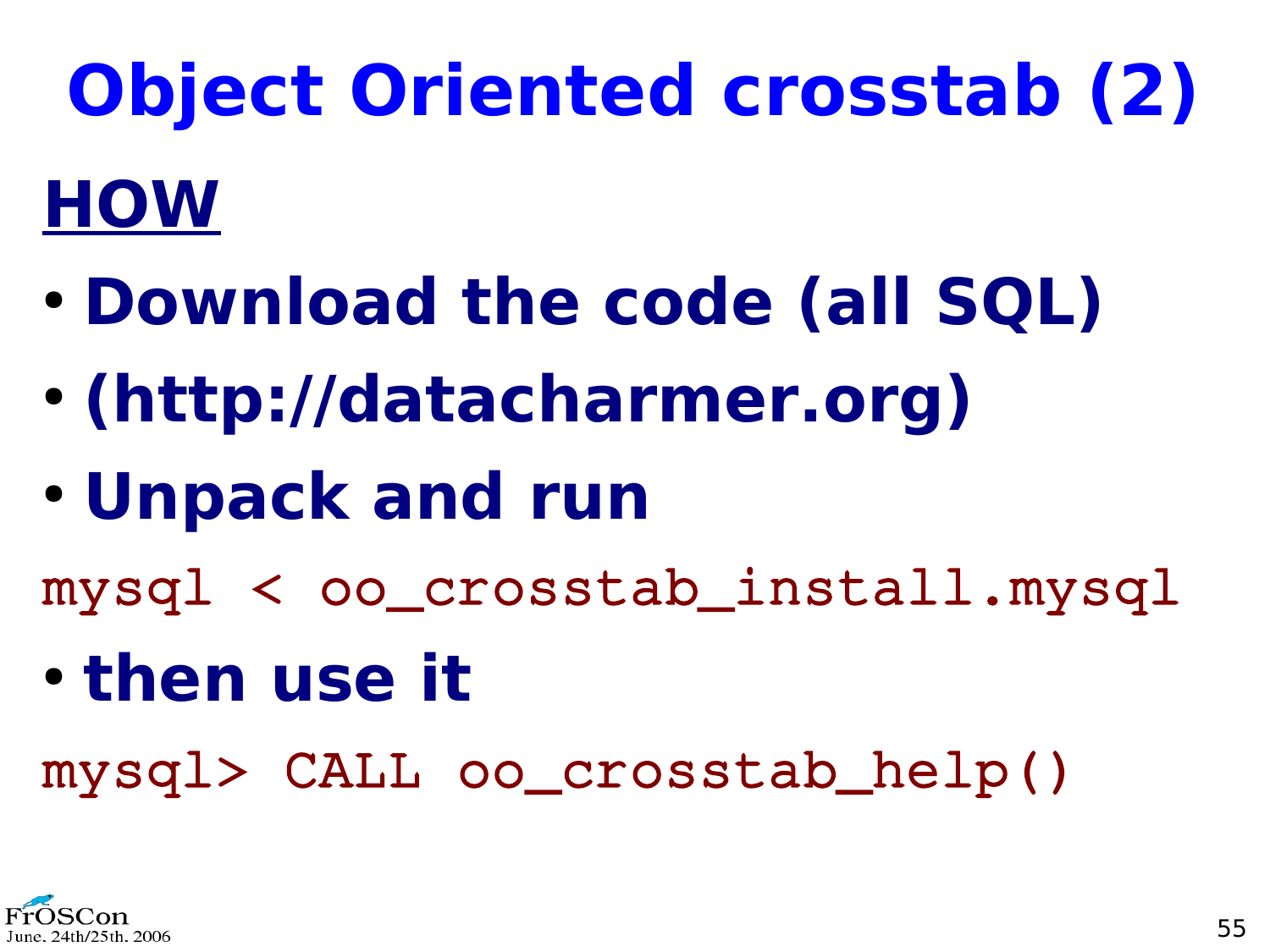#### **Object Oriented Crosstab (3)**

SELECT oo\_crosstab\_usage()\G == Object Oriented CROSSTAB USAGE ==

PROCEDURE xtab\_new( crosstab\_name varchar(50) );

PROCEDURE xtab\_set( crosstab\_name, p\_param\_name, p\_param\_value )

PROCEDURE xtab\_check( crosstab\_name )

PROCEDURE xtab\_show( crosstab\_name)

PROCEDURE xtab\_exec( crosstab\_name)

PROCEDURE xtab\_drop( crosstab\_name)

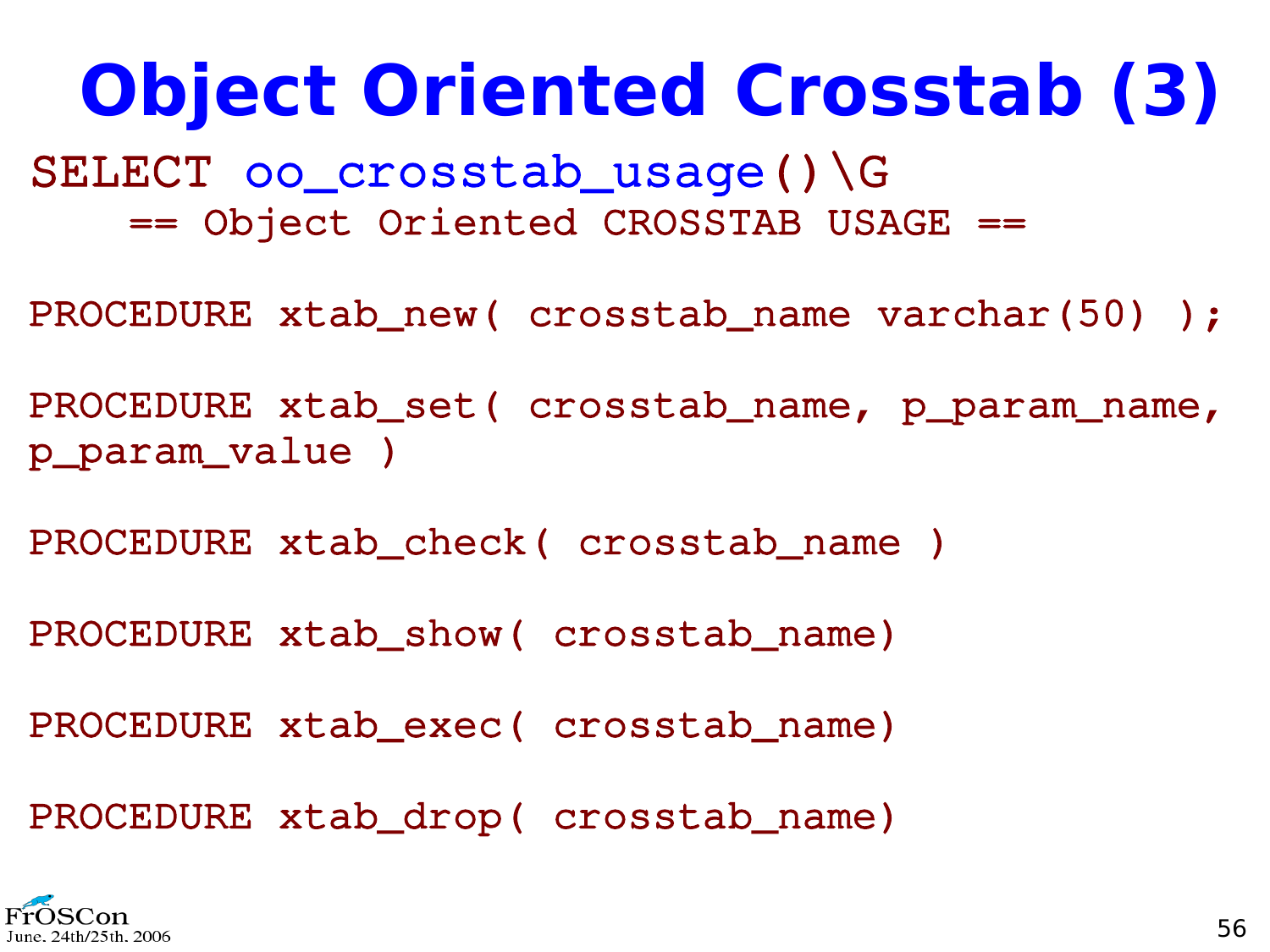#### **Object Oriented Crosstab (4)**

# An example

```
CALL xtab_new("dept_by_gender");
```

```
CALL xtab_set("dept_by_gender"
, "row_name"
, 
"department");
CALL xtab_set("dept_by_gender"
, "col_name"
, 
"gender");
CALL xtab_set("dept_by_gender", "op", "COUNT");
CALL xtab_set("dept_by_gender"
, "op_col"
,  
"person_id");
```

```
CALL xtab_check("dept_by_gender");
```

| check result   error message                                        |  |
|---------------------------------------------------------------------|--|
| 0   dept_by_gender: parameter <from_clause> not set  </from_clause> |  |

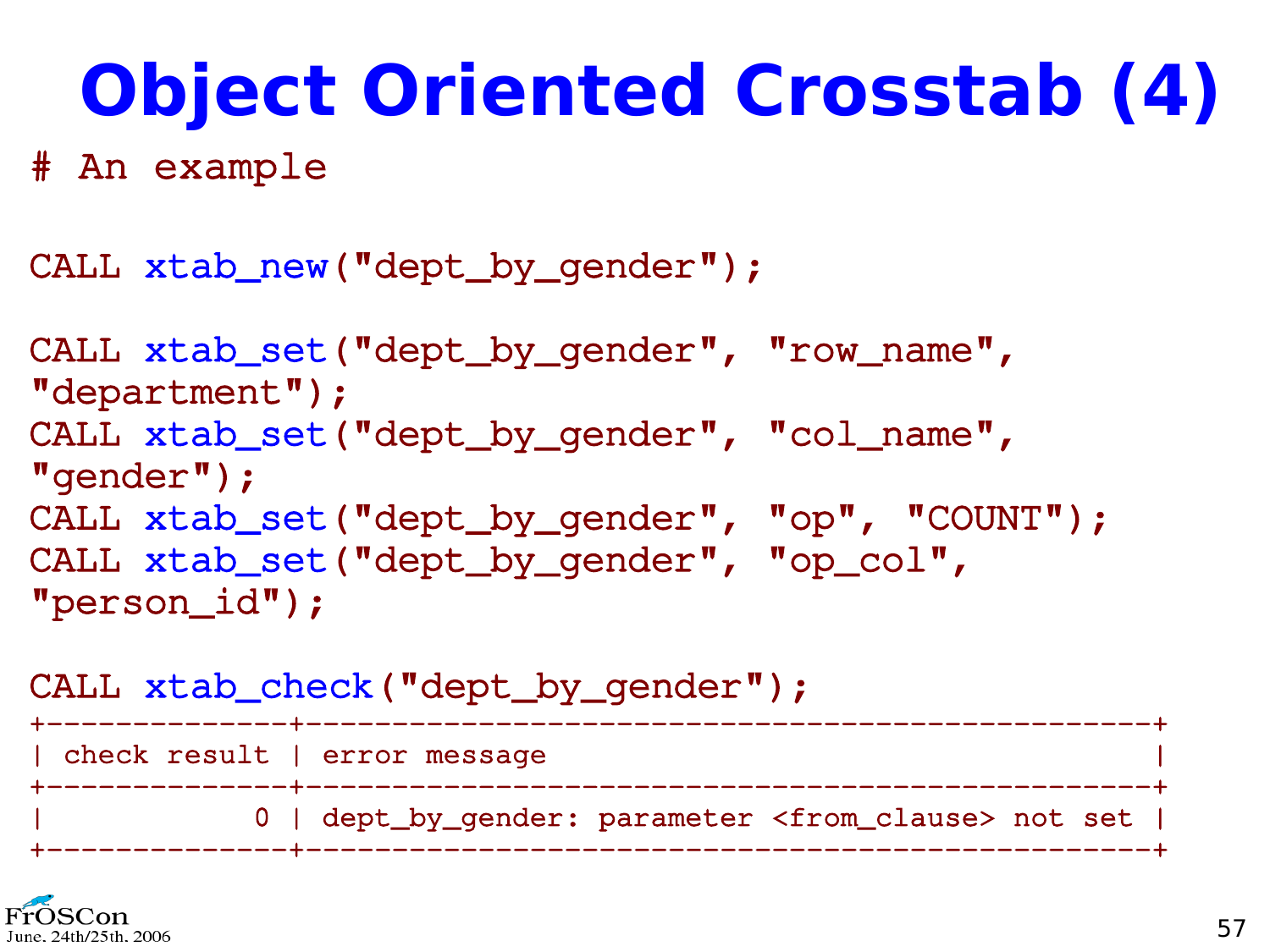#### **Object Oriented Crosstab (5)**

# An example (continue)

CALL xtab\_show("dept\_by\_gender");

| *dept_by_gender* <br><b>ok</b><br>department<br><b>ok</b><br>row_name<br>gender<br>col_name<br><b>ok</b><br>id_name<br><b>NULL</b><br>col_from<br><b>NULL</b><br><b>COUNT</b><br><b>ok</b><br>op<br><b>ok</b> | xtab_parameter | xtab_value | check |
|---------------------------------------------------------------------------------------------------------------------------------------------------------------------------------------------------------------|----------------|------------|-------|
| from_clause<br>NULL<br>NOT OK<br>where_clause<br><b>NULL</b><br>wanted_result<br><b>NULL</b>                                                                                                                  | op_col         | person_id  |       |

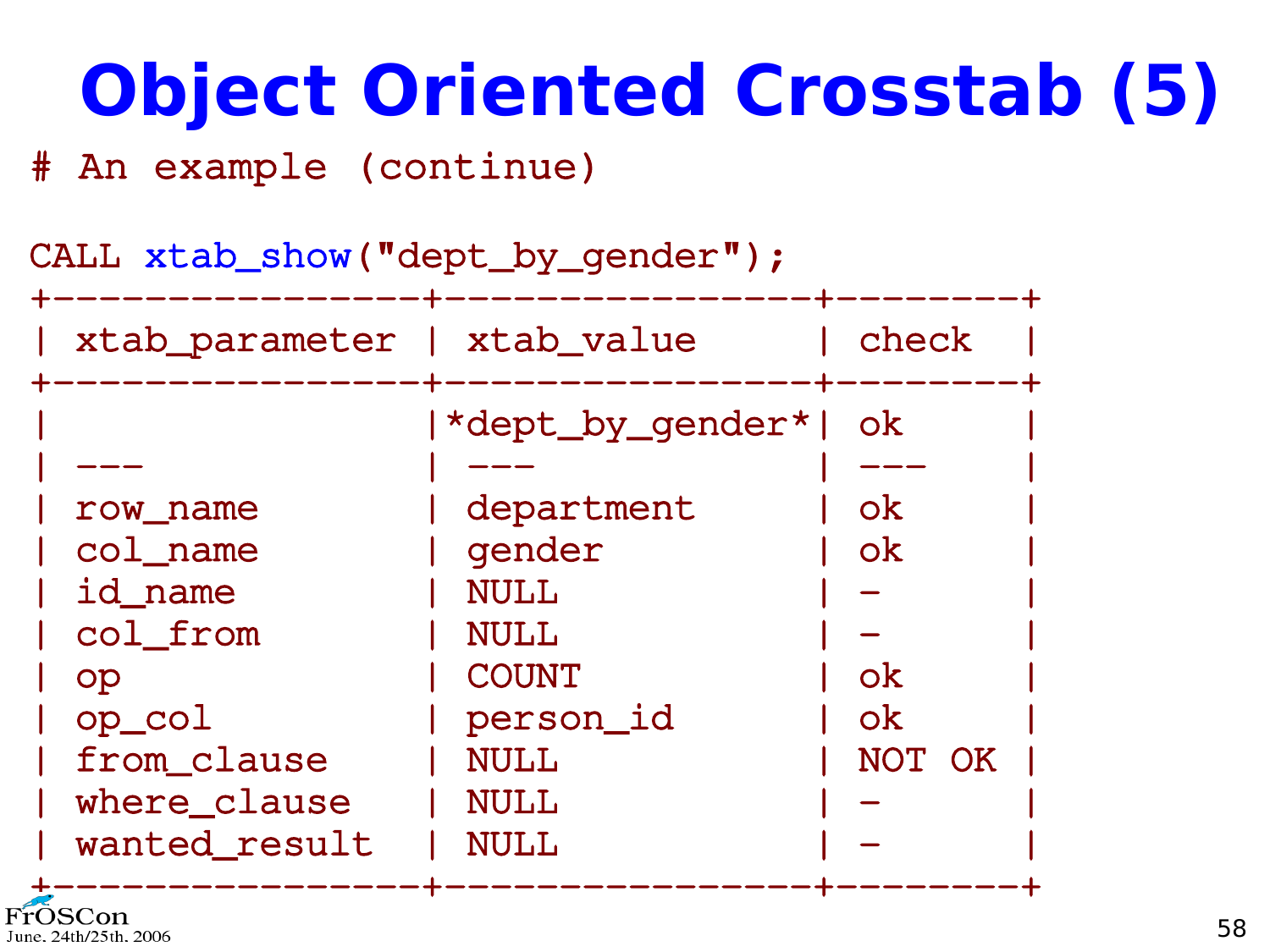#### **Object Oriented Crosstab (6)**

# An example (continue)

CALL xtab\_set("dept\_by\_gender", "from\_clause", "person INNER JOIN departments using(dept\_id)");

CALL xtab\_check("dept\_by\_gender"); --------------+-------------------| check result | error message | -------------+----------------+ | 1 | NULL | --------+---------------+

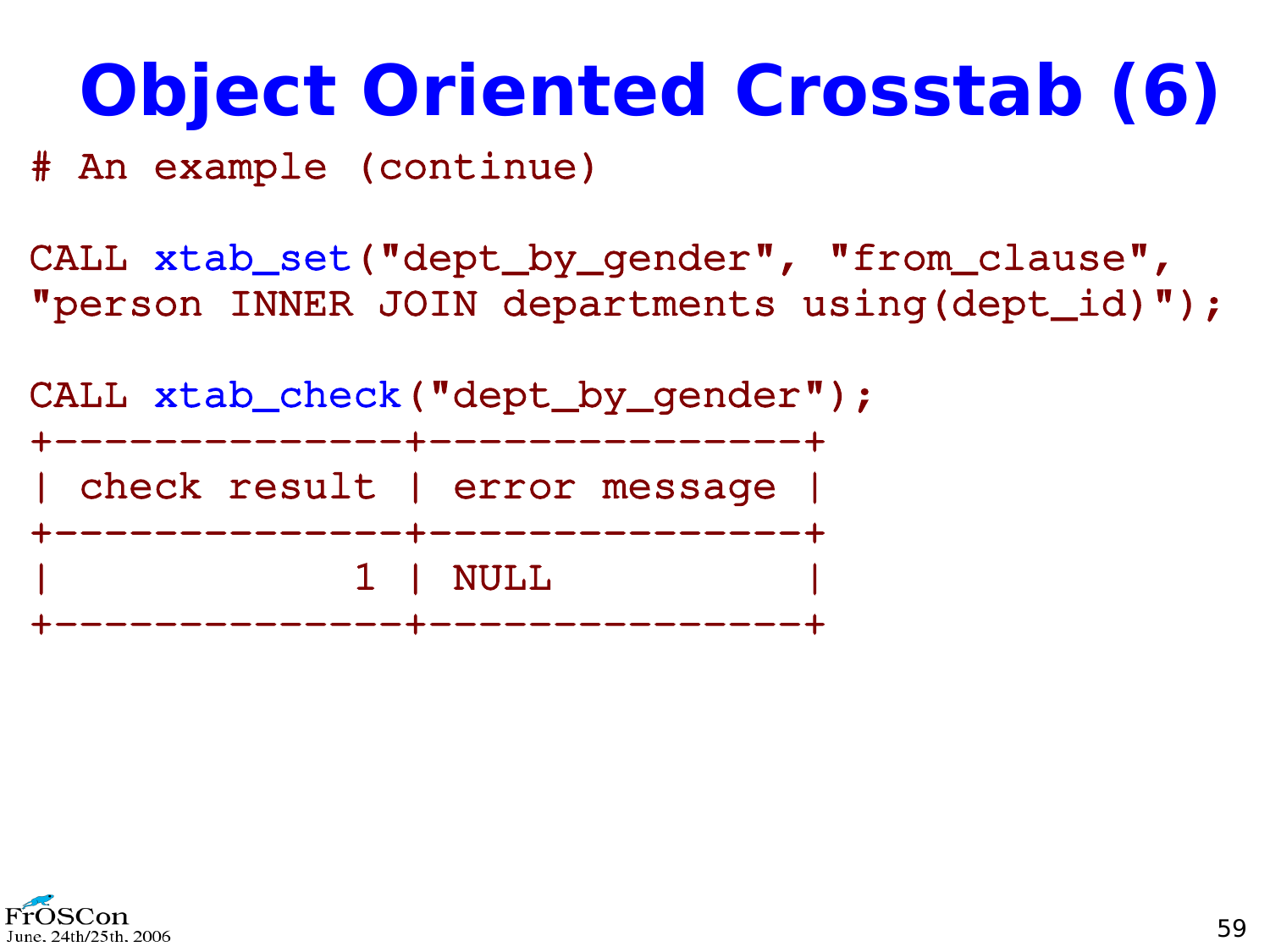#### **Object Oriented Crosstab (7)**

# An example (continue)



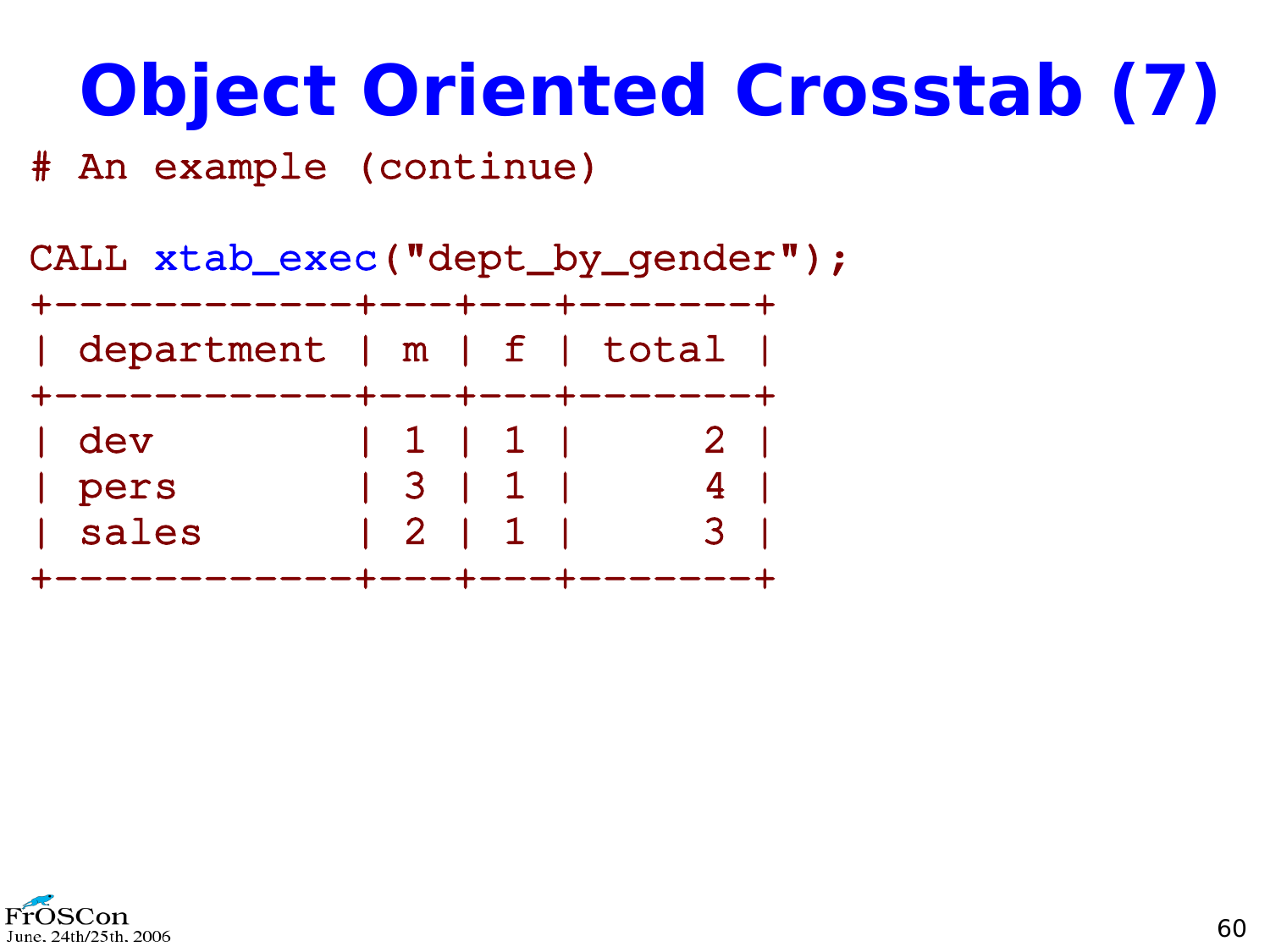#### **Object Oriented Crosstab (8)**

# Another example (continues)

CALL xtab\_copy\_from('gender\_by\_dept', 'dept\_by\_gender', 'transpose');

CALL xtab\_exec('gender\_by\_dept');



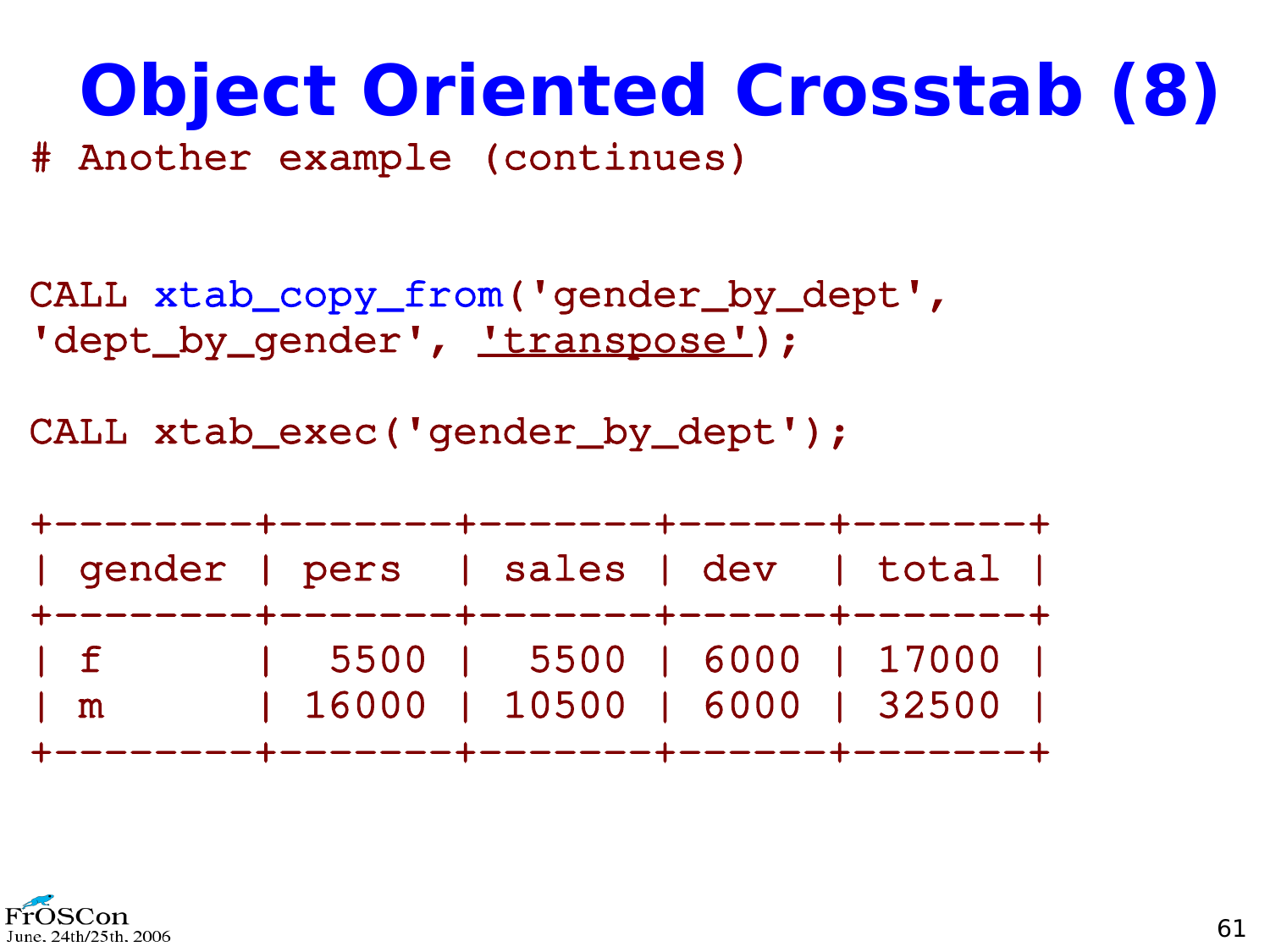#### **Object Oriented Crosstab (9)**

# Exporting crosstabs

```
SELECT xtab_export('gender_by_dept', 
'compact')\G
**************** 1. row *********************
CALL xtab_new('gender_by_dept');
CALL xtab_fill('gender_by_dept', 
 'row_name=>gender;
col_name=>department;
id_name=>\N;
col_from=>\N;
op=>sum;
op_col=>salary;
from_clause=>person inner join departments 
using(dept_id);
where_clause=>\N;
wanted_result=>\N')
June. 24th/25th. 2006
```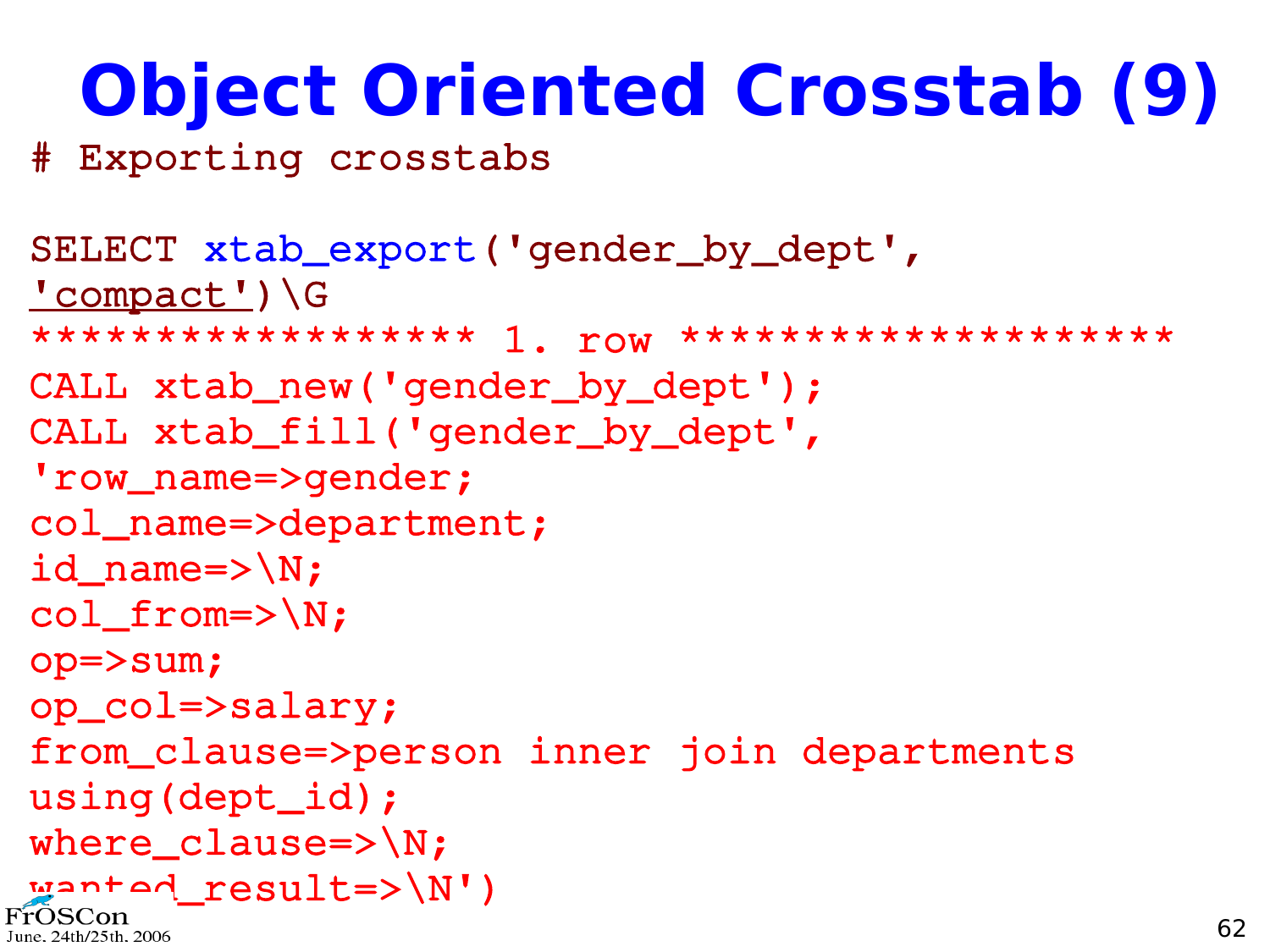#### **Object Oriented Crosstab (10)**

# Exporting crosstabs

SELECT xtab\_export('gender\_by\_dept', 'detailed')\G \*\*\*\*\*\*\*\*\*\*\*\*\*\*\*\*\*\* 1. row \*\*\*\*\*\*\*\*\*\*\*\*\*\*\*\*\*\*\*\* xtab\_export('gender\_by\_dept' , 'detailed'): CALL xtab\_new('gender\_by\_dept'); CALL xtab\_set('gender\_by\_dept','row\_name','gender'); CALL xtab\_set('gender\_by\_dept' , 'col\_name' , 'department'); CALL xtab\_set('gender\_by\_dept','id\_name',NULL); CALL xtab\_set('gender\_by\_dept' , 'col\_from' ,NULL); CALL xtab\_set('gender\_by\_dept' , 'op' , 'sum'); CALL xtab\_set('gender\_by\_dept' , 'op\_col' , 'salary'); CALL xtab\_set('gender\_by\_dept' , 'from\_clause' , 'person inner join departments using(dept\_id)'); CALL xtab\_set('gender\_by\_dept','where\_clause',NULL); CALL xtab\_set('gender\_by\_dept','wanted\_result',NULL);

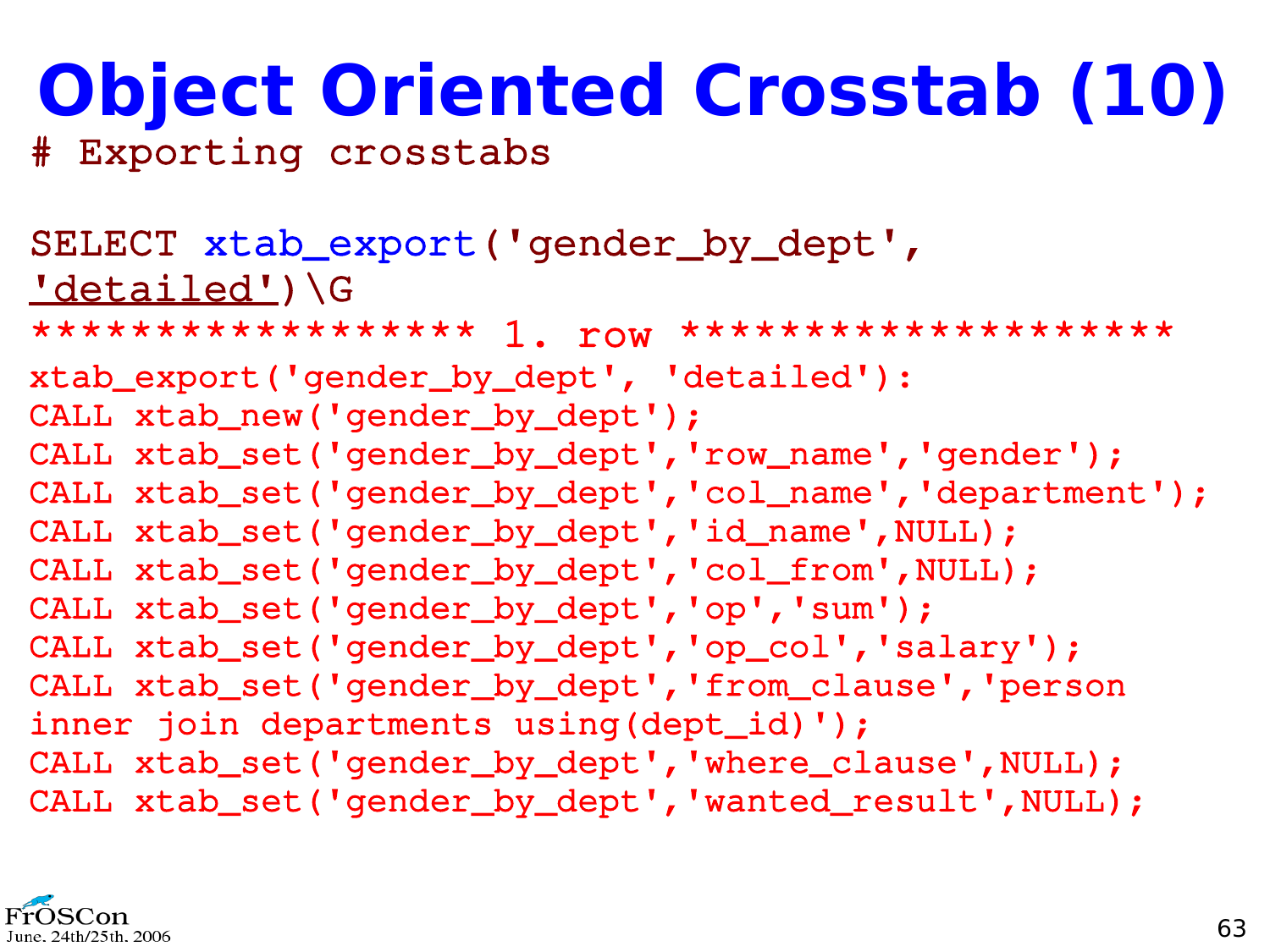#### **Object Oriented Crosstab (11)**

# Exporting crosstab query

```
CALL xtab_query('gender_by_dept')\G
****************** 1. row ********************
query for crosstab:
SELECT gender
, sum( CASE WHEN department = 'pers' THEN salary 
        ELSE NULL END) AS `pers`
, sum( CASE WHEN department = 'sales' THEN salary 
        ELSE NULL END) AS `sales`
, sum( CASE WHEN department = 'dev' THEN salary 
        ELSE NULL END) AS `dev`
, sum(salary) as total
FROM person inner join departments using(dept_id)
GROUP BY gender
```
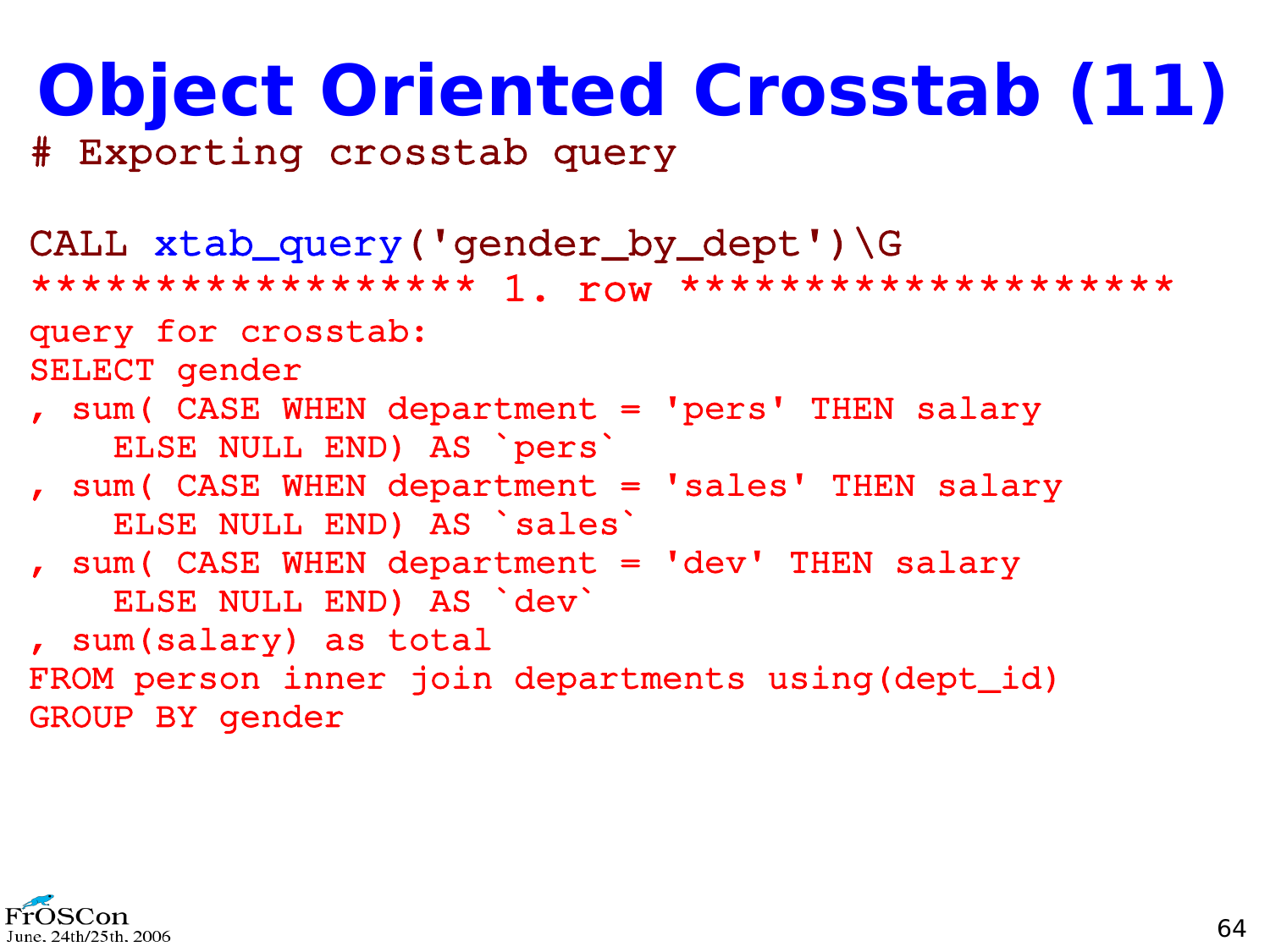#### **Object Oriented Crosstab (12)**

# Listing crosstabs

CALL xtab\_list();

| <b>CROSSTAB</b>                                                                                                                                                  | executable                                                                       |
|------------------------------------------------------------------------------------------------------------------------------------------------------------------|----------------------------------------------------------------------------------|
| category_by_rating<br>rating_by_category<br>location_by_dept<br>dept_by_location<br>gender_by_location<br>location_by_gender<br>dept_by_gender<br>gender_by_dept | 0k<br><u>ok</u><br><u>ok</u><br><b>ok</b><br><u>ok</u><br><u>ok</u><br>0k<br>0k. |

--------------+---------------

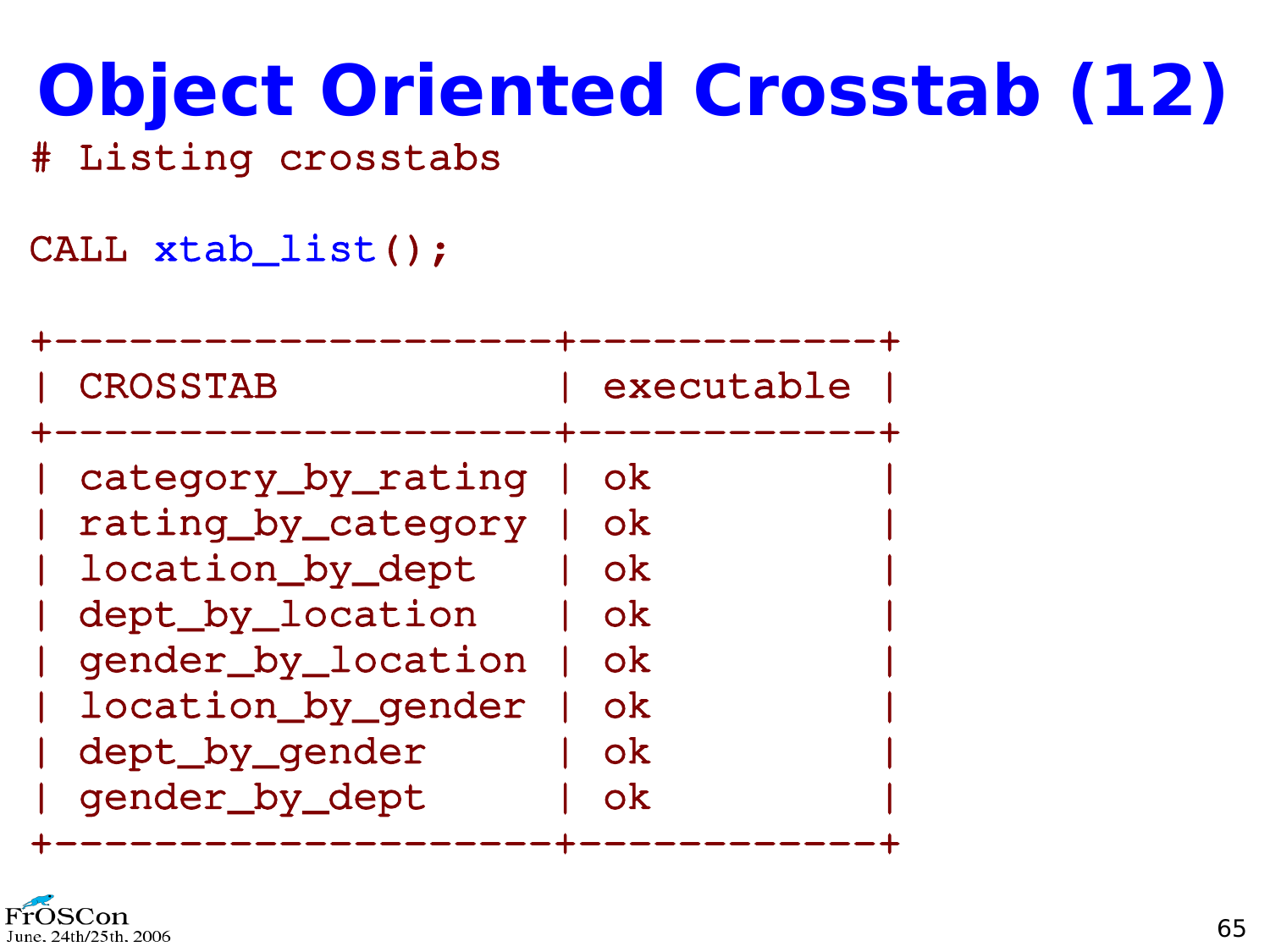#### **Parting thoughts**

- **Pivot tables can be made in SQL**
- **Pivot tables in normal SQL require external languages**
- **With stored routines, there are various techniques**
- **Efficient crosstabs are feasible with well designed stored routines**